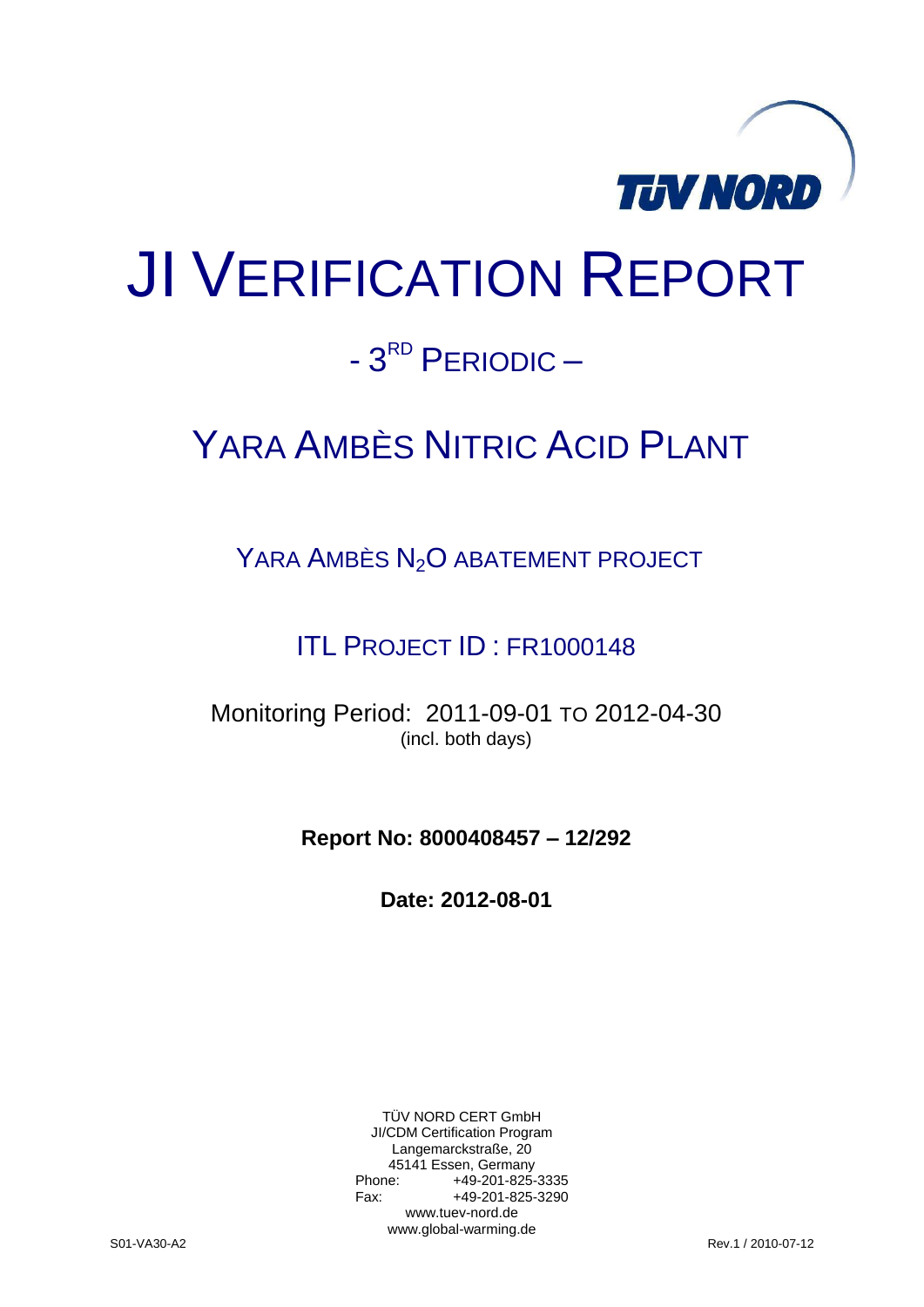

| <b>Verification Report:</b>                          | <b>Report No.</b>                                                                                                                                                                                                                                                                                                                                                                                                                                                                                                                                                                                                                                                                                                                                                                                                                                                                                                                                                                                                                                                                                                                                                                                                                                                                                                                                                                                                                                                                                                                                                                                                                                                                                                                                                                                                                                                                                                                                                                                                                                                                                                       | Rev. No. | Date of 1 <sup>st</sup> issue:                                       | Date of this rev.     |
|------------------------------------------------------|-------------------------------------------------------------------------------------------------------------------------------------------------------------------------------------------------------------------------------------------------------------------------------------------------------------------------------------------------------------------------------------------------------------------------------------------------------------------------------------------------------------------------------------------------------------------------------------------------------------------------------------------------------------------------------------------------------------------------------------------------------------------------------------------------------------------------------------------------------------------------------------------------------------------------------------------------------------------------------------------------------------------------------------------------------------------------------------------------------------------------------------------------------------------------------------------------------------------------------------------------------------------------------------------------------------------------------------------------------------------------------------------------------------------------------------------------------------------------------------------------------------------------------------------------------------------------------------------------------------------------------------------------------------------------------------------------------------------------------------------------------------------------------------------------------------------------------------------------------------------------------------------------------------------------------------------------------------------------------------------------------------------------------------------------------------------------------------------------------------------------|----------|----------------------------------------------------------------------|-----------------------|
|                                                      | 8000408457 - 12/292                                                                                                                                                                                                                                                                                                                                                                                                                                                                                                                                                                                                                                                                                                                                                                                                                                                                                                                                                                                                                                                                                                                                                                                                                                                                                                                                                                                                                                                                                                                                                                                                                                                                                                                                                                                                                                                                                                                                                                                                                                                                                                     | $\Omega$ | 2012-08-01                                                           | 2012-08-01            |
| Project:                                             | Title:<br>"Yara Ambès N <sub>2</sub> O Abatement Project"                                                                                                                                                                                                                                                                                                                                                                                                                                                                                                                                                                                                                                                                                                                                                                                                                                                                                                                                                                                                                                                                                                                                                                                                                                                                                                                                                                                                                                                                                                                                                                                                                                                                                                                                                                                                                                                                                                                                                                                                                                                               |          | <b>Registration date:</b>                                            | <b>UNFCCC-No.:</b>    |
|                                                      |                                                                                                                                                                                                                                                                                                                                                                                                                                                                                                                                                                                                                                                                                                                                                                                                                                                                                                                                                                                                                                                                                                                                                                                                                                                                                                                                                                                                                                                                                                                                                                                                                                                                                                                                                                                                                                                                                                                                                                                                                                                                                                                         |          | 2010-04-16                                                           | FR1000148             |
| <b>Project Participant(s):</b>                       | Host party:                                                                                                                                                                                                                                                                                                                                                                                                                                                                                                                                                                                                                                                                                                                                                                                                                                                                                                                                                                                                                                                                                                                                                                                                                                                                                                                                                                                                                                                                                                                                                                                                                                                                                                                                                                                                                                                                                                                                                                                                                                                                                                             |          | Other involved parties:                                              |                       |
|                                                      | France                                                                                                                                                                                                                                                                                                                                                                                                                                                                                                                                                                                                                                                                                                                                                                                                                                                                                                                                                                                                                                                                                                                                                                                                                                                                                                                                                                                                                                                                                                                                                                                                                                                                                                                                                                                                                                                                                                                                                                                                                                                                                                                  |          | Belgium                                                              |                       |
| <b>Applied</b>                                       | Title:                                                                                                                                                                                                                                                                                                                                                                                                                                                                                                                                                                                                                                                                                                                                                                                                                                                                                                                                                                                                                                                                                                                                                                                                                                                                                                                                                                                                                                                                                                                                                                                                                                                                                                                                                                                                                                                                                                                                                                                                                                                                                                                  |          | No.:                                                                 | Scope:                |
| methodology/ies:                                     | Project specific methodology: 'Catalytic reduction of<br>$N2O$ at nitric acid plants'                                                                                                                                                                                                                                                                                                                                                                                                                                                                                                                                                                                                                                                                                                                                                                                                                                                                                                                                                                                                                                                                                                                                                                                                                                                                                                                                                                                                                                                                                                                                                                                                                                                                                                                                                                                                                                                                                                                                                                                                                                   |          | N/A                                                                  | 5                     |
| <b>Monitoring:</b>                                   | <b>Monitoring period (MP):</b>                                                                                                                                                                                                                                                                                                                                                                                                                                                                                                                                                                                                                                                                                                                                                                                                                                                                                                                                                                                                                                                                                                                                                                                                                                                                                                                                                                                                                                                                                                                                                                                                                                                                                                                                                                                                                                                                                                                                                                                                                                                                                          |          | No. of days:                                                         | MP No.                |
|                                                      | 2011-09-01 to 2012-04-30 - both days included                                                                                                                                                                                                                                                                                                                                                                                                                                                                                                                                                                                                                                                                                                                                                                                                                                                                                                                                                                                                                                                                                                                                                                                                                                                                                                                                                                                                                                                                                                                                                                                                                                                                                                                                                                                                                                                                                                                                                                                                                                                                           |          | 243                                                                  | 3                     |
|                                                      | Subperiod 3.1: 2011-09-01 - 2011-12-31                                                                                                                                                                                                                                                                                                                                                                                                                                                                                                                                                                                                                                                                                                                                                                                                                                                                                                                                                                                                                                                                                                                                                                                                                                                                                                                                                                                                                                                                                                                                                                                                                                                                                                                                                                                                                                                                                                                                                                                                                                                                                  |          |                                                                      |                       |
|                                                      | Subperiod 3.2: 2012-01-01 - 2012-04-30                                                                                                                                                                                                                                                                                                                                                                                                                                                                                                                                                                                                                                                                                                                                                                                                                                                                                                                                                                                                                                                                                                                                                                                                                                                                                                                                                                                                                                                                                                                                                                                                                                                                                                                                                                                                                                                                                                                                                                                                                                                                                  |          |                                                                      |                       |
| <b>Monitoring report:</b>                            | Title:                                                                                                                                                                                                                                                                                                                                                                                                                                                                                                                                                                                                                                                                                                                                                                                                                                                                                                                                                                                                                                                                                                                                                                                                                                                                                                                                                                                                                                                                                                                                                                                                                                                                                                                                                                                                                                                                                                                                                                                                                                                                                                                  |          | <b>Draft version:</b>                                                | <b>Final version:</b> |
|                                                      | "Yara Ambès N <sub>2</sub> O Abatement Project"                                                                                                                                                                                                                                                                                                                                                                                                                                                                                                                                                                                                                                                                                                                                                                                                                                                                                                                                                                                                                                                                                                                                                                                                                                                                                                                                                                                                                                                                                                                                                                                                                                                                                                                                                                                                                                                                                                                                                                                                                                                                         |          | 2012-05-09                                                           | 2012-07-10            |
| Verification team /                                  | <b>Verification Team:</b>                                                                                                                                                                                                                                                                                                                                                                                                                                                                                                                                                                                                                                                                                                                                                                                                                                                                                                                                                                                                                                                                                                                                                                                                                                                                                                                                                                                                                                                                                                                                                                                                                                                                                                                                                                                                                                                                                                                                                                                                                                                                                               |          | <b>Technical review:</b>                                             | Final approval:       |
| <b>Technical Review and</b><br><b>Final Approval</b> | <b>Ulrich Walter</b><br>Sabine Meyer                                                                                                                                                                                                                                                                                                                                                                                                                                                                                                                                                                                                                                                                                                                                                                                                                                                                                                                                                                                                                                                                                                                                                                                                                                                                                                                                                                                                                                                                                                                                                                                                                                                                                                                                                                                                                                                                                                                                                                                                                                                                                    |          | <b>Rainer Winter</b>                                                 | Martin Saalmann       |
|                                                      |                                                                                                                                                                                                                                                                                                                                                                                                                                                                                                                                                                                                                                                                                                                                                                                                                                                                                                                                                                                                                                                                                                                                                                                                                                                                                                                                                                                                                                                                                                                                                                                                                                                                                                                                                                                                                                                                                                                                                                                                                                                                                                                         |          | Susanne Pasch                                                        |                       |
| <b>Emission reductions: [t</b>                       | <b>Verified amount</b>                                                                                                                                                                                                                                                                                                                                                                                                                                                                                                                                                                                                                                                                                                                                                                                                                                                                                                                                                                                                                                                                                                                                                                                                                                                                                                                                                                                                                                                                                                                                                                                                                                                                                                                                                                                                                                                                                                                                                                                                                                                                                                  |          | As per Draft MR:                                                     | As per PDD:           |
| CO <sub>2e</sub>                                     | 130,923                                                                                                                                                                                                                                                                                                                                                                                                                                                                                                                                                                                                                                                                                                                                                                                                                                                                                                                                                                                                                                                                                                                                                                                                                                                                                                                                                                                                                                                                                                                                                                                                                                                                                                                                                                                                                                                                                                                                                                                                                                                                                                                 | 130,923  | 64,458                                                               |                       |
| <b>Verification Opinion:</b>                         | Yara Ambés Nitric Acid Plant has commissioned the TÜV NORD JI/CDM Certification<br>Program to carry out the $3^{rd}$ periodic verification of the project: "Yara Ambès N <sub>2</sub> O<br>Abatement Project", with regard to the relevant requirements for JI (Track 1) project<br>activities. The project reduces GHG emissions due to reduction of $N_2O$ emissions.<br>This verification covers the period from 2011-09-01 to 2012-04-30 (including both<br>days).<br>In the course of the verification 3 Corrective Action Requests (CAR) and 0<br>Clarification Requests (CL) were raised and successfully closed. Furthermore 2 FARs<br>are raised to improve the monitoring system in the future. The verification is based on<br>the draft monitoring report, revised monitoring report, and the monitoring plan as set<br>out in the registered PDD, the determination report, emission reduction calculation<br>spreadsheet and supporting documents made available to the TÜV NORD JI/CDM<br>CP by the project participant.<br>As a result of this verification, the verifier confirms that:<br>all operations of the project are implemented and installed as planned and<br>٠<br>described in the project design document.<br>the monitoring plan is in accordance with the applied country specific<br>٠<br>methodology: Méthode pour les Projets Domestiques: "Réduction catalytique<br>du $N_2O$ dans des usines d'acide nitrique".<br>the installed equipment essential for measuring parameters required for<br>٠<br>calculating emission reductions are calibrated appropriately.<br>the monitoring system is in place and functional. The project has generated<br>GHG emission reductions.<br>As the result of the $3rd$ periodic verification, the verifier confirms that the GHG<br>emission reductions are calculated without material misstatements in a conservative<br>and appropriate manner. TUV NORD JI/CDM CP herewith confirms that the project<br>has achieved emission reductions in the above mentioned reporting period as follows:<br>Emission reductions:<br>130,923<br>t $CO2e$ |          | Including a deduction to 90% according to the Arrêté du 2 mars 2007. |                       |
| <b>Document</b>                                      | Filename:                                                                                                                                                                                                                                                                                                                                                                                                                                                                                                                                                                                                                                                                                                                                                                                                                                                                                                                                                                                                                                                                                                                                                                                                                                                                                                                                                                                                                                                                                                                                                                                                                                                                                                                                                                                                                                                                                                                                                                                                                                                                                                               |          |                                                                      | No. of pages:         |
| information:<br>FVR 3rd YARA Ambes<br>68             |                                                                                                                                                                                                                                                                                                                                                                                                                                                                                                                                                                                                                                                                                                                                                                                                                                                                                                                                                                                                                                                                                                                                                                                                                                                                                                                                                                                                                                                                                                                                                                                                                                                                                                                                                                                                                                                                                                                                                                                                                                                                                                                         |          |                                                                      |                       |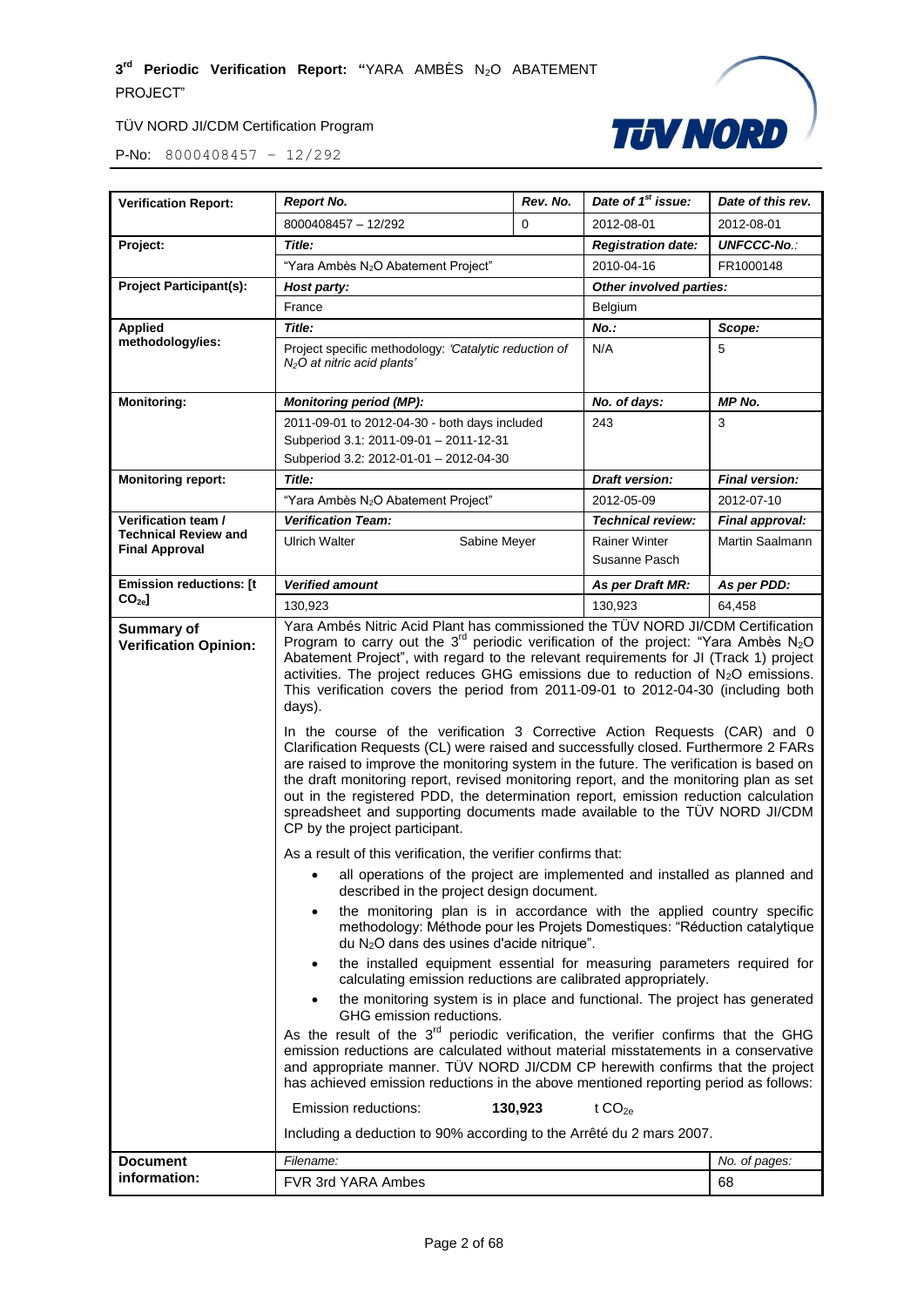P-No: 8000408457 – 12/292



# **Abbreviations:**

| <b>AIE</b>        | <b>Accredited Independent Entity</b>                  |
|-------------------|-------------------------------------------------------|
| <b>AMS</b>        | <b>Automated Measuring System</b>                     |
| <b>CA</b>         | <b>Corrective Action / Clarification Action</b>       |
| <b>CAR</b>        | <b>Corrective Action Request</b>                      |
| <b>CDM</b>        | <b>Clean Development Mechanism</b>                    |
| <b>CL</b>         | <b>Clarification Request</b>                          |
| CO <sub>2</sub>   | <b>Carbon dioxide</b>                                 |
| CO <sub>2eq</sub> | Carbon dioxide equivalent                             |
| <b>DVM</b>        | <b>Determination and Verification Manual</b>          |
| <b>ER</b>         | <b>Emission Reduction</b>                             |
| <b>ERU</b>        | <b>Emission Reduction Units</b>                       |
| <b>FAR</b>        | <b>Forward Action Request</b>                         |
| <b>GHG</b>        | Greenhouse gas(es)                                    |
| HNO <sub>3</sub>  | <b>Nitric Acid</b>                                    |
| JI                | <b>Joint Implementation</b>                           |
| <b>MP</b>         | <b>Monitoring Plan</b>                                |
| <b>MR</b>         | <b>Monitoring Report</b>                              |
| N <sub>2</sub> O  | <b>Nitrous Oxide</b>                                  |
| <b>PCS</b>        | <b>Process Control System</b>                         |
| <b>PDD</b>        | <b>Project Design Document</b>                        |
| <b>PP</b>         | <b>Project Participant</b>                            |
| <b>QA/QC</b>      | <b>Quality Assurance / Quality Control</b>            |
| <b>UNFCCC</b>     | United Nations Framework Convention on Climate Change |
| <b>XLS</b>        | <b>Emission Reduction Calculation Spread Sheet</b>    |
|                   |                                                       |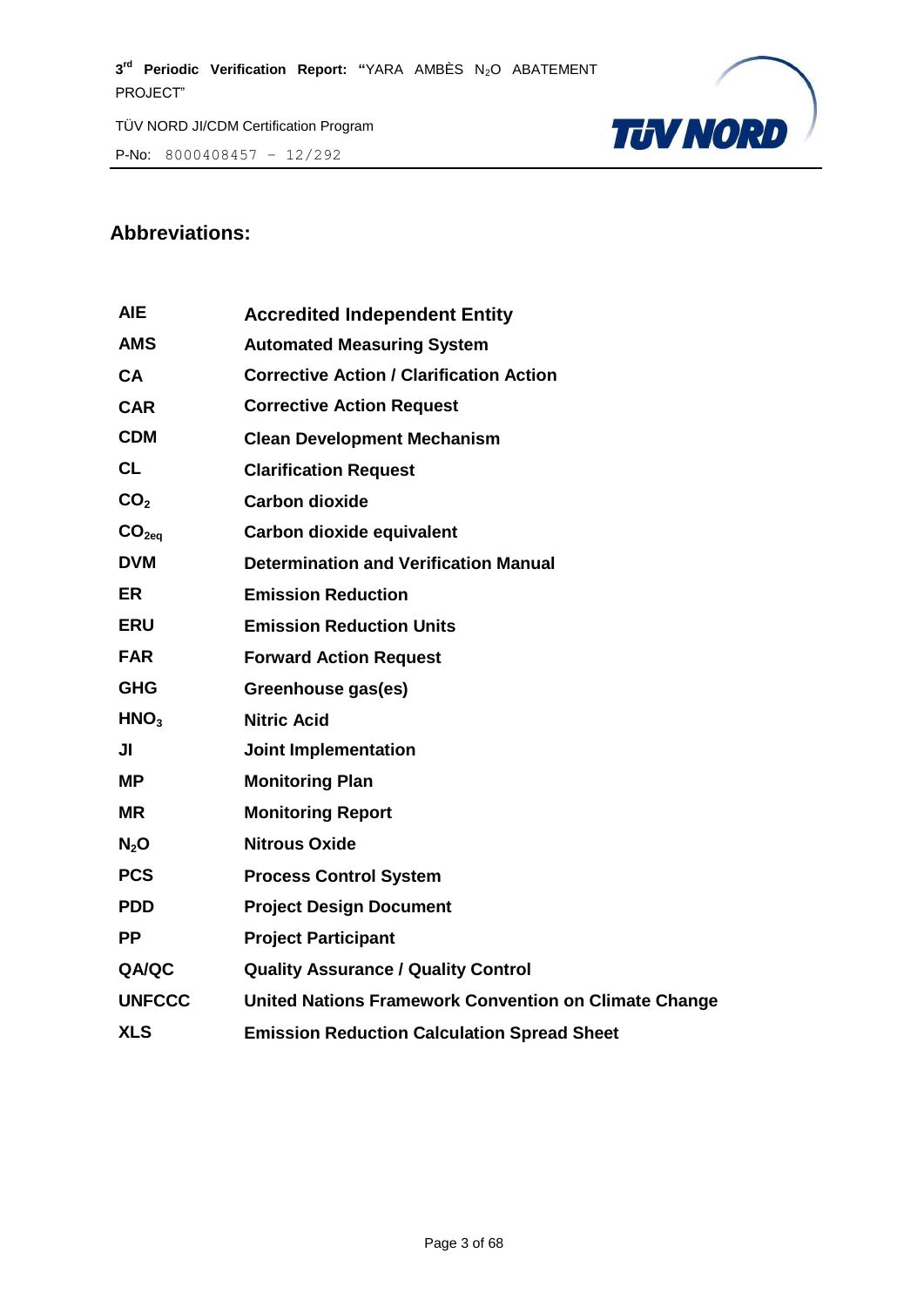P-No: 8000408457 – 12/292



# *Table of Contents Page*

| 1.<br>1.1.<br>1.2. | Objective<br>Scope                                  | .6<br>6<br>$\overline{7}$ |
|--------------------|-----------------------------------------------------|---------------------------|
| 2.                 |                                                     | .8                        |
| 2.1.               | <b>Project Characteristics</b>                      | 8                         |
| 2.2.               | <b>Project Verification History</b>                 | 8                         |
| 2.3.               | <b>Involved Parties and Project Participants</b>    | 9                         |
| 2.4.               | <b>Project Location</b>                             | 9                         |
| 2.5.               | <b>Technical Project Description</b>                | 9                         |
| 3.                 |                                                     | .11                       |
| 3.1.               | <b>Verification Steps</b>                           | 11                        |
| 3.2.               | <b>Contract review</b>                              | 11                        |
| 3.3.               | Appointment of team members and technical reviewers | 12                        |
| 3.4.               | Publication of the Monitoring Report                | 13                        |
| 3.5.               | <b>Verification Planning</b>                        | 13                        |
| 3.6.               | Desk review                                         | 15                        |
| 3.7.               | On-site assessment                                  | 16                        |
| 3.8.               | Draft verification reporting                        | 17                        |
| 3.9.               | Resolution of CARs, CLs and FARs                    | 17                        |
| 3.10.              | Final reporting                                     | 18                        |
| 3.11.              | <b>Technical review</b>                             | 18                        |
| 3.12.              | Final approval                                      | 18                        |
| 4.                 |                                                     |                           |
| 5.                 |                                                     |                           |
| 5.1.               | Implementation of the project                       | 23                        |
| 5.2.               | Project history                                     | 23                        |
| 5.3.               | Special events                                      | 23                        |
| 5.4.               | Compliance with the monitoring plan                 | 23                        |
| 5.5.               | <b>Monitoring parameters</b>                        | 25                        |
| 5.6.               | Monitoring report                                   | 27                        |
| 5.7.               | <b>ER Calculation</b>                               | 27                        |
| 5.8.               | <b>Quality Management</b>                           | 28                        |
| 5.9.               | Overall Aspects of the Verification                 | 28                        |
| 5.10.              | Hints for next periodic Verification                | 29                        |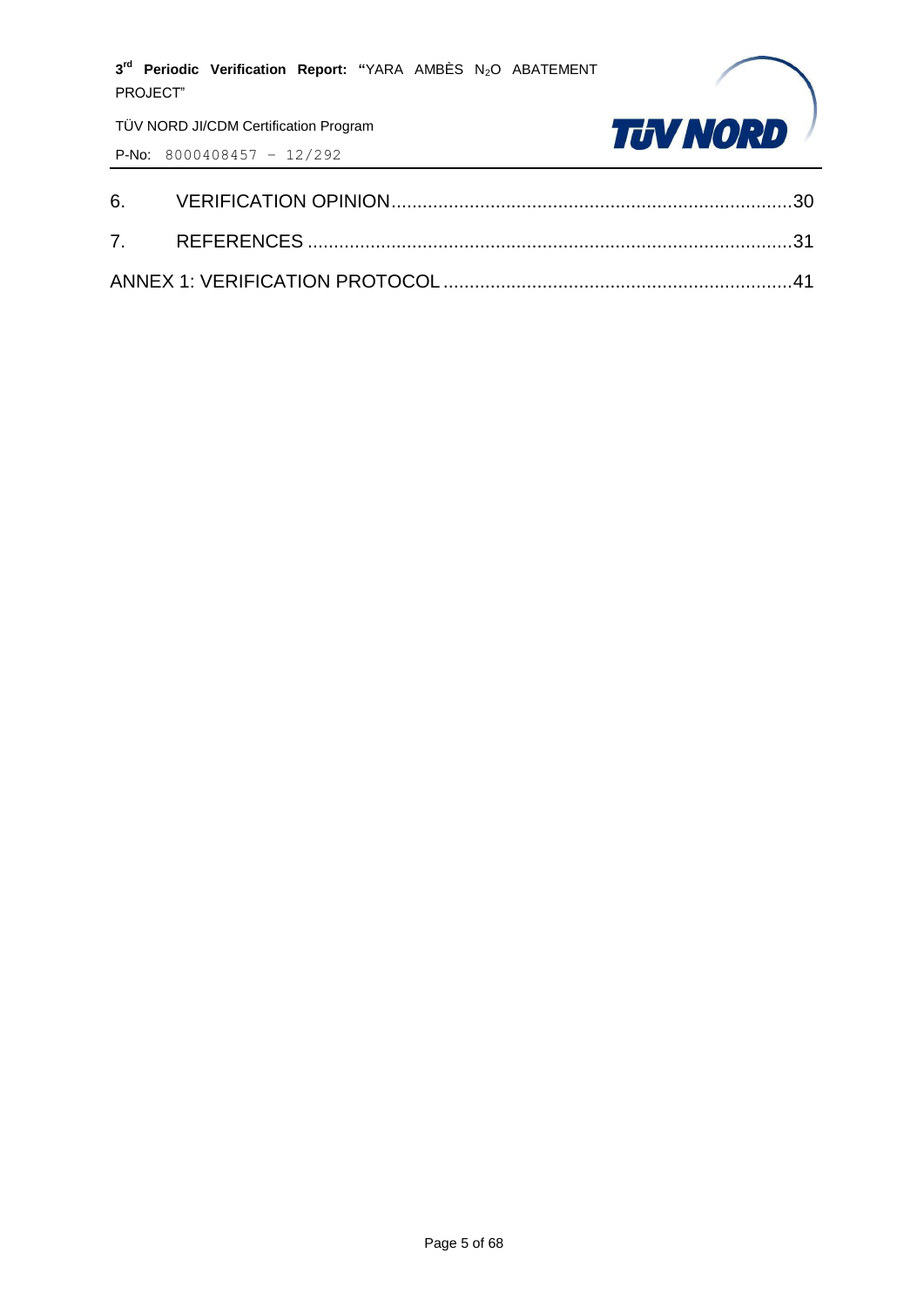TÜV NORD JI/CDM Certification Program

P-No: 8000408457 – 12/292



#### <span id="page-5-0"></span>**1. INTRODUCTION**

YARA AMBÉS NITRIC ACID PLANT has commissioned the TÜV NORD JI/CDM Certification Program (CP) to carry out the  $3<sup>rd</sup>$  periodic verification of the project

*"YARA AMBÈS N2O ABATEMENT PROJECT"*

with regard to the relevant requirements for JI (Track 1) project activities. The verifiers have reviewed the implementation of the monitoring plan (MP) in the registered JI project number FR1000148<sup>1</sup>.

GHG data for the monitoring period covering 2011-09-01 to 2012-04-30 devided in:

Subperiod 3.1: 2011-09-01 – 2011-12-31,

considering a reference scenario of 2.50 kg  $N_2O/tHNO_3$  in year 2011 (until 2012-12-31)

 $\bullet$  Subperiod 3.2: 2012-01-01 – 2012-04-30, considering a reference scenario of 1.85 kg  $N_2O/tHNO_3$  in year 2012 (from 2012-01-01 onwards)

according to the regulation from the Ministère de l'Ecologie, de l'Environnement, du Développement Durable et de la Mer (MEEDDM)<sup>2</sup>

- referenced in the host country  $\text{LoA}^{\text{LOA} \text{}}$  and
- $\bullet$  stated in the project specific methodology<sup>/METH/</sup>

were verified in detailed manner applying the set of requirements, audit practices and principles as required under the Determination and Verification Manual <sup>/DVM/</sup> of the UNFCCC.

This report summarizes the findings and conclusions of this 3<sup>nd</sup> periodic verification of the above mentioned UNFCCC registered project activity.

# <span id="page-5-1"></span>*1.1. Objective*

The objective of the verification is the review and ex-post determination by an independent entity of the GHG emission reductions. It includes the verification of the:

- implementation and operation of the project activity as given in the PDD.
- compliance with applied approved monitoring plan,
- data given in the monitoring report by checking the monitoring records, the emissions reduction calculation and supporting evidence,
- accuracy of the monitoring equipment,
- quality of evidence.

 $\overline{a}$ <sup>1</sup> <http://ji.unfccc.int/JIITLProject/DB/I2VTETQF784CYRLUS5LU1NVRQU7PVY/details>

<sup>&</sup>lt;sup>2</sup> <http://www.developpement-durable.gouv.fr/Liste-des-methodes-referencees-et.html>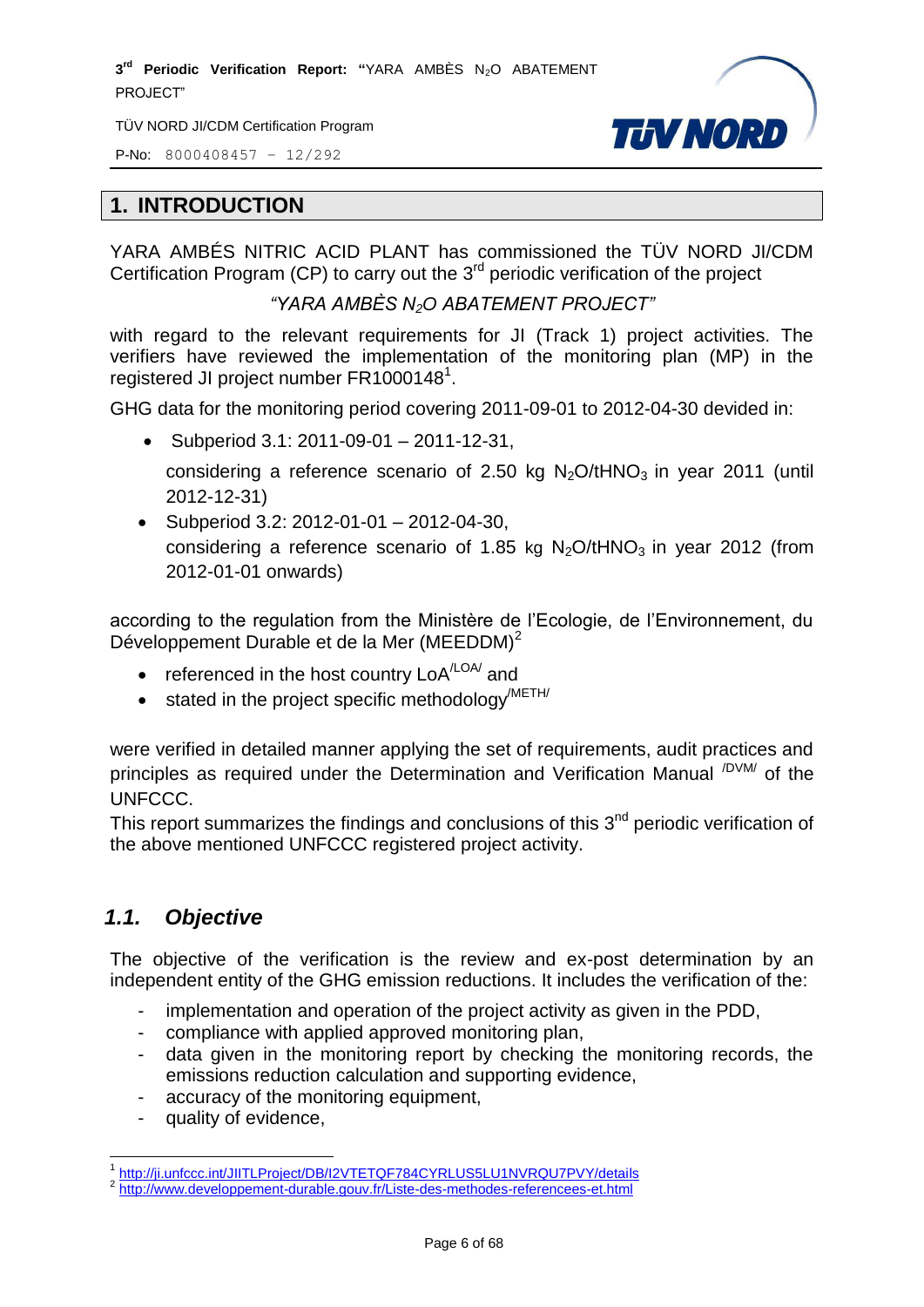TÜV NORD JI/CDM Certification Program

P-No: 8000408457 – 12/292



- significance of reporting risks and risks of material misstatements.

# <span id="page-6-0"></span>*1.2. Scope*

The verification of this registered project is based on the project design document  $\alpha$ <sup>PDD/</sup>, the monitoring report  $\alpha$ <sup>MR/</sup>, emission reduction calculation spreadsheet  $\alpha$ <sup>XLS/</sup>, supporting documents made available to the verifier and information collected through performing interviews and during the on-site assessment. Furthermore publicly available information was considered as far as available and required.

The verification is carried out on the basis of the following requirements, applicable for this project activity:

- Article 6 of the Kyoto Protocol <sup>/KP/</sup>,
- guidelines for the implementation of Article 6 of the Kyoto Protocol as presented in the Marrakech Accords under decision  $9/CMP.1$   $^{(MA)}$ , and subsequent decisions made by the JISC and COP/MOP,
- other relevant rules, including the host country legislation,
- JI Validation and Verification Manual <sup>/DVM/</sup>,
- monitoring plan as given in the registered PDD <sup>/PDD/</sup>,
- Projet Domestique Methodology: "Catalytic reduction of  $N_2O$  at nitric acid plants " Méthode pour les Projets Domestiques: "Réduction catalytique du  $N_2O$  dans des usines d'acide nitrique"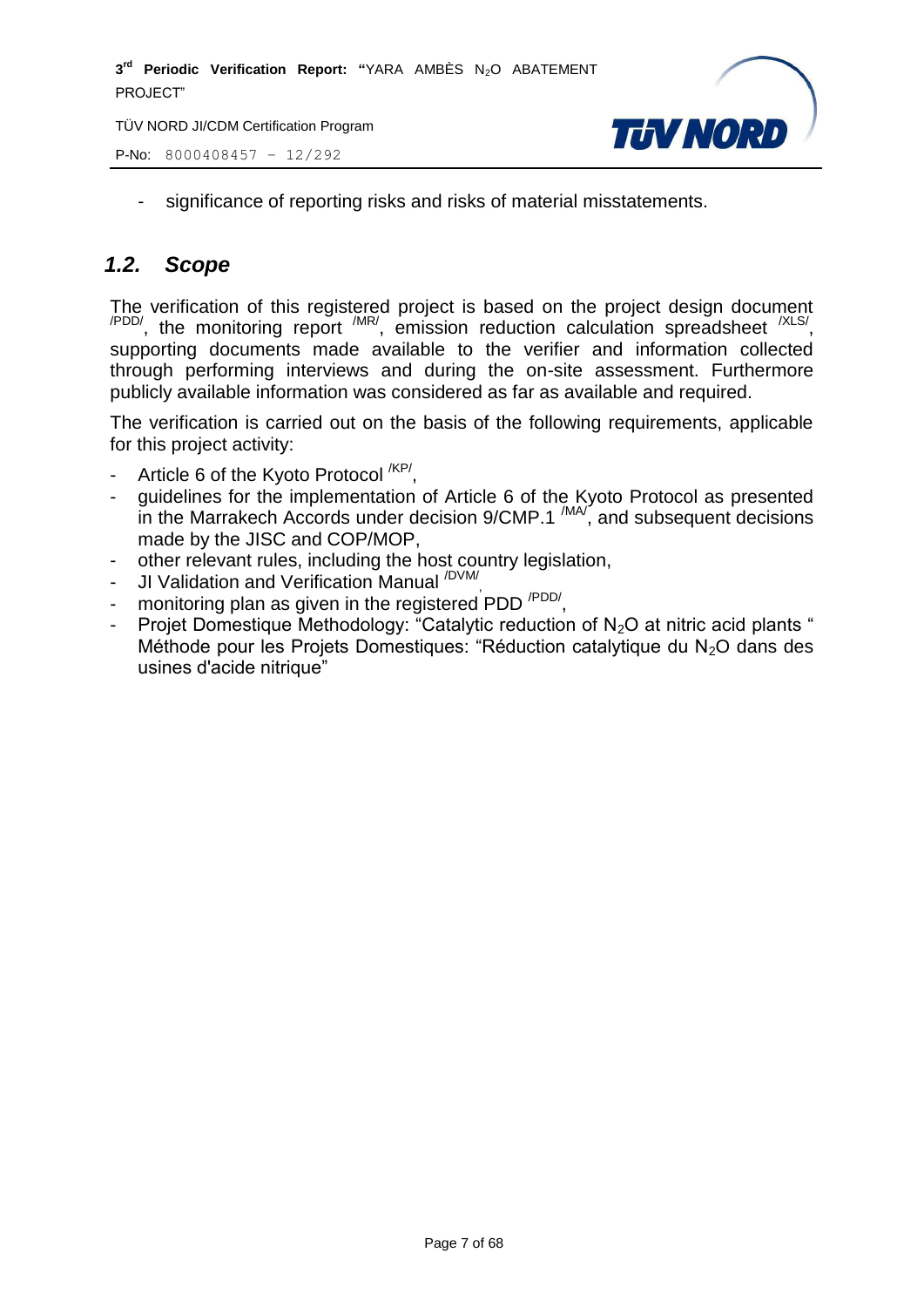P-No: 8000408457 – 12/292



# <span id="page-7-0"></span>**2. GHG PROJECT DESCRIPTION**

# <span id="page-7-1"></span>*2.1. Project Characteristics*

Essential data of the project is presented in the following Table 2-1.

| Item                       | Data                                                                                              |  |  |
|----------------------------|---------------------------------------------------------------------------------------------------|--|--|
| Project title              | Yara Ambès N <sub>2</sub> O Abatement Project                                                     |  |  |
| JI Track                   | Track 1<br><b>JPA</b><br>Track 2<br>X                                                             |  |  |
| Project size               | <b>Small Scale</b><br>Large Scale<br>X                                                            |  |  |
| JI Approach                | JI Specific Approach<br>Approved CDM Methodology<br>$\times$                                      |  |  |
|                            | Energy Industries (renewable-/non-renewable sources)                                              |  |  |
|                            | $\overline{c}$<br>Energy distribution                                                             |  |  |
|                            | 3<br>Energy demand                                                                                |  |  |
|                            | 4<br>Manufacturing industries                                                                     |  |  |
|                            | X<br>Chemical industry<br>5                                                                       |  |  |
|                            | Construction<br>6                                                                                 |  |  |
| <b>Project Scope</b>       | 7<br>Transport                                                                                    |  |  |
| (according to UNFCCC       | Mining/Mineral production<br>8                                                                    |  |  |
| sectoral scope numbers for | 9<br>Metal production                                                                             |  |  |
| CDM)                       | 10<br>Fugitive emissions from fuels (solid, oil and gas)                                          |  |  |
|                            | Fugitive emissions from production and<br>consumption<br>of<br>11<br>halocarbons and hexafluoride |  |  |
|                            | 12<br>Solvents use                                                                                |  |  |
|                            | Waste handling and disposal<br>13                                                                 |  |  |
|                            | Land-use, land-use change and forestry<br>14                                                      |  |  |
|                            | 15<br>Agriculture                                                                                 |  |  |
| Methodology:               | Projet Domestique Methodology: "Catalytic reduction of $N_2O$ at                                  |  |  |
|                            | nitric acid plants"                                                                               |  |  |
| Technical Area(s):         | 5.1:<br>$N_2O$                                                                                    |  |  |
| ITL Project ID No.:        | FR1000148                                                                                         |  |  |
| Crediting period           | Renewable Crediting Period (7 y)                                                                  |  |  |
|                            | $\times$<br>Fixed Crediting Period (3 y)                                                          |  |  |

# <span id="page-7-2"></span>*2.2. Project Verification History*

Essential events since the registration of the project are presented in the following Table 2-2.

|  | Table 2-2: Project verification history |  |
|--|-----------------------------------------|--|
|--|-----------------------------------------|--|

 $\overline{a}$ 

| Item                              | Time                        | <b>Status</b>                                 |
|-----------------------------------|-----------------------------|-----------------------------------------------|
| Date of registration              | $2010 - 04 - 16^3$          | -                                             |
| Start of crediting period         | 2010-01-01                  | -                                             |
| 1 <sup>st</sup> Monitoring period | 2010-01-01 to<br>2010-06-30 | <b>Closed and ERUs</b><br>issued <sup>4</sup> |

 $3$  Date of registration is the date of issuing of the first LoA by the DFP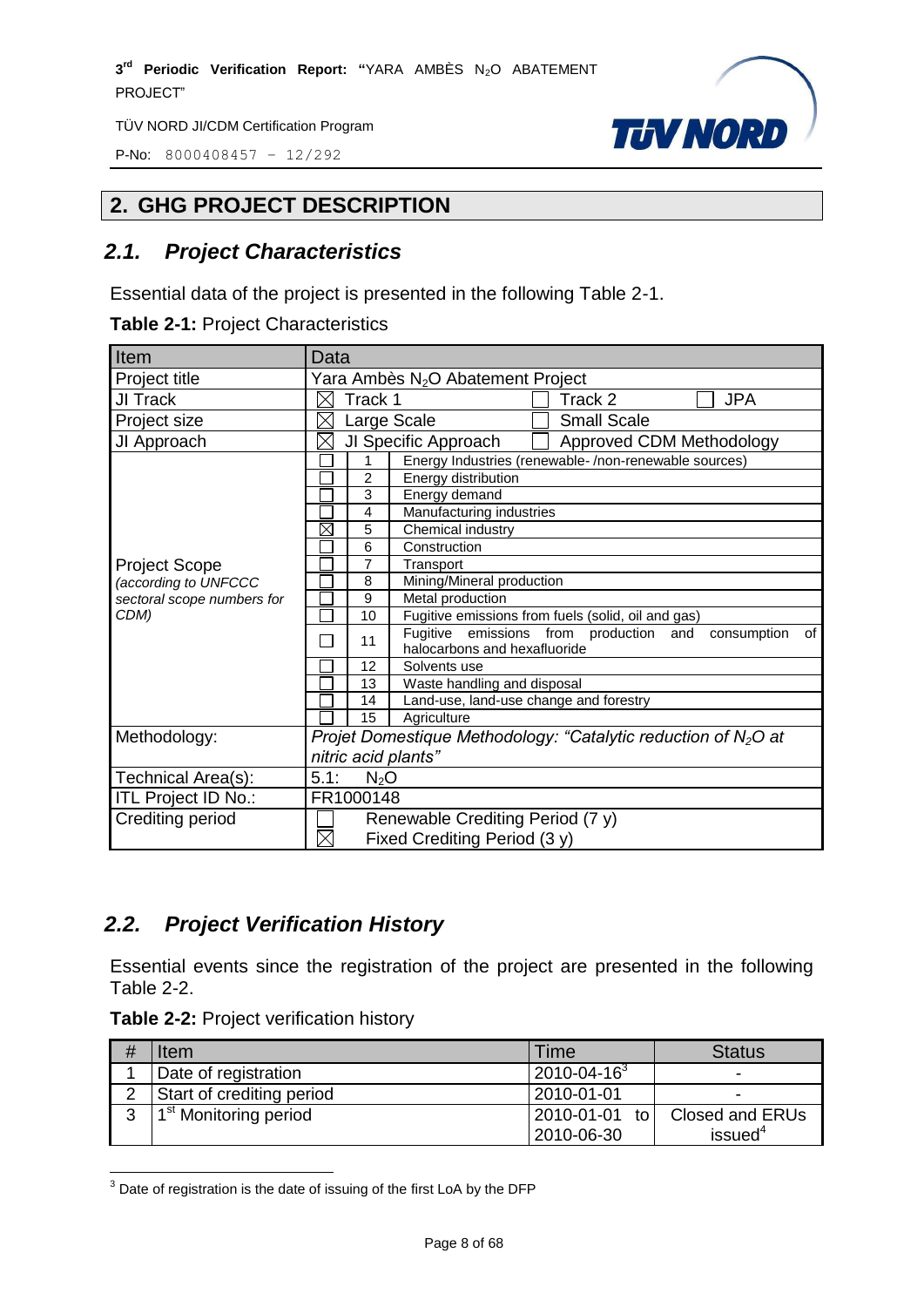

P-No: 8000408457 – 12/292

| <b>Item</b>                            | Time              | <b>Status</b>  |
|----------------------------------------|-------------------|----------------|
| 2 <sup>nd</sup> Monitoring period      | 2010-07-01 to     | <b>Issued</b>  |
|                                        | 2011-08-31        |                |
| 3 <sup>rd</sup> Monitoring period      | 2011-09-01<br>−t∩ | Matter of this |
| Subperiod 3.1: 2011-09-01 - 2011-12-31 | 2012-04-30        | verification   |
| Subperiod 3.2: 2012-01-01 - 2012-04-30 |                   |                |

# <span id="page-8-0"></span>*2.3. Involved Parties and Project Participants*

The following parties to the Kyoto Protocol and project participants are involved in this project activity (Table 2-3).

**Table 2-3:** Project Parties and project participants

| Characteristic           | Party   | <b>Project Participant</b>          |
|--------------------------|---------|-------------------------------------|
| Host party               | France  | <b>YARA France SAS</b>              |
|                          |         | <b>YARA International ASA</b>       |
|                          |         | <b>YARA Tertre SA/NV</b>            |
|                          |         | N.serve Environmental Services GmbH |
| Other Involved Party/ies | Belgium | <b>YARA France SAS</b>              |

# <span id="page-8-1"></span>*2.4. Project Location*

The details of the project location are given in table 2-4:

**Table 2-4:** Project Location

| INo.                 | <b>Project Location</b>                                                      |
|----------------------|------------------------------------------------------------------------------|
| <b>Host Country:</b> | France                                                                       |
| Region:              | South West, Department: Gironde, Commune: Ambès                              |
| Project location:    | Plant absorption tower and tail gas stack:<br>45°00'0 1.50" N, 0°32'51.64" W |
|                      | Ammonia burner: 45°00'00.33" N, 0°32'52.65" W                                |

# <span id="page-8-2"></span>*2.5. Technical Project Description*

The project activity aims to reduce levels of  $N<sub>2</sub>O$  emissions from the production of nitric acid with secondary  $N_2O$  abatement technology (secondary catalyst).

The key parameters for the project are given in table 2-5:

 4 <http://ji.unfccc.int/JIITLProject/DB/I2VTETQF784CYRLUS5LU1NVRQU7PVY/details>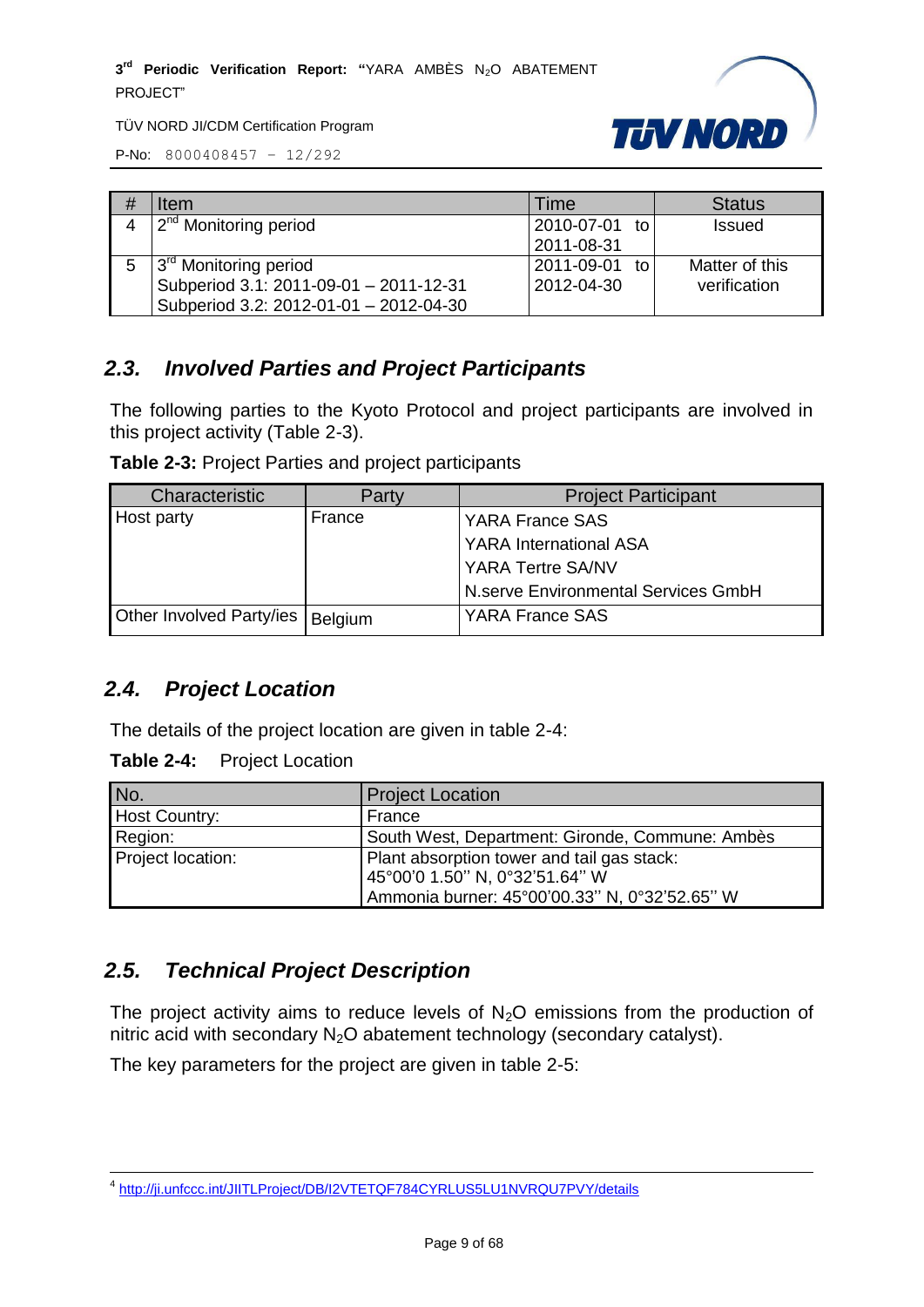P-No: 8000408457 – 12/292



# **Table 2-5:** Technical data of the plant

| Parameter                                                                  | Unit                     | Value                              |
|----------------------------------------------------------------------------|--------------------------|------------------------------------|
| <b>Ammonia Oxidation Reactor</b>                                           |                          |                                    |
| Manufacturer                                                               | $\overline{\phantom{a}}$ | <b>YARA</b>                        |
| Start of commercial production                                             | $\overline{\phantom{0}}$ | November 1990                      |
| conditions<br>Operating<br>as<br>per<br>specifications (trip point values) |                          |                                    |
| - Temperature (min/max):                                                   | $^{\circ}C$              | 780 / 930                          |
| - Pressure (max):                                                          | Bar abs                  | No trip point                      |
| - Ammonia to Air ratio (max)                                               | Vol.-%                   | 12.6                               |
| <b>Ammonia Oxidation Catalyst</b>                                          |                          |                                    |
| Manufacturer                                                               | $\overline{\phantom{0}}$ | K.A Rasmussen AS                   |
| Type                                                                       | $\blacksquare$           | n.a.                               |
| Composition:                                                               | $\blacksquare$           | Pt-Rh-Pd                           |
| Campaign length                                                            | d                        | 170                                |
| Absorber                                                                   |                          |                                    |
| Design capacity per day (100 %)                                            | tHNO <sub>3</sub> /d     | 1,380                              |
| Design capacity per day (legal)                                            | tHNO <sub>3</sub> /d     | 1,380                              |
| Annual production (design)                                                 | days/year                | 340                                |
| Annual production (practice)                                               | days/year                | 340                                |
| <b>Secondary Catalyst</b>                                                  |                          |                                    |
| Start of operation                                                         | $\overline{\phantom{0}}$ | April 2009                         |
| Manufacturer                                                               |                          | <b>YARA</b>                        |
| Type                                                                       | $\overline{a}$           | 58-Y1                              |
| Composition:                                                               |                          | cerium dioxide                     |
|                                                                            |                          | cobalt (ii, iii) oxide             |
|                                                                            |                          | dialuminium cobalt tetraoxide      |
| Design efficiency N <sub>2</sub> O reduction<br>(guaranteed by supplier)   | %                        | 80 %                               |
| N <sub>2</sub> O Analyzer (stack)                                          |                          |                                    |
| Manufacturer                                                               | $\overline{\phantom{a}}$ | Dr. Födisch Umweltmesstechnik GmbH |
| Type                                                                       | $\overline{\phantom{0}}$ | MCA 04                             |
| <b>Measurement Principle</b>                                               |                          | IR absorption                      |
| <b>Stack</b><br>volume<br>flow<br>rate<br>measurement                      |                          |                                    |
| Manufacturer                                                               | $\overline{\phantom{0}}$ | Dr. Födisch Umweltmesstechnik GmbH |
| Type                                                                       |                          | <b>FMD 99</b>                      |
| <b>Measurement Principle</b>                                               | $\overline{\phantom{0}}$ | Differential pressure              |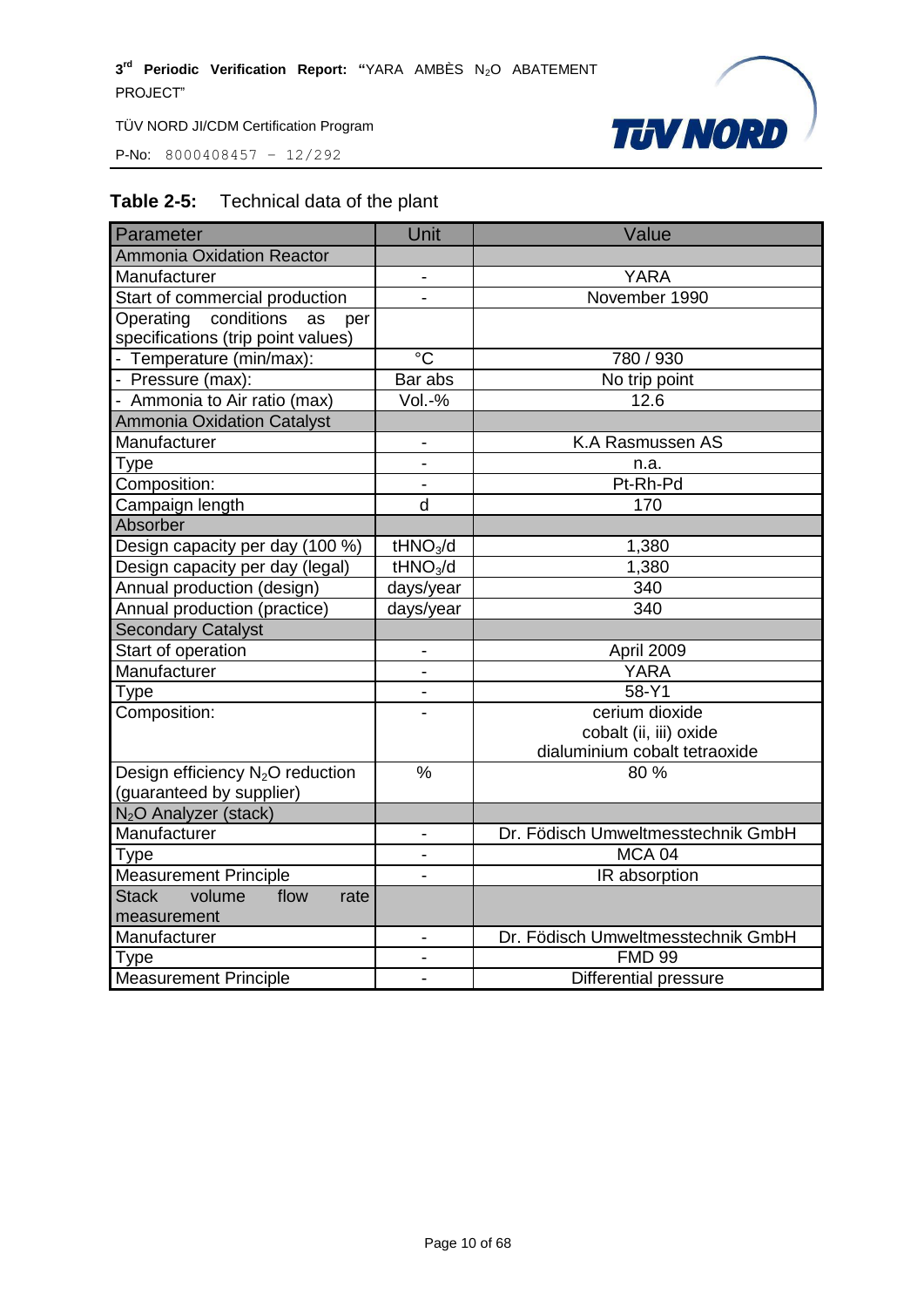TÜV NORD JI/CDM Certification Program

P-No: 8000408457 – 12/292



# <span id="page-10-0"></span>**3. METHODOLOGY AND VERIFICATION SEQUENCE**

# <span id="page-10-1"></span>*3.1. Verification Steps*

The verification consisted of the following steps:

- Contract review
- Appointment of team members and technical reviewers
- Publication of the monitoring report
- A desk review of the Monitoring Report<sup>MR/</sup> submitted by the client and additional supporting documents with the use of customised verification protocol<sup>/CPM/</sup> according to the Determination and Verification Manual <sup>/DVM/</sup>,
- Verification planning,
- On-Site assessment,
- Background investigation and follow-up interviews with personnel of the project developer and its contractors,
- Draft verification reporting
- Resolution of corrective actions (if any)
- Final verification reporting
- Technical review
- Final approval of the verification.

The sequence of the verification is given in the table 3.1 below:

#### **Table 3.1:** Verification sequence

| <b>Topic</b>               | <b>Time</b> |
|----------------------------|-------------|
| Assignment of verification | 2012-04-13  |
| On-site-visit              | 2012-05-24  |
| Draft reporting finalised  | 2012-05-24  |
| Final reporting finalised  | 2012-08-01  |
| Technical review finalised | 2012-08-01  |

#### <span id="page-10-2"></span>*3.2. Contract review*

To assure that

- the project falls within the scopes for which accreditation is held,
- the necessary competences to carry out the verification can be provided,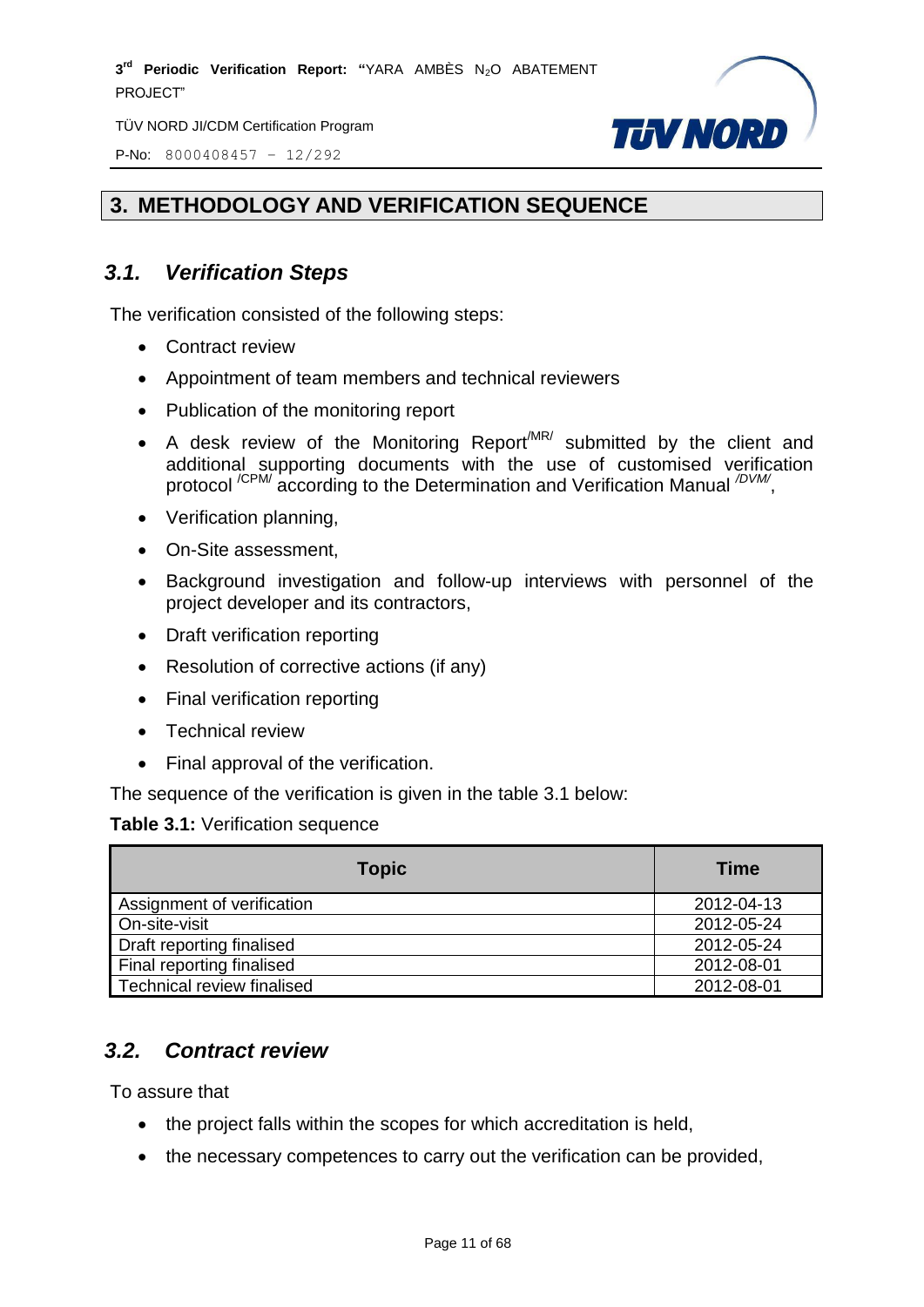P-No: 8000408457 – 12/292



• Impartiality issues are clear and in line with the CDM accreditation requirements

a contract review was carried out before the contract was signed.

# <span id="page-11-0"></span>*3.3. Appointment of team members and technical reviewers*

On the basis of a competence analysis and individual availabilities a verification team, consistent of one team leader and 2 additional team members, was appointed. Furthermore also the personnel for the technical review and the final approval were determined.

The list of involved personnel, the tasks assigned and the qualification status are summarized in the table 3-1 below.

|                                  | <b>Name</b>          | <b>Company</b>  | Function <sup>1)</sup> | Qualification<br>Status <sup>2)</sup><br><b>Status</b> | $\widehat{\mathcal{E}}$<br>competence<br><b>Scheme</b> | $\widehat{\mathbf{f}}$<br>competence<br>Technical | 5<br>Verification<br>competence | Host country<br>Competence | On-site visit |
|----------------------------------|----------------------|-----------------|------------------------|--------------------------------------------------------|--------------------------------------------------------|---------------------------------------------------|---------------------------------|----------------------------|---------------|
| $\boxtimes$ Mr.<br>$\square$ Ms. | <b>Ulrich Walter</b> | TN CERT<br>GmbH | $TM^{A)}$              | LA                                                     | $\boxtimes$                                            | 5.1                                               | $\boxtimes$                     |                            | $\boxtimes$   |
| $\Box$ Mr.<br>$\boxtimes$ Ms.    | Sabine Meyer         | TN CERT<br>GmbH | $TM^{A)}$              | LA                                                     | $\boxtimes$                                            | $\overline{\phantom{0}}$                          | $\boxtimes$                     | $\boxtimes$                |               |
| $\boxtimes$ Mr.<br>$\square$ Ms. | <b>Rainer Winter</b> | TN CERT<br>GmbH | $TR^{B)}$              | <b>SA</b>                                              | $\boxtimes$                                            | 5.1                                               | $\boxtimes$                     | $\Box$                     |               |
| $\Box$ Mr.<br>$\boxtimes$ Ms.    | Susanne Pasch        | TN CERT<br>GmbH | $TR^{B)}$              | A                                                      | $\boxtimes$                                            | $\overline{\phantom{0}}$                          | ⊠                               | П                          |               |
| $\boxtimes$ Mr.<br>$\square$ Ms. | Martin<br>Saalmann   | TN CERT<br>GmbH | $FA^{B}$               | <b>SA</b>                                              | $\boxtimes$                                            | 5.1                                               | $\boxtimes$                     | $\perp$                    |               |

**Table 3-1:** Involved Personnel

<sup>1)</sup> TL: Team Leader; TM: Team Member, TR: Technical review; OT: Observer-Team, OR: Observer-TR; FA: Final approval

<sup>2)</sup> GHG Auditor Status: A: Assessor; LA: Lead Assessor; SA: Senior Assessor; T: Trainee; TE: Technical Expert

3) GHG auditor status (at least Assessor)

4) As per S01-MU03 or S01-VA070-A2 (such as 1.1, 1.2, …)

In case of verification projects

A) Team Member: GHG auditor (at least Assessor status), Technical Expert (incl. Host Country Expert or Verification Expert), not ETE

 $(B)$  No team member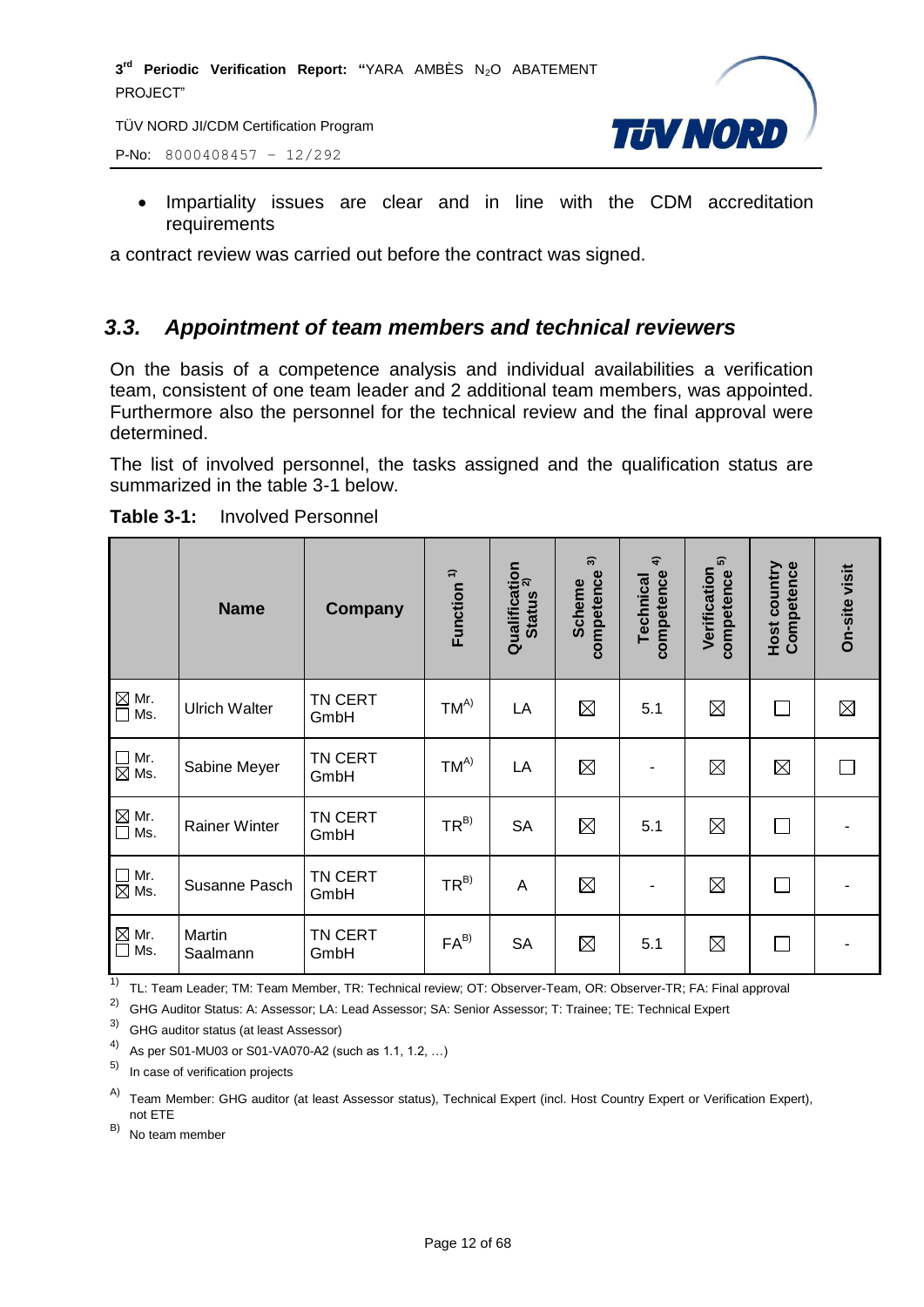TÜV NORD JI/CDM Certification Program

P-No: 8000408457 – 12/292



# <span id="page-12-0"></span>*3.4. Publication of the Monitoring Report*

In accordance with decision 9/CMP.1 (§ 36) the draft monitoring report, as received from the project participants, has been made publicly available on the TÜV NORD Website [www.global-warming.de](http://www.global-warming.de/) during a 30 days period from 2012-05-17 – 2012- 06-17. Comments received are taken into account in the course of the verification, if applicable.

# <span id="page-12-1"></span>*3.5. Verification Planning*

In order to ensure a complete, transparent and timely execution of the verification task the team leader has planned the complete sequence of events necessary to arrive at a substantiated final verification opinion.

Various tools have been established in order to ensure an effective verification planning.

Risk analysis and detailed audit testing planning

For the identification of potential reporting risks and the necessary detailed audit testing procedures for residual risk areas table A-1 is used. The structure and content of this table is given in table 3-2 below.

| Table 3-2:<br>Table A-1; Identification of verification risk areas |
|--------------------------------------------------------------------|
|--------------------------------------------------------------------|

| Table A-1: GHG calculation procedures and management control testing / Detailed audit<br>testing of residual risk areas and random testing                        |                                                                                                                                                                                                                                                                                                            |                                                                                                                                                                                                                                                    |                                                                                                                                                                                                                                                                                                          |                                                                                                                                           |
|-------------------------------------------------------------------------------------------------------------------------------------------------------------------|------------------------------------------------------------------------------------------------------------------------------------------------------------------------------------------------------------------------------------------------------------------------------------------------------------|----------------------------------------------------------------------------------------------------------------------------------------------------------------------------------------------------------------------------------------------------|----------------------------------------------------------------------------------------------------------------------------------------------------------------------------------------------------------------------------------------------------------------------------------------------------------|-------------------------------------------------------------------------------------------------------------------------------------------|
| <b>Identification</b><br>of potential<br>reporting risk                                                                                                           | Identification,<br>assessment and<br>testing of<br>management<br>controls                                                                                                                                                                                                                                  | Areas of<br>residual<br>risks                                                                                                                                                                                                                      | <b>Additional</b><br>verification testing<br>performed                                                                                                                                                                                                                                                   | <b>Conclusions and</b><br><b>Areas Requiring</b><br>Improvement<br>(including<br><b>Forward Action</b><br><b>Requests)</b>                |
| The<br>following<br>risks<br>potential<br>identified<br>were<br>and divided and<br>structured<br>according<br>to<br>the<br>possible<br>оf<br>areas<br>occurrence. | The potential risks<br>οf<br>data<br>raw<br>generation<br>have<br>been identified in<br>the course of the<br>monitoring system<br><i>implementation.</i><br>following<br>The<br>were<br>measures<br>taken in order to<br>minimize<br>the<br>corresponding<br>risks.<br>The<br>following<br>measures<br>are | the<br>Despite<br>measures<br>implemented<br>order<br>in<br>to<br>reduce<br>the<br>occurrence<br>probability the<br>following<br>residual risks<br>remain<br>and<br>be<br>to<br>have<br>addressed<br>in<br>the course of<br>every<br>verification. | The additional<br>verification testing<br>performed is<br>described. Testing<br>may include:<br>- Sample cross<br>checking of<br>manual transfers of<br>data<br>- Recalculation<br>- Spreadsheet 'walk<br>throughs' to check<br>links and equations<br>- Inspection of<br>calibration and<br>maintenance | Having investigated<br>the residual risks,<br>the conclusions<br>should be noted<br>here. Errors and<br>uncertainties are<br>highlighted. |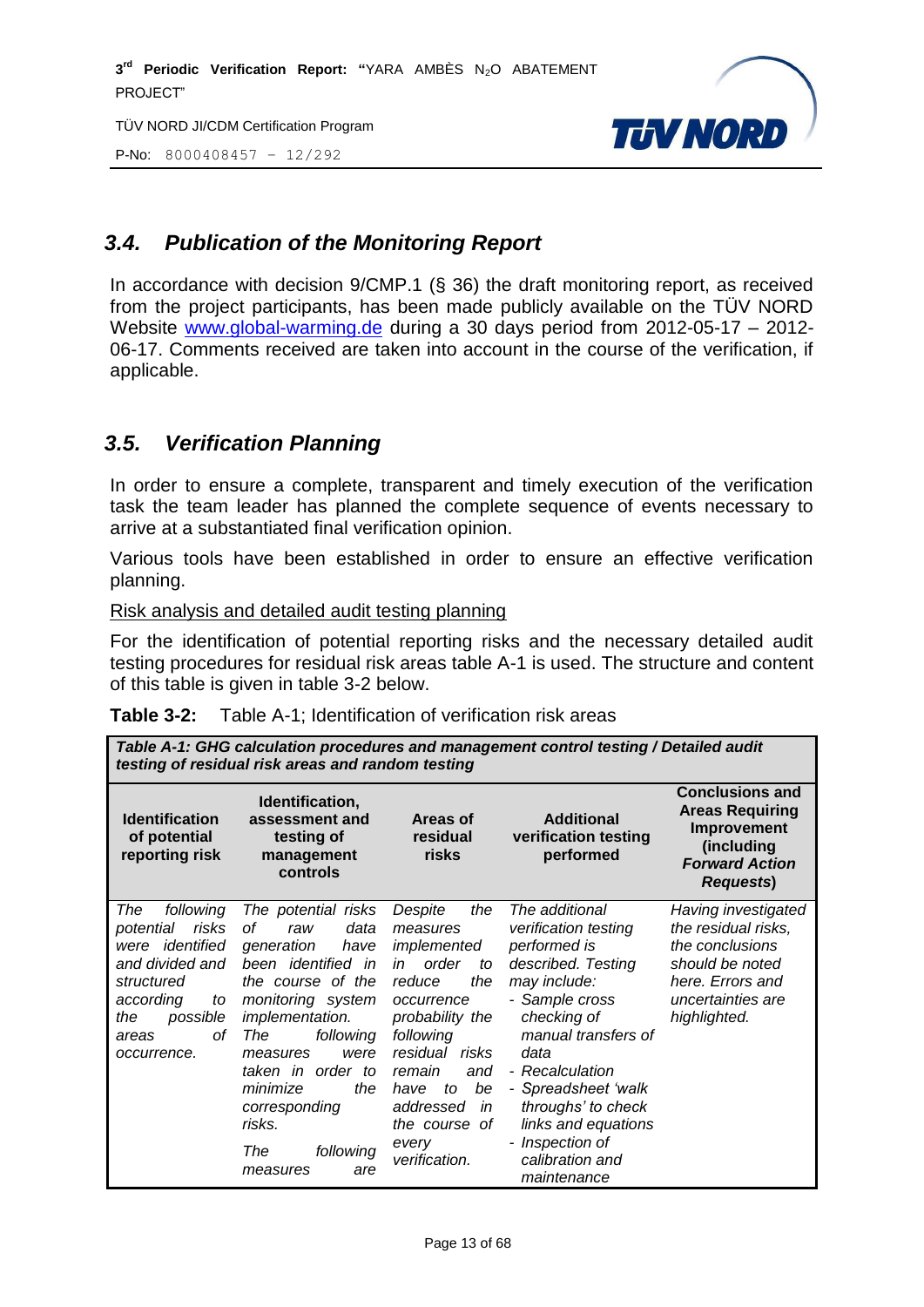

P-No: 8000408457 – 12/292

|                                                         | Table A-1: GHG calculation procedures and management control testing / Detailed audit<br>testing of residual risk areas and random testing |                                      |                                                                                                                                                                                              |                                                                                                                             |
|---------------------------------------------------------|--------------------------------------------------------------------------------------------------------------------------------------------|--------------------------------------|----------------------------------------------------------------------------------------------------------------------------------------------------------------------------------------------|-----------------------------------------------------------------------------------------------------------------------------|
| <b>Identification</b><br>of potential<br>reporting risk | Identification,<br>assessment and<br>testing of<br>management<br>controls                                                                  | Areas of<br>residual<br><b>risks</b> | <b>Additional</b><br>verification testing<br>performed                                                                                                                                       | <b>Conclusions and</b><br><b>Areas Requiring</b><br>Improvement<br>(including<br><b>Forward Action</b><br><b>Requests</b> ) |
|                                                         | <i>implemented:</i>                                                                                                                        |                                      | records for key<br>equipment<br>- Check sampling<br>analysis results<br>Discussions with<br>process engineers<br>who have detailed<br>knowledge of<br>process<br>uncertainty/error<br>bands. |                                                                                                                             |

The completed table A-1 is enclosed in the annex 1 (table A-1) to this report.

#### Project specific periodic verification checklist

In order to ensure transparency and consideration of all relevant assessment criteria, a project specific verification protocol has been developed. The protocol shows, in a transparent manner, criteria and requirements, means and results of the verification. The verification protocol serves the following purposes:

- It organises, details and clarifies the requirements a JI project is expected to meet for verification
- It ensures a transparent verification process where the verifying AIE documents how a particular requirement has been proved and the result of the verification.

The basic structure of this project specific verification protocol for the periodic verification is described in table 3-3.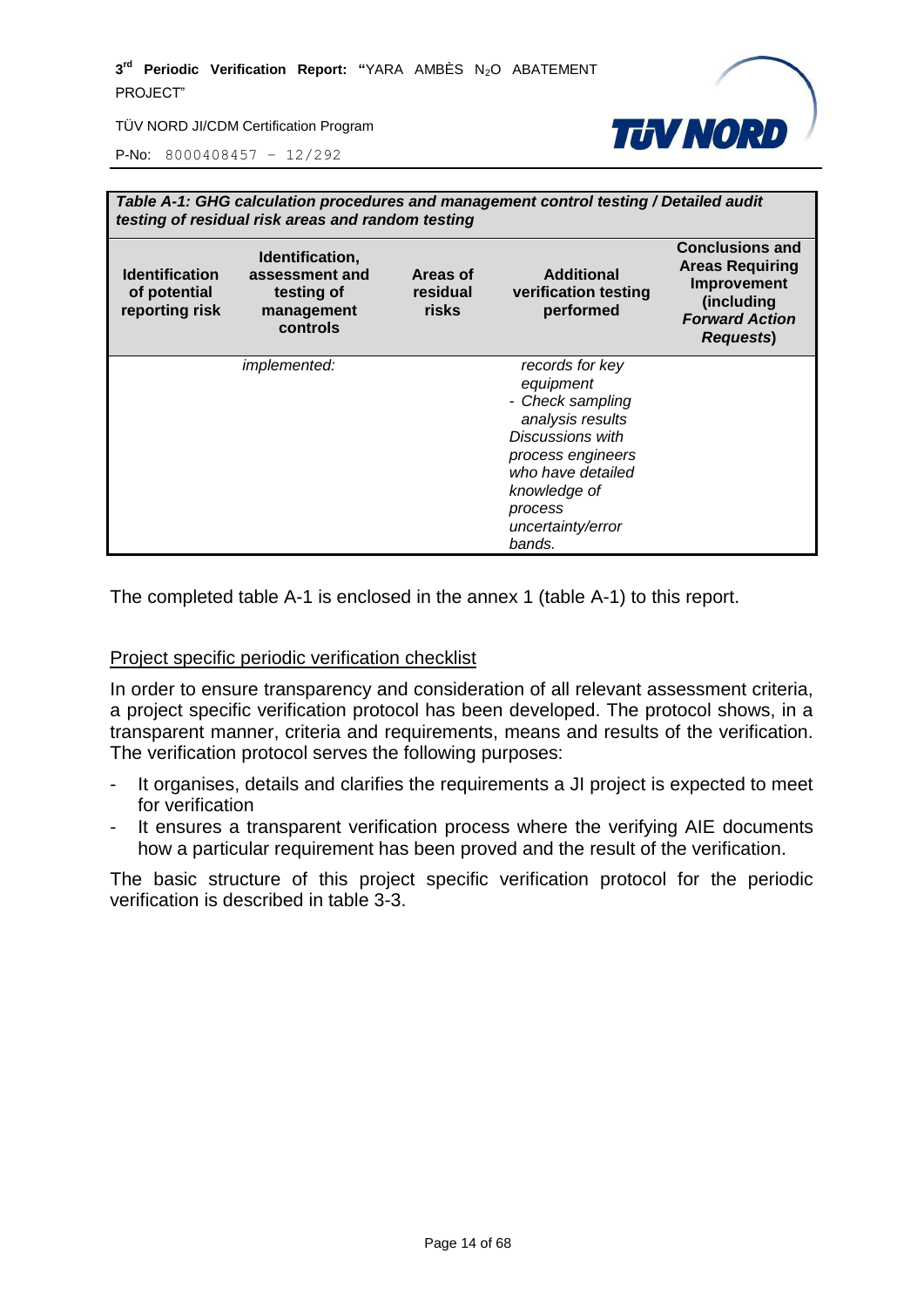P-No: 8000408457 – 12/292



| <b>Table A-2: Periodic verification checklist</b> |                                                                                                                                                                                                                                                                                                                                                                                                                      |                                                                                                                                                                                                                             |                                                                                                            |                                                                                                                                                                                                                                                                                                                 |                                                                                                                                                                                                                                                                                 |                                                                           |
|---------------------------------------------------|----------------------------------------------------------------------------------------------------------------------------------------------------------------------------------------------------------------------------------------------------------------------------------------------------------------------------------------------------------------------------------------------------------------------|-----------------------------------------------------------------------------------------------------------------------------------------------------------------------------------------------------------------------------|------------------------------------------------------------------------------------------------------------|-----------------------------------------------------------------------------------------------------------------------------------------------------------------------------------------------------------------------------------------------------------------------------------------------------------------|---------------------------------------------------------------------------------------------------------------------------------------------------------------------------------------------------------------------------------------------------------------------------------|---------------------------------------------------------------------------|
| No.                                               | $DVM^5$<br>paragraph /<br><b>Checklist</b><br><b>Item</b><br>(incl. guidance<br>for the determi-<br>nation team)                                                                                                                                                                                                                                                                                                     | <b>Initial</b><br><b>Finding</b><br>(Means and<br>results of<br>assessment)                                                                                                                                                 | Ref.                                                                                                       | <b>Action</b><br>requested to<br>project<br>participant<br>(CAR, CL, FAR)                                                                                                                                                                                                                                       | <b>Review of</b><br>PP's<br>action                                                                                                                                                                                                                                              | Conclu-<br>sion                                                           |
| Number of<br>the<br>checklist<br>item             | The section<br>gives a<br>reference to<br>the relevant<br>paragraph of<br>the DVM.<br>The checklist<br><i>items</i> are<br>linked to the<br>various<br>requirements<br>the project<br>should meet.<br>The checklist<br>is organised<br>in various<br>sections.<br>Each section<br>is then fur-<br>ther subdivi-<br>ded as per<br>the require-<br>ments of the<br>topic and the<br>individual<br>project<br>activity. | The section<br>is used to<br>elaborate and<br>discuss the<br>checklist item<br>in detail. It<br>includes the<br>initial<br>assessment<br>of the<br>verification<br>team and<br>how the<br>assessment<br>was carried<br>out. | Gives<br>reference<br>to the in-<br>formation<br>source on<br>which the<br>assess-<br>ment is<br>based on. | Assessment<br>based on<br>evidence<br>provided if<br>the criterion<br>is not fulfilled<br>a CAR, CL or<br>FAR (details<br>of each<br>finding are<br>elaborated in<br>chapter 4) is<br>raised<br>otherwise no<br>action is<br>requested.<br>The assess-<br>ment refers<br>to the draft<br>verification<br>stage. | Assess-<br>ment<br>based on<br>the project<br>participant<br>action in<br>response<br>to the<br>raised<br>CAR, CL<br>or FAR<br>(details of<br>each<br>finding are<br>elaborated<br>in chapter<br>4). The<br>assess-<br>ment<br>refers to<br>the final<br>verification<br>stage. | Final<br>assessment<br>at the final<br>verification<br>stage is<br>given. |

#### **Table 3-3:** Structure of the project specific periodic verification checklist

The periodic verification checklist (verification protocol) is the backbone of the complete verification starting from the desk review until final assessment. Detailed assessments and findings are discussed within this checklist and not necessarily repeated in the main text of this report.

The completed verification protocol is enclosed in the annex (table A-2) to this report.

#### <span id="page-14-0"></span>*3.6. Desk review*

During the desk review all documents initially provided by the client and publicly available documents relevant for the verification were reviewed. The main documents are listed below:

<sup>&</sup>lt;u>5</u><br><sup>5</sup> JISC 19 Annex 4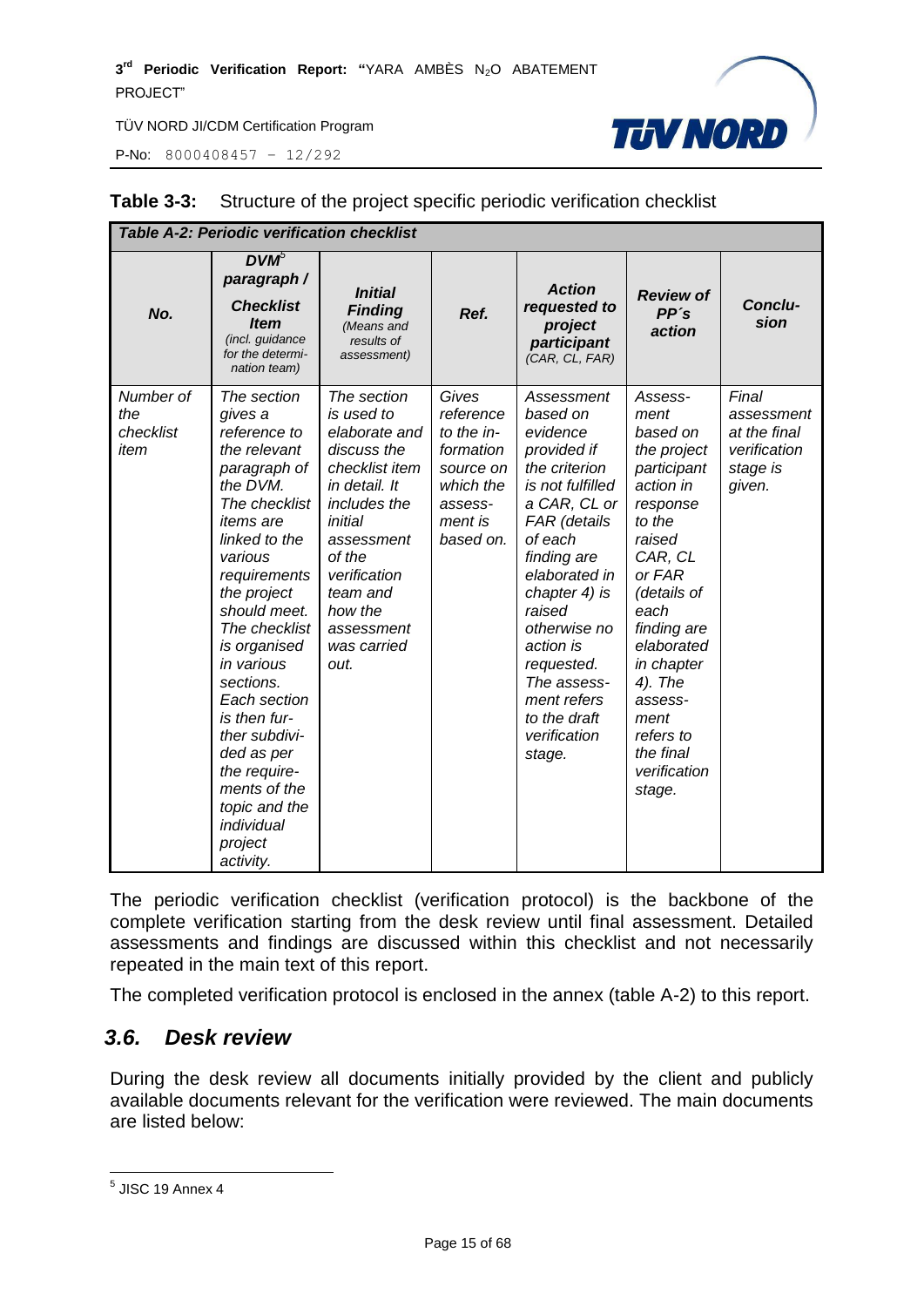TÜV NORD JI/CDM Certification Program





- $\bullet$  the last revision of the PDD including the monitoring plan<sup>/PDD/</sup>,
- $\bullet$  the last revision of the determination report<sup>/DET/</sup>,
- the monitoring report, including the claimed emission reductions for the project<sup>/MR/</sup>,
- $\bullet$  the emission reduction calculation spreadsheet<sup>/XLS/</sup>.

Other supporting documents, such as publicly available information on the UNFCCC / host country website and background information were also reviewed.

#### <span id="page-15-0"></span>*3.7. On-site assessment*

As most essential part of the verification exercise it is indispensable to carry out an inspection on site in order to verify that the project is implemented in accordance with the applicable criteria. Furthermore the on-site assessment is necessary to check the monitoring data with respect to accuracy to ensure the calculation of emission reductions. The main tasks covered during the site visit include, but are not limited to:

- The on-site assessment included an investigation of whether all relevant equipment is installed and works as anticipated.
- The operating staff was interviewed and observed in order to check the risks of inappropriate operation and data collection procedures.
- Information processes for generating, aggregating and reporting the selected monitored parameters were reviewed.
- The duly calibration of all metering equipment was checked.
- The monitoring processes, routines and documentations were audited to check their proper application.
- The monitoring data were checked completely.
- The data aggregation trails were checked via spot sample down to the level of the meter recordings.

The Auditor Ulrich Walter attended the site visit.

Before and during the on-site visit the verification team performed interviews with the project participants to confirm selected information and to resolve issues identified in the document review.

Representatives of Yara Ambés Nitric Acid Plant and N.serve including the operational staff of the plant were interviewed. The main topics of the interviews are summarised in Table 3-4.

| Table 3-4: | Interviewed persons and interview topics |  |  |
|------------|------------------------------------------|--|--|
|------------|------------------------------------------|--|--|

| <b>Interviewed Persons/</b><br><b>Entities</b> | <b>Interview topics</b>           |
|------------------------------------------------|-----------------------------------|
| 1. Projects & Operations                       | General aspects of the project    |
| Personnel, Yara Ambés                          | Technical equipment and operation |
| <b>Nitric Acid Plant</b>                       | Changes since validation          |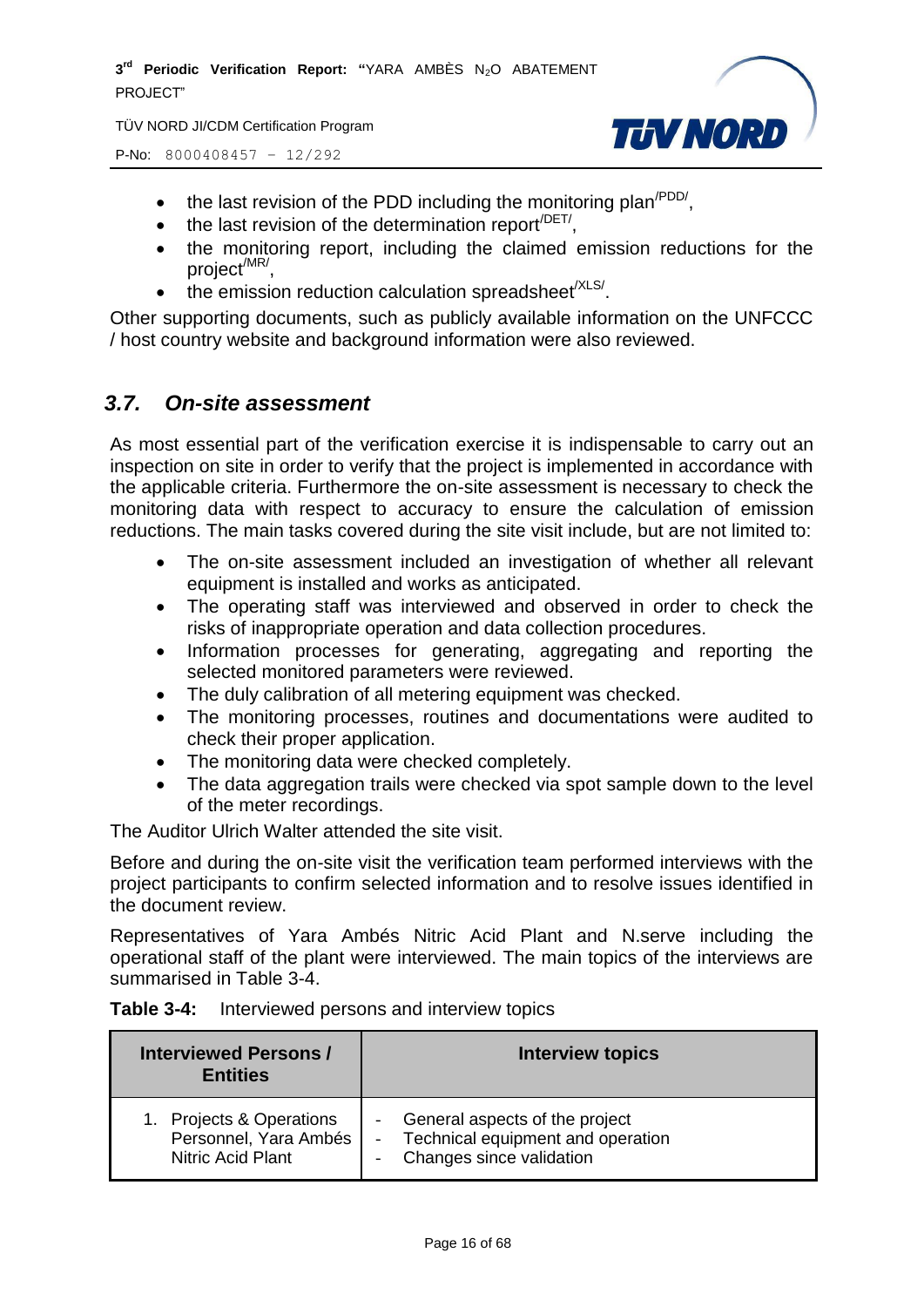



P-No: 8000408457 – 12/292

| <b>Interviewed Persons /</b><br><b>Entities</b> | <b>Interview topics</b>                                                                                                                                                                                                                                                                                                                                                                                                                                                                                                                                        |
|-------------------------------------------------|----------------------------------------------------------------------------------------------------------------------------------------------------------------------------------------------------------------------------------------------------------------------------------------------------------------------------------------------------------------------------------------------------------------------------------------------------------------------------------------------------------------------------------------------------------------|
| 2. Consultant, N.serve                          | Calibration procedures<br>Quality management system<br>Involved personnel and responsibilities<br>Training and practice of the operational personnel<br>Implementation of the monitoring plan<br>Monitoring and measurement equipment<br>$\overline{\phantom{a}}$<br>Maintenance<br>Remaining issues from validation and<br>previous<br>verifications<br>Monitoring data management<br>Data uncertainty and residual risks<br>$\overline{\phantom{a}}$<br>GHG emission reduction calculation<br>Procedural aspects of the verification<br>Environmental aspect |

# <span id="page-16-0"></span>*3.8. Draft verification reporting*

On the basis of the desk review, the on-site visit, follow-up interviews and further background investigation the verification protocol is completed. This protocol together with a general project and procedural description of the verification and a detailed list of the verification findings from the draft verification report. This report is sent to the client for resolution of raised CARs, CLs and FARs.

# <span id="page-16-1"></span>*3.9. Resolution of CARs, CLs and FARs*

Non-conformities raised during the verification can either be seen as a non-fulfilment of criteria ensuring the proper implementation of a project or where a risk to deliver high quality emission reductions is identified.

Corrective Action Requests (CARs) are issued, if:

- Non-conformities with the monitoring plan or methodology are found in monitoring and reporting, or if the evidence provided to prove conformity is insufficient;
- Mistakes have been made in applying assumptions, data or calculations of emission reductions which will impair the estimate of emission reductions;
- Issues identified in a FAR during validation or previous verifications requiring actions by the project participants to be verified during verification have not been resolved.

The verification team uses the term Clarification Request (CL), which is be issued if: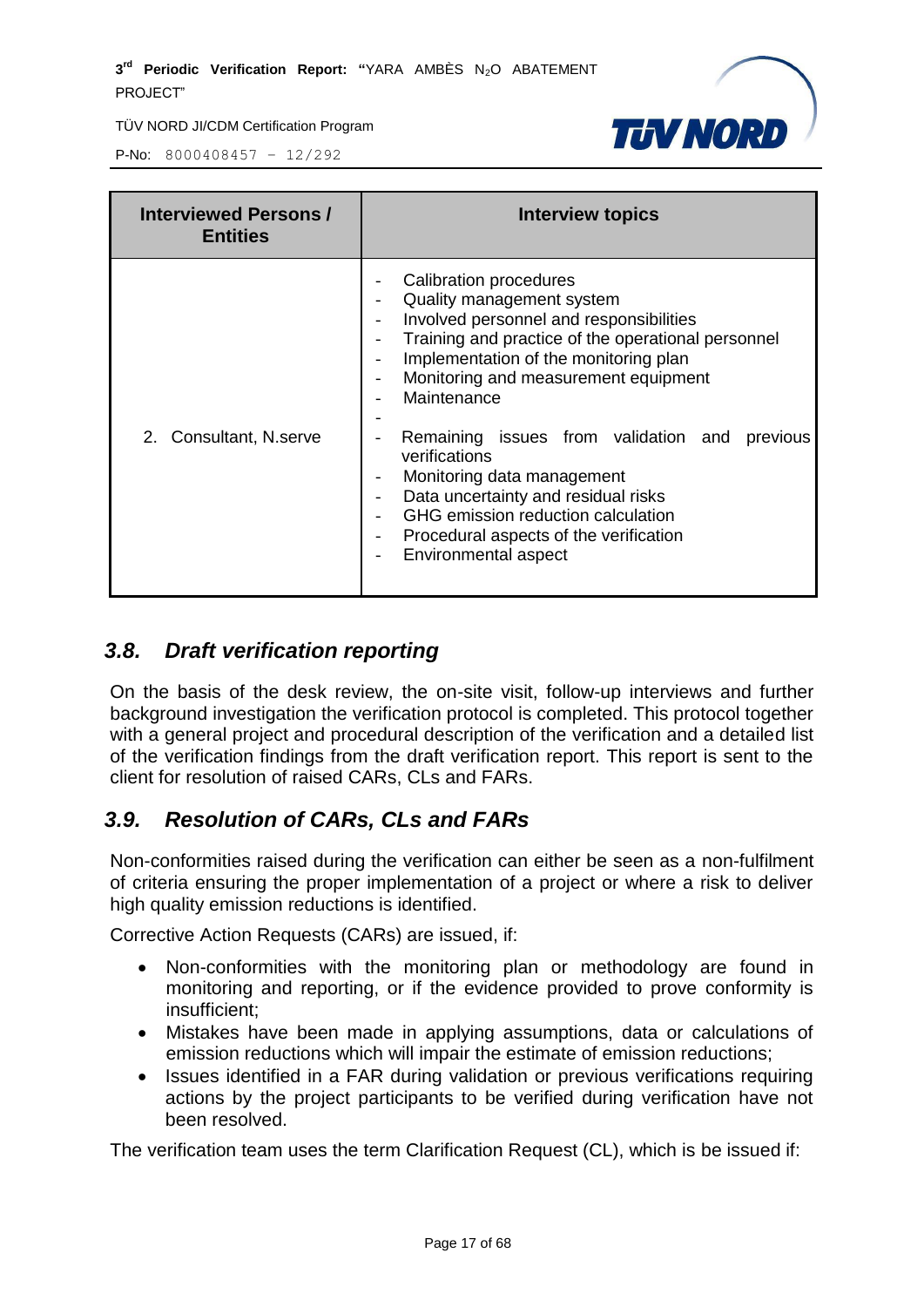TÜV NORD JI/CDM Certification Program

P-No: 8000408457 – 12/292



• information is insufficient or not clear enough to determine whether the applicable JI requirements have been met.

Forward Action Requests (FAR) indicate essential risks for further periodic verifications. Forward Action Requests are issued, if:

• the monitoring and reporting require attention and / or adjustment for the next verification period.

For a detailed list of all CARs, CLs and FARs raised in the course of the verification pl. refer to chapter 4.

# <span id="page-17-0"></span>*3.10. Final reporting*

Upon successful closure of all raised CARs and CLs the final verification report including a positive verification opinion can be issued. In case not all essential issues could finally be resolved, a final report including a negative verification opinion is issued.

The final report summarizes the final assessments w.r.t. all applicable criteria.

#### <span id="page-17-1"></span>*3.11. Technical review*

Before submission of the final verification report a technical review of the whole verification procedure is carried out. The technical reviewer is a competent GHG auditor being appointed for the scope this project falls under. The technical reviewer is not considered to be part of the verification team and thus not involved in the decision making process up to the technical review.

As a result of the technical review process the verification opinion and the topic specific assessments as prepared by the verification team leader may be confirmed or revised. Furthermore reporting improvements might be achieved.

#### <span id="page-17-2"></span>*3.12. Final approval*

After successful technical review an overall (esp. procedural) assessment of the complete verification will be carried out by a senior assessor located in the accredited premises of TÜV NORD.

After this step the request for issuance can be started.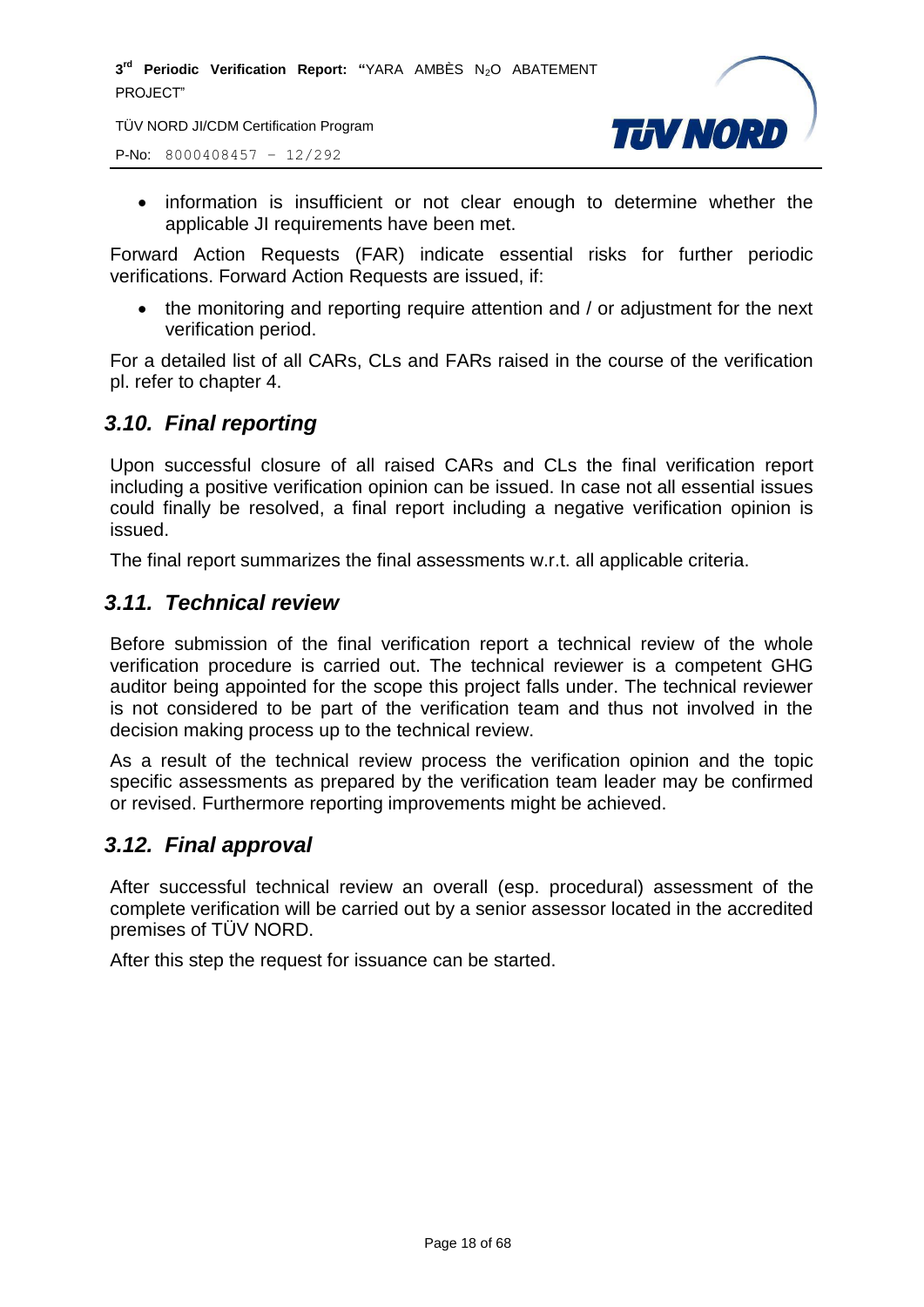TÜV NORD JI/CDM Certification Program



P-No: 8000408457 – 12/292

# <span id="page-18-0"></span>**4. VERIFICATION FINDINGS**

In the following paragraphs the findings from the desk review of the monitoring report<sup>/MR/</sup>, the calculation spreadsheet<sup>/XLS/</sup>, PDD<sup>/PDD/</sup>, the Determination Report<sup>/DET/</sup> and other supporting documents, as well as from the on-site assessment and the interviews are summarised.

The summary of CAR, CL and FAR issued are shown in Table 4-1:

**Table 4-1:** Summary of CAR, CL and FAR

| <b>Verification topic</b>         | <b>No. of CAR</b> | No. of CL | <b>No. of FAR</b> |
|-----------------------------------|-------------------|-----------|-------------------|
| A - Project Approvals             |                   | O         |                   |
| <b>B</b> – Project Implementation |                   | O         |                   |
| C - Monitoring Plan Compliance    |                   |           |                   |
| D - Monitoring Plan Revision      | 0                 | O         |                   |
| E - Data Management               | O                 | O         |                   |
| <b>SUM</b>                        |                   |           |                   |

The following tables include all raised CARs, CLs and FARs and the assessments of the same by the verification team. For an in depth evaluation of all verification items it should be referred to the verification protocols (see Annex).

<span id="page-18-1"></span>The findings of the verification process are summarized in the tables below.

| <b>Finding:</b>                                                                                                                         | FAR A1 (FAR A2 of 2 <sup>nd</sup> verification)                                                                                                                                                                                                                                           |    |                 |  |
|-----------------------------------------------------------------------------------------------------------------------------------------|-------------------------------------------------------------------------------------------------------------------------------------------------------------------------------------------------------------------------------------------------------------------------------------------|----|-----------------|--|
| <b>Classification</b>                                                                                                                   | <b>CAR</b>                                                                                                                                                                                                                                                                                | СL | $\boxtimes$ FAR |  |
| <b>Description of finding</b><br>Describe the finding in unam-<br>context (e.g. section)                                                | The verifier should check that the total amount of verified<br>$biguous$ style; address the emission reductions until 2012-12-31 is limited to the cap<br>stated in the latest LoA.                                                                                                       |    |                 |  |
| <b>Corrective Action #1</b><br>This section shall be filled by<br>the PP. It shall address the cor-<br>rective action taken in details. | The French DFP issued a new letter of approval on the 14 <sup>th</sup> June<br>2012, which increases the limit for the maximum emissions<br>reductions allowed for the Ambes project to 765,461 (before the<br>10% reduction). The new LoA has now been provided to the<br>verifying AIE. |    |                 |  |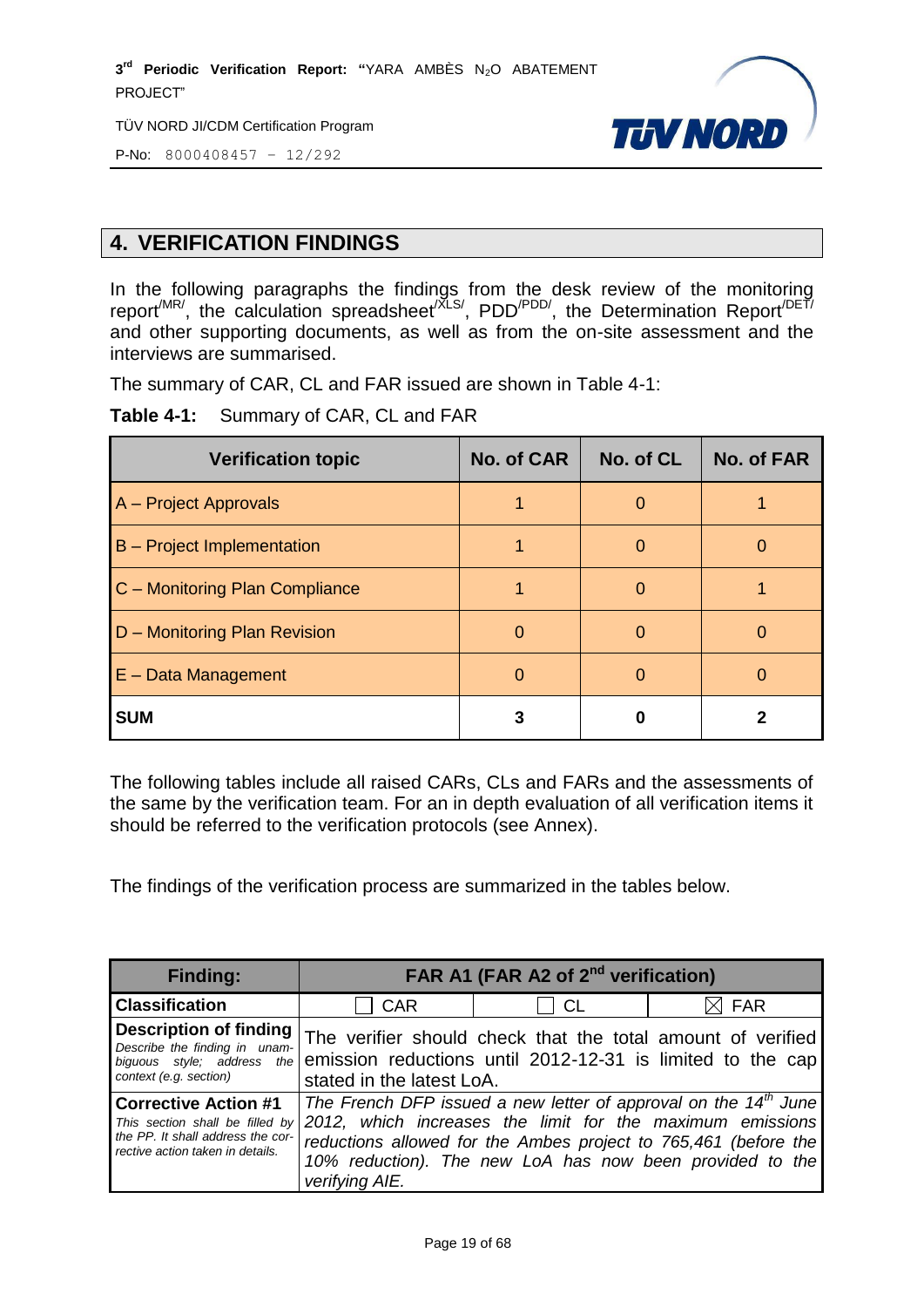

| <b>Finding:</b>                                                                                                                                                                                             | FAR A1 (FAR A2 of 2 <sup>nd</sup> verification)                                                                                                                                                                                           |
|-------------------------------------------------------------------------------------------------------------------------------------------------------------------------------------------------------------|-------------------------------------------------------------------------------------------------------------------------------------------------------------------------------------------------------------------------------------------|
| AIE Assessment #1<br>The assessment shall encom-<br>pass all open issues in annex A-<br>2. In case of non-closure,<br>additional corrective action and<br>AIE assessments (#2, #3, etc.)<br>shall be added. |                                                                                                                                                                                                                                           |
| <b>Conclusion</b><br>Tick the appropriate checkbox                                                                                                                                                          | $\boxtimes$ To be checked during the next periodic verification<br>Appropriate action was taken<br>Project documentation was corrected correspondingly<br>Additional action should be taken<br>The project complies with the requirements |

| <b>Finding:</b>                                                                                                                                                                                                    | <b>CAR A2</b>                                                                                                                                                                                                                                                                                                                                                                                                                                                                           |           |            |  |
|--------------------------------------------------------------------------------------------------------------------------------------------------------------------------------------------------------------------|-----------------------------------------------------------------------------------------------------------------------------------------------------------------------------------------------------------------------------------------------------------------------------------------------------------------------------------------------------------------------------------------------------------------------------------------------------------------------------------------|-----------|------------|--|
| <b>Classification</b>                                                                                                                                                                                              | <b>CAR</b><br>M                                                                                                                                                                                                                                                                                                                                                                                                                                                                         | <b>CL</b> | <b>FAR</b> |  |
| <b>Description of finding</b><br>Describe the finding in unam-                                                                                                                                                     | Related to FAR A1:                                                                                                                                                                                                                                                                                                                                                                                                                                                                      |           |            |  |
| biquous style; address the<br>context (e.g. section)                                                                                                                                                               | The cap set in the valid French LoA has not been considered<br>in the monitoring report.                                                                                                                                                                                                                                                                                                                                                                                                |           |            |  |
| <b>Corrective Action #1</b><br>This section shall be filled by<br>the PP. It shall address the cor-<br>rective action taken in details.                                                                            | The cap set in the valid French LoA has now been described in<br>section 5.4 of the monitoring report                                                                                                                                                                                                                                                                                                                                                                                   |           |            |  |
| <b>AIE Assessment #1</b><br>The assessment shall encom-<br>pass all open issues in annex A-<br>2. In case of non-closure.<br>additional corrective action and<br>AIE assessments (#2, #3, etc.)<br>shall be added. | OK.<br>The PP included in section 5.4 a reference to the actual $(2^{n\alpha})$<br>LoA, issued by the French DNA. This documents states a<br>total amount of ERUs which can by generated by this project<br>activity of:<br>765,461 t $CO2e$ before deduction to 90 %<br>688,914 t $CO2e$ after deduction.<br>The PDD now also gives clear statement that the total amount<br>of ERUs generated in the whole monitoring period until now is<br>below the governmental cap stated above. |           |            |  |
| <b>Conclusion</b><br>Tick the appropriate checkbox                                                                                                                                                                 | To be checked during the next periodic verification<br>Appropriate action was taken<br>$\bowtie$<br>Project documentation was corrected correspondingly<br>Additional action should be taken<br>The project complies with the requirements                                                                                                                                                                                                                                              |           |            |  |

| <b>Finding:</b>                                                                               | <b>CAR B1</b>   |      |     |
|-----------------------------------------------------------------------------------------------|-----------------|------|-----|
| <b>Classification</b>                                                                         | $\boxtimes$ CAR | ! CL | FAR |
| Description of finding   Monitoring report:                                                   |                 |      |     |
| Describe the finding in unam- $\bullet$ The distribution of the verification period has to be |                 |      |     |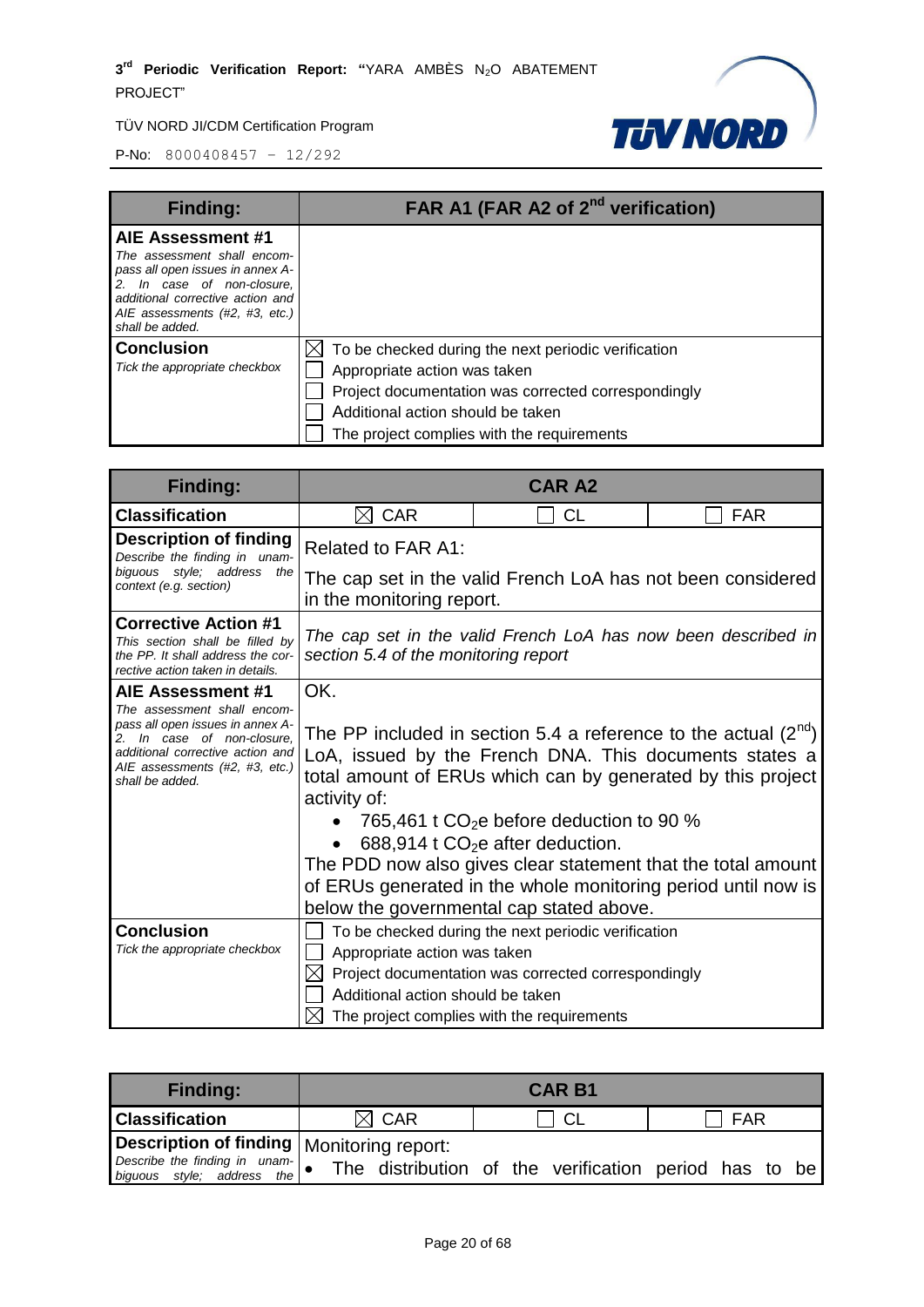

| <b>Finding:</b>                                                                               | <b>CAR B1</b>                                                                           |
|-----------------------------------------------------------------------------------------------|-----------------------------------------------------------------------------------------|
| context (e.g. section)                                                                        | corrected                                                                               |
|                                                                                               | The AIFR-value shall be included<br>$\bullet$                                           |
|                                                                                               | The gauze-change during second plant stop shall be<br>$\bullet$<br>mentioned in Annex 3 |
| <b>Corrective Action #1</b><br>This section shall be filled by                                | the distribution of the verification period has been<br>corrected                       |
| the PP. It shall address the cor-<br>rective action taken in details.                         | The AIFR max value has now been included in section<br>4                                |
|                                                                                               | The gauze change during the March shutdown has                                          |
|                                                                                               | now been included in Annex 3.                                                           |
| AIE Assessment #1                                                                             | OK.                                                                                     |
| The assessment shall encom-<br>pass all open issues in annex A-<br>2. In case of non-closure, | The verification period is now distributed in Subperiod 3.1<br>and 3.2.                 |
| additional corrective action and<br>AIE assessments (#2, #3, etc.)<br>shall be added.         | AIFR value of 12.6 % as implemented in DCS is now<br>included.                          |
|                                                                                               | The gauze change has been included in project history.<br>$\bullet$                     |
| <b>Conclusion</b>                                                                             | To be checked during the next periodic verification                                     |
| Tick the appropriate checkbox                                                                 | Appropriate action was taken                                                            |
|                                                                                               | Project documentation was corrected correspondingly                                     |
|                                                                                               | Additional action should be taken                                                       |
|                                                                                               | The project complies with the requirements                                              |

| <b>Finding:</b>                                                                                                                                                                        | CAR C1 (FAR C5 of 2 <sup>nd</sup> verification)                                        |                                                                                                                  |                                                              |
|----------------------------------------------------------------------------------------------------------------------------------------------------------------------------------------|----------------------------------------------------------------------------------------|------------------------------------------------------------------------------------------------------------------|--------------------------------------------------------------|
| <b>Classification</b>                                                                                                                                                                  | <b>CAR</b>                                                                             | CL                                                                                                               | <b>FAR</b>                                                   |
| <b>Description of finding</b><br>Describe the finding in unam-<br>biguous style; address the<br>context (e.g. section)                                                                 | The correct stack surface/diameter must be implemented in<br>the AMS-parameterisation. |                                                                                                                  |                                                              |
| <b>Corrective Action #1</b><br>This section shall be filled by<br>the PP. It shall address the cor-<br>rective action taken in details.                                                | The correct stack/surface diameter was implemented in the AMS on<br>24/05/2012.        |                                                                                                                  |                                                              |
| AIE Assessment #1                                                                                                                                                                      | OK.                                                                                    |                                                                                                                  |                                                              |
| The assessment shall encom-<br>pass all open issues in annex A-<br>2. In case of non-closure.<br>additional corrective action and<br>AIE assessments (#2, #3, etc.)<br>shall be added. |                                                                                        | been included in DCS and no correction of VSG values in the<br>excel sheet is necessary from 2012-05-24 onwards. | The verifier has checked that the correct stack diameter has |
| <b>Conclusion</b>                                                                                                                                                                      |                                                                                        | To be checked during the next periodic verification                                                              |                                                              |
| Tick the appropriate checkbox                                                                                                                                                          | Appropriate action was taken                                                           |                                                                                                                  |                                                              |
|                                                                                                                                                                                        |                                                                                        | Project documentation was corrected correspondingly                                                              |                                                              |
|                                                                                                                                                                                        | Additional action should be taken                                                      |                                                                                                                  |                                                              |
|                                                                                                                                                                                        |                                                                                        | The project complies with the requirements                                                                       |                                                              |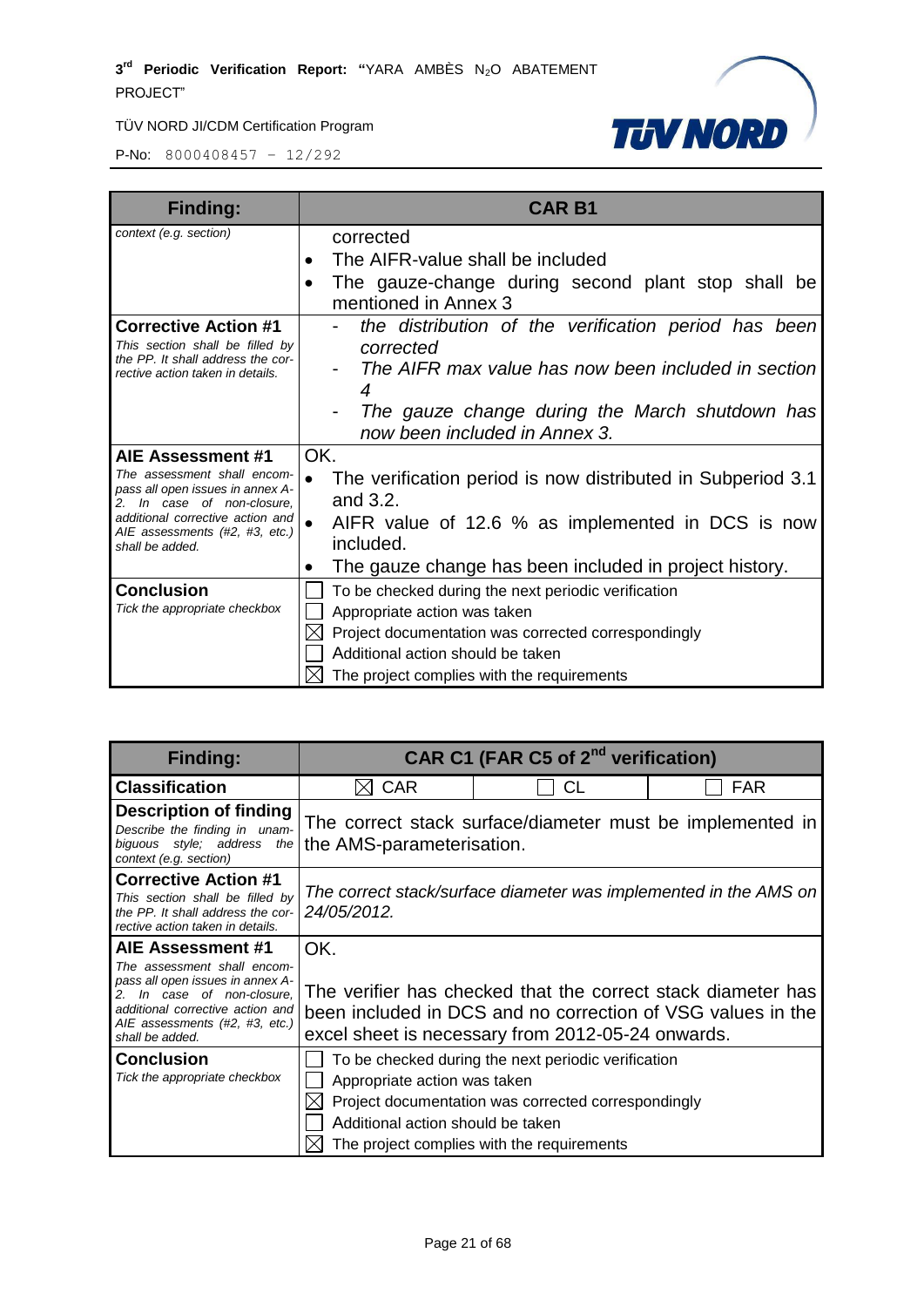

| <b>Finding:</b>                                                                                                                                                                                                 | <b>FAR C2</b>                                                     |                                                                                                                                                          |                              |
|-----------------------------------------------------------------------------------------------------------------------------------------------------------------------------------------------------------------|-------------------------------------------------------------------|----------------------------------------------------------------------------------------------------------------------------------------------------------|------------------------------|
| <b>Classification</b>                                                                                                                                                                                           | <b>CAR</b>                                                        | СL                                                                                                                                                       | <b>FAR</b>                   |
| <b>Description of finding</b> The verifier of the next period shall check the<br>Describe the finding in unam-<br>biguous style; address the<br>context (e.g. section)                                          | parameterisation/ERU-calculation.                                 | application of stack surface/diameter                                                                                                                    | correct<br>AMS-<br>in<br>the |
| <b>Corrective Action #1</b><br>This section shall be filled by<br>the PP. It shall address the cor-<br>rective action taken in details.                                                                         |                                                                   |                                                                                                                                                          |                              |
| <b>AIE Assessment #1</b><br>The assessment shall encom-<br>pass all open issues in annex A-<br>In case of non-closure,<br>additional corrective action and<br>AIE assessments (#2, #3, etc.)<br>shall be added. |                                                                   |                                                                                                                                                          |                              |
| <b>Conclusion</b><br>Tick the appropriate checkbox                                                                                                                                                              | Appropriate action was taken<br>Additional action should be taken | To be checked during the next periodic verification<br>Project documentation was corrected correspondingly<br>The project complies with the requirements |                              |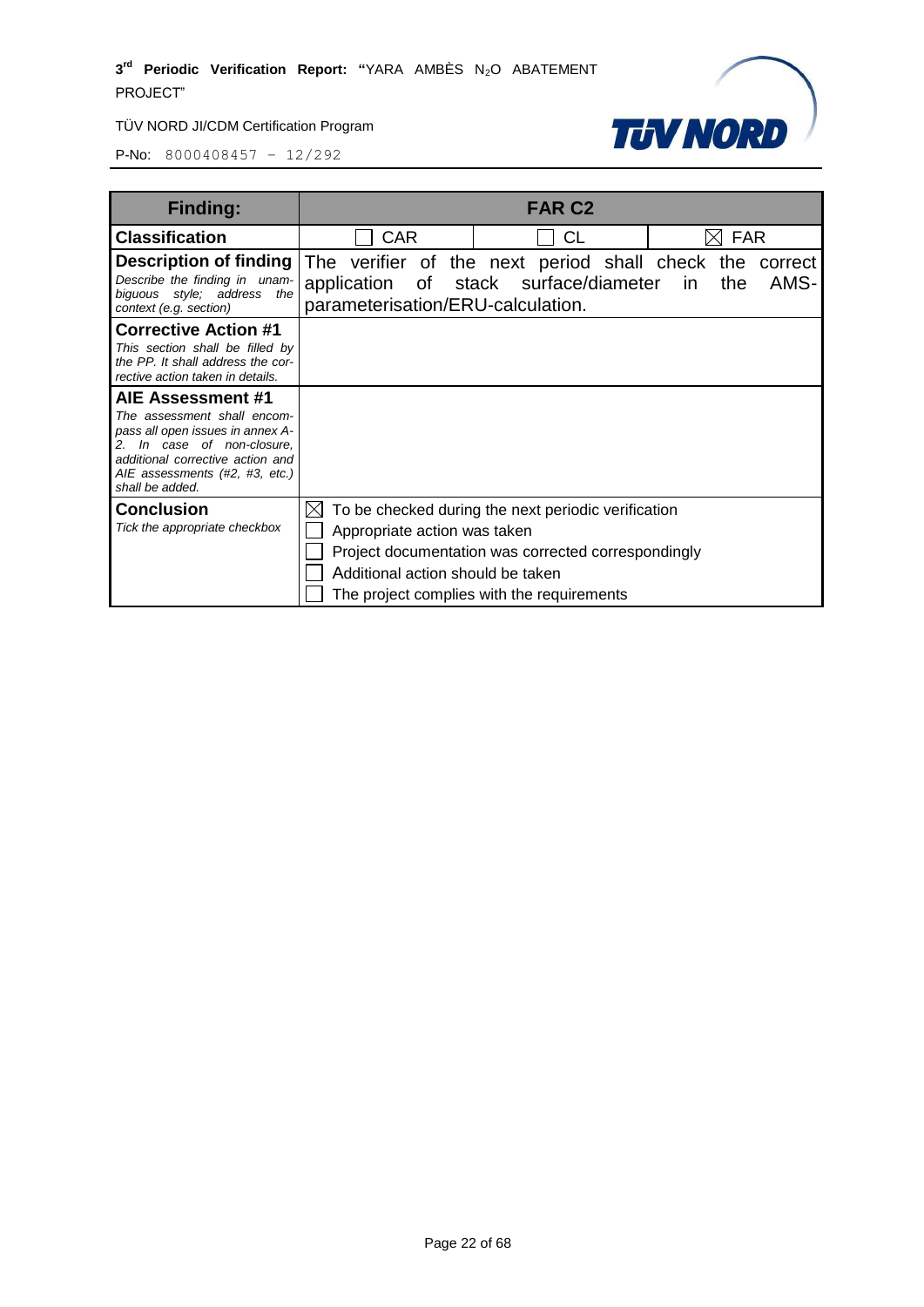TÜV NORD JI/CDM Certification Program



P-No: 8000408457 – 12/292

# **5. SUMMARY OF VERIFICATION ASSESSMENTS**

The summary of verification assessments will be provided as part of the final verification report.

The following paragraphs include the summary of the final verification assessments after all CARs and CRs are closed out. For details of the assessments pl. refer to the discussion of the verification findings in chapter 4 and the verification protocol (Annex 1).

# <span id="page-22-0"></span>*5.1. Implementation of the project*

During the verification a site visit was carried out. On the basis of this site visit and the reviewed project documentation it can be confirmed that w.r.t. the realized technology, the project equipments, as well as the monitoring and metering equipment, the project has been implemented and operated as described in the registered PDD.

# <span id="page-22-1"></span>*5.2. Project history*

During the 2<sup>nd</sup> verification the AIE raised issues that could not be closed or resolved during the validation stage. For this purpose following FARs have been raised.

Remark:

At the date of verification, no verification report of the  $2<sup>nd</sup>$  period was available on the JI-web-page. Findings (FARs) are originated from the final report provided by TÜV NORD CERT (also verifier of 2<sup>nd</sup> period).

# **FAR A1 (FAR A2 of 2nd verification)**

The verifier should check that the total amount of verified emission reductions until 2012-12-31 is limited to the cap stated in the latest LoA.

# **FAR C1 (CL C5 of 2nd verification)**

The verifier of the next period shall check the correct application of stack surface/diameter in the AMS-parameterisation.

# <span id="page-22-2"></span>*5.3. Special events*

<span id="page-22-3"></span>Some events have taken place, which influenced the  $N<sub>2</sub>O$ -emissions from the plant and as an effect of this, catalyst performance and  $N_2O$  release to the atmosphere: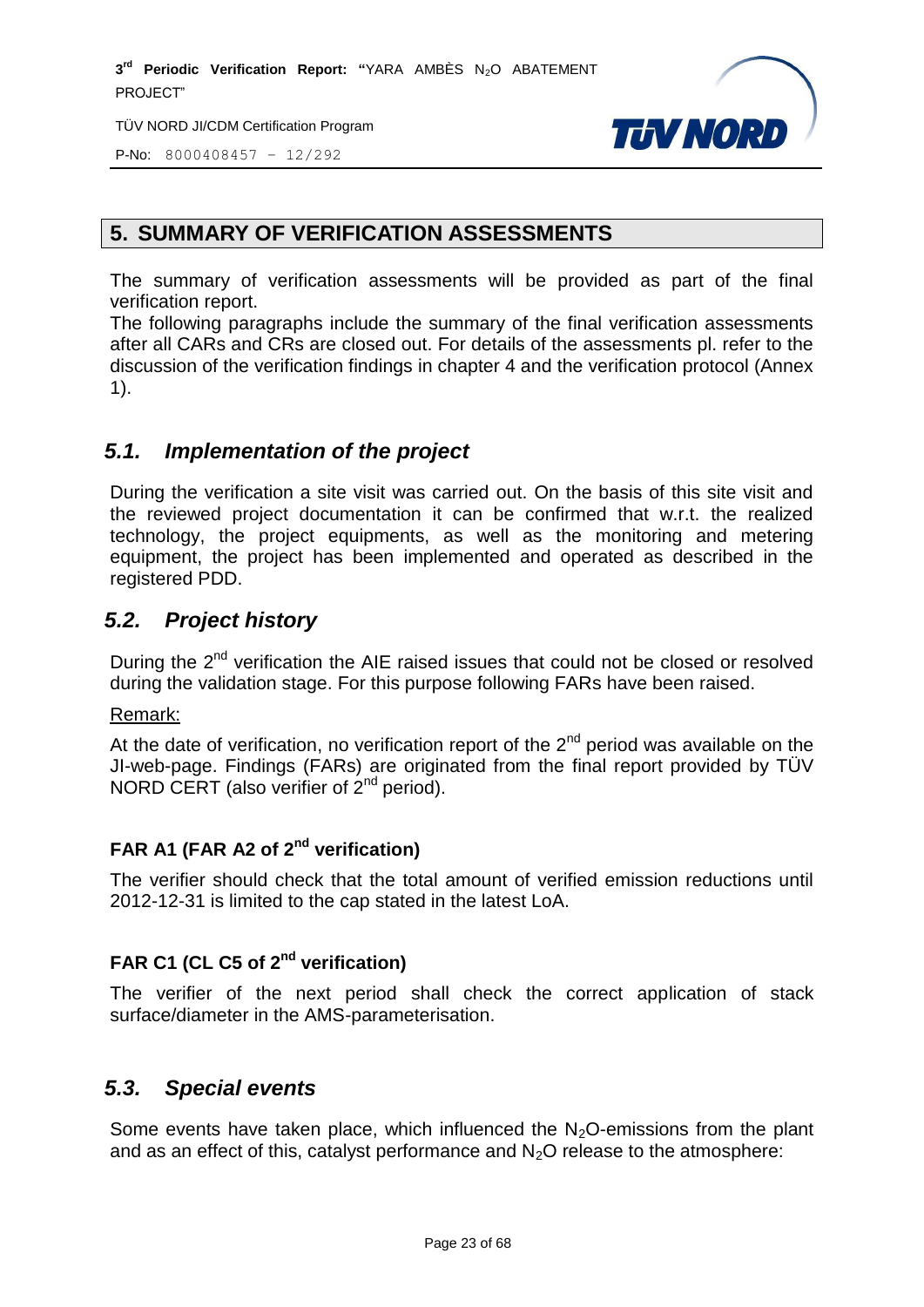

P-No: 8000408457 – 12/292

| <b>Date</b>         | <b>Event</b>                                       | Reason                                                                                   |
|---------------------|----------------------------------------------------|------------------------------------------------------------------------------------------|
| 2011                |                                                    |                                                                                          |
| $09-12$             | Plant stop                                         |                                                                                          |
| 09-29               | Plant stop                                         |                                                                                          |
| $10 - 03$           | NCSG, VSG decrease                                 |                                                                                          |
| $10 - 13$           | NCSG, VSG decrease                                 |                                                                                          |
| 10-22 - 10-22       | NCSG, VSG decrease                                 |                                                                                          |
| $11 - 22 - 11 - 23$ | No data                                            |                                                                                          |
| $11 - 23$           | NCSG, VSG decrease                                 |                                                                                          |
| $12 - 09$           | NCSG, VSG decrease                                 |                                                                                          |
| $12 - 19$           | NCSG, VSG decrease                                 | Evidences/explainations were provided by the<br>PP but not included in this sheet due to |
| 12-28               | <b>NCSG</b><br><b>VSG</b><br>increase,<br>decrease | confidentiality reasons                                                                  |
| 2012                |                                                    |                                                                                          |
| $02 - 05$           | No data                                            |                                                                                          |
| $03-06 - 03-08$     | NAP increase                                       |                                                                                          |
| $03-08 - 03-11$     | NAP decrease                                       |                                                                                          |
| $03 - 11$           | Plant stop                                         |                                                                                          |
| $03-11 - 03-15$     | NAP increase                                       |                                                                                          |
| $03-18 - 03-29$     | Plant Stop                                         |                                                                                          |
| 03-29               | Plant restart                                      |                                                                                          |

Table 5.3.: Special plant events

# *5.4. Compliance with the monitoring plan*

The monitoring system and all applied procedures are completely in compliance to the registered monitoring plan.

The monitoring system and all applied QA/QC procedures are completely in compliance to the registered monitoring plan.

| <b>Parameter</b> | <b>Measurement device</b>                               | <b>QA/QC-Measures</b>                                 |                                                                      |
|------------------|---------------------------------------------------------|-------------------------------------------------------|----------------------------------------------------------------------|
|                  |                                                         | Last                                                  | <b>Next</b>                                                          |
| N <sub>2</sub> O | -Dr. Födisch FMD 99<br>-Dr. Födisch MCA 04<br>/AST2011/ | Calibration:<br>2011-09-05 and<br>2011-09-06<br>(AST) | Calibration:<br>Subsequent<br>year (QAL2<br>scheduled in<br>2012-06) |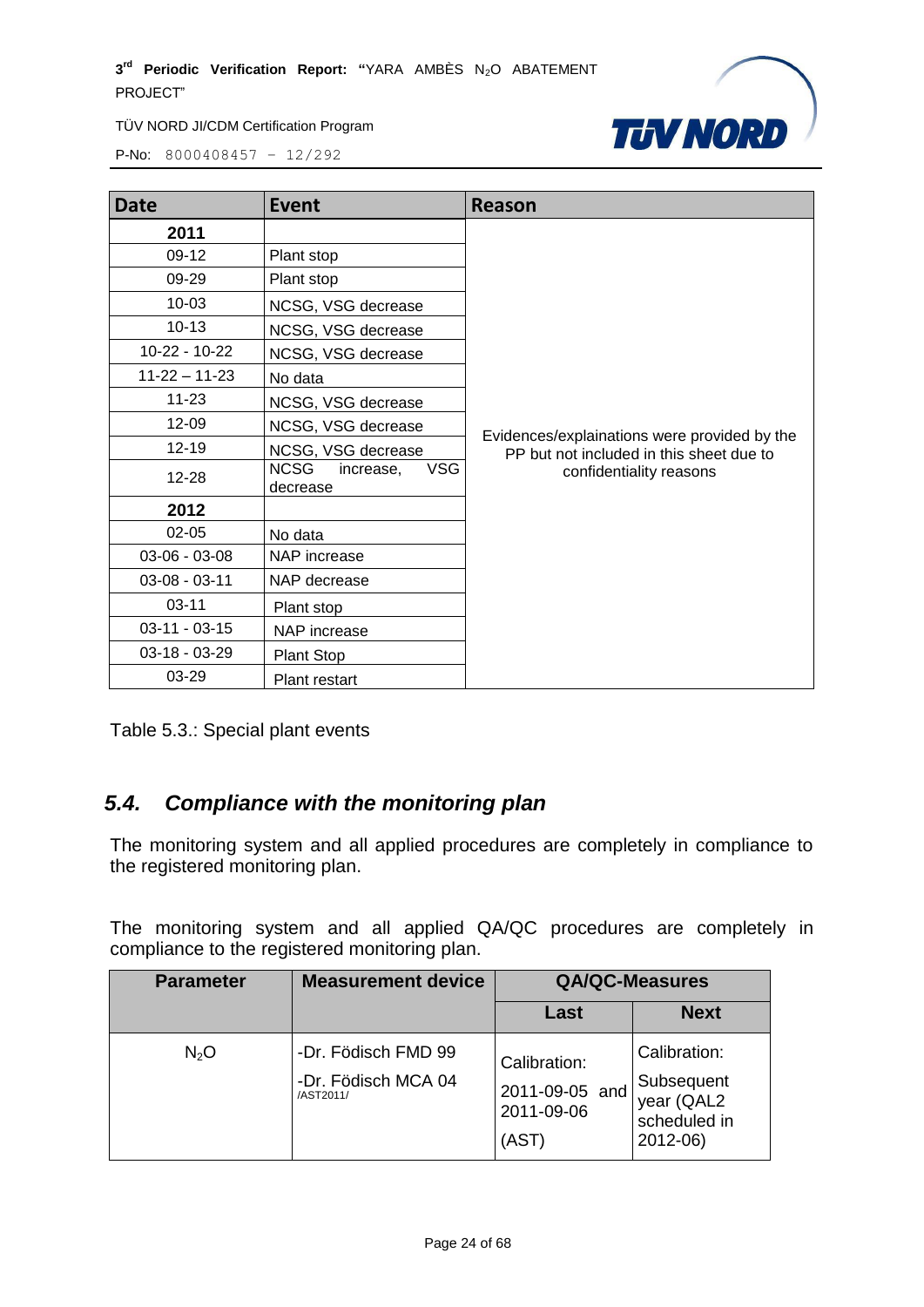

P-No: 8000408457 – 12/292

| <b>Parameter</b>                                       | <b>Measurement device</b>                                             |                                                                        | <b>QA/QC-Measures</b>                      |
|--------------------------------------------------------|-----------------------------------------------------------------------|------------------------------------------------------------------------|--------------------------------------------|
| NAP [t $HNO3$ ]                                        | Flexim PIOX (60 %)<br>Flexim PIOX (62.5 %)                            | Calibration:<br>2010-10-14 <sup>/NAP/</sup><br>$12010 - 10 - 14^{NAP}$ | Both: Every 5<br>years <sup>/FLEXIM/</sup> |
| Calibration gas:<br>200 ppm $N_2O$<br>1,200 ppm $N_2O$ | Bottle No:<br>424457 <sup>/BOTTLE/</sup><br>37451 <sup>/BOTTLE/</sup> | Opened:<br>N/A<br>N/A                                                  | Valid:<br>2014-06-17<br>2012-07-01         |

Table 5.4.: QA/QC-Measures for MMD

# <span id="page-24-0"></span>*5.5. Monitoring parameters*

During the verification all relevant monitoring parameters (as listed in the PDD) have been verified with regard to the appropriateness of the applied measurement / determination method, the correctness of the values applied for ER calculation, the accuracy, and applied QA/QC measures. The results as well as the verification procedure are described parameter-wise in the project specific verification checklist.

After appropriate corrections were carried out by the project participant it can be confirmed that all monitoring parameters have been measured / determined without material misstatements and in line with all applicable standards and relevant requirements.

| <b>Subperiod 3.1</b> |                                       |                                                |  |
|----------------------|---------------------------------------|------------------------------------------------|--|
| <b>Parameter:</b>    | Unit:                                 | <b>Applied value:</b>                          |  |
| NCSG <sub>n</sub>    | [mgN <sub>2</sub> O/Nm <sup>3</sup> ] |                                                |  |
|                      | 136.07                                | mean                                           |  |
|                      | 90.66                                 | limit of<br>confidence<br>lower<br>interval    |  |
|                      | 181.01                                | limit of confidence<br>upper<br>interval       |  |
|                      |                                       |                                                |  |
| $VSG_n$              | $[Nm^3/h]$                            |                                                |  |
|                      | 177,696.16                            | mean                                           |  |
|                      | 161,592                               | limit of<br>confidence<br>lower<br>interval    |  |
|                      | 191,558                               | of<br>confidence<br>limit<br>upper<br>interval |  |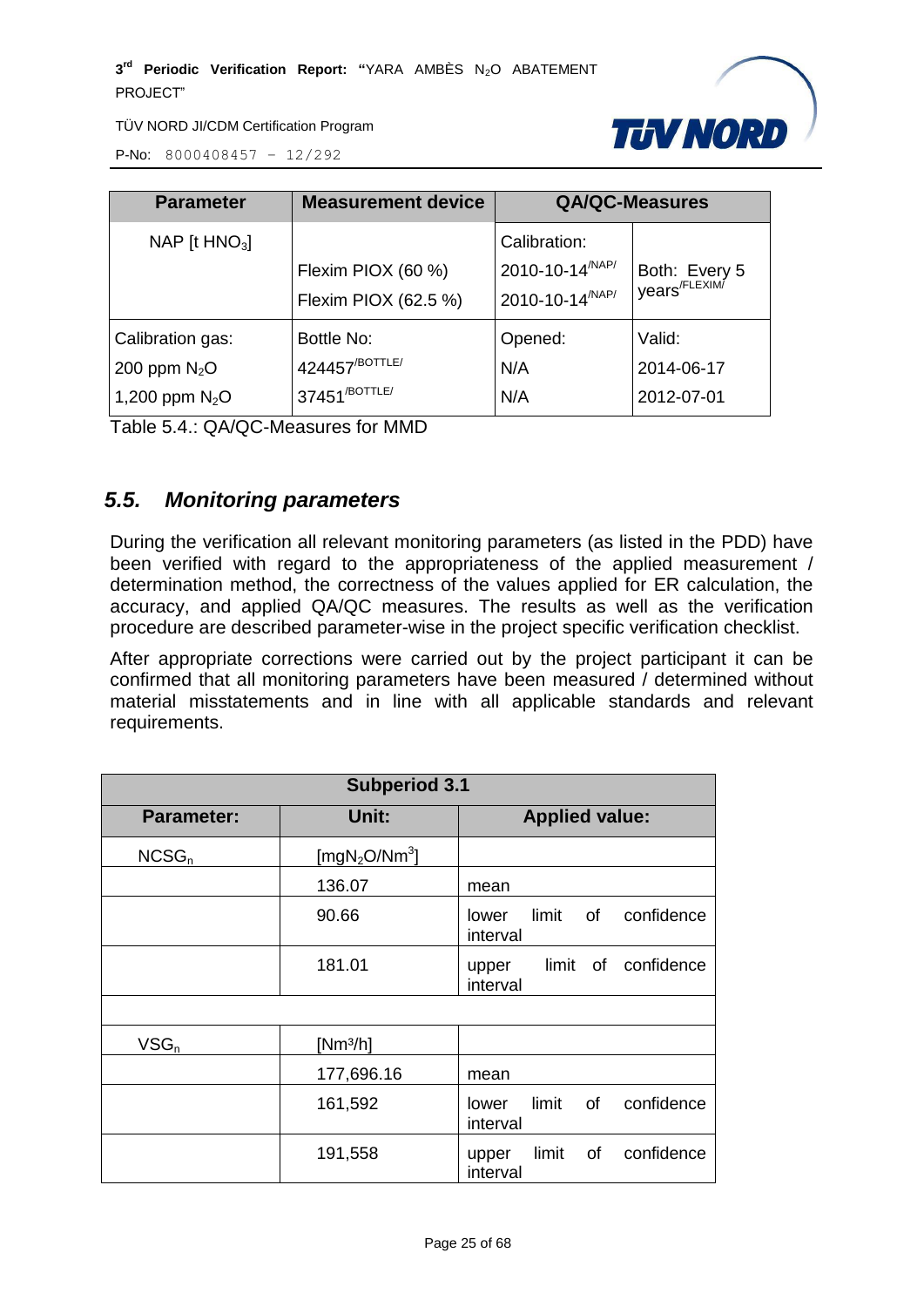P-No: 8000408457 – 12/292



Table 5.5.1/3.1: Upper/Lower limits and mean value of NCSG and VSG according to statistical analysis applied for ER-calculation.

| <b>Subperiod 3.2</b> |                                    |                                                |
|----------------------|------------------------------------|------------------------------------------------|
| <b>Parameter:</b>    | Unit:                              | <b>Applied value:</b>                          |
| NCSG <sub>n</sub>    | mgN <sub>2</sub> O/Nm <sup>3</sup> |                                                |
|                      | 90.95                              | mean                                           |
|                      | 55.09                              | limit of<br>confidence<br>lower<br>interval    |
|                      | 133.76                             | limit of<br>confidence<br>upper<br>interval    |
|                      |                                    |                                                |
| $VSG_n$              | [ $Nm3/h$ ]                        |                                                |
|                      | 150,132.52                         | mean                                           |
|                      | 136,601.00                         | limit<br>of<br>confidence<br>lower<br>interval |
|                      | 166,335.00                         | confidence<br>of<br>limit<br>upper<br>interval |

Table 5.5.1/3.2: Upper/Lower limits and mean value of NCSG and VSG according to statistical analysis applied for ER-calculation.

| <b>Parameter:</b> | Unit:             | <b>Applied value:</b>                          |  |
|-------------------|-------------------|------------------------------------------------|--|
| $OHn$ -total-     | [h]               | 5,485                                          |  |
| Subperiod 3.1     | [h]               | 2,856                                          |  |
| Subperiod 3.2     | [h]               | 2,629                                          |  |
| $NAP_n$ -total-   | [t $HNO3$ ]       | 259,492.56                                     |  |
| Subperiod 3.1     | [t $HNO3$ ]       | 144,850.03                                     |  |
| Subperiod 3.2     | [t $HNO3$ ]       | 114,642.52                                     |  |
| <b>OT</b>         | [°C]              | Not applicable                                 |  |
| <b>AIFR</b>       | [%]               | Not applicable                                 |  |
| <b>TSG</b>        | [°C]              | Not applicable                                 |  |
| <b>PSG</b>        | [Pa]              | Not applicable                                 |  |
| $EF_n$            | [ $kgN2O/tHNO3$ ] | According to formula:                          |  |
|                   |                   | $EF_n = (PE_n / NAP_n)$ ,<br>the<br>result is: |  |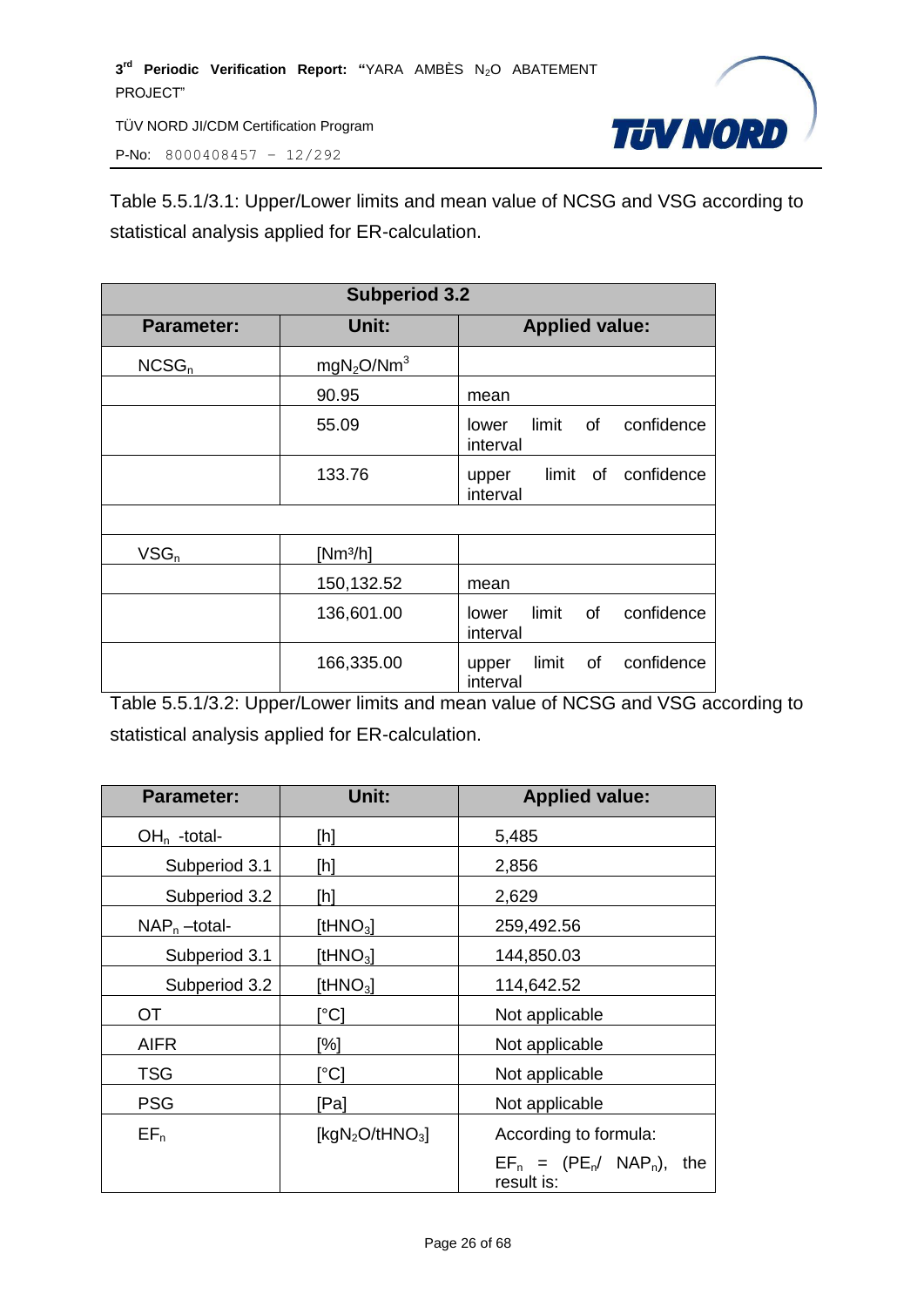

TÜV NORD JI/CDM Certification Program

P-No: 8000408457 – 12/292

| Subperiod 3.1           | [ $kgN_2O$ /tHNO <sub>3</sub> ] | 0.47673                                                      |
|-------------------------|---------------------------------|--------------------------------------------------------------|
| Subperiod 3.2           | [ $kgN2O/tHNO3$ ]               | 0.31313                                                      |
| $EF_{BM}$               |                                 |                                                              |
| Subperiod 3.1<br>(2011) | [ $kgN2O/tHNO3$ ]               | 2.50 kg $N_2$ O/tHNO <sub>3</sub>                            |
| Subperiod 3.2<br>(2012) | [ $kgN_2O/tHNO_3$ ]             | 1.85 kg $N_2O$ /tHNO <sub>3</sub>                            |
| $EF_{\text{rea}}$       | [ $kgN_2O$ /tHNO <sub>3</sub> ] | 2.50 kg $N_2$ O/tHNO <sub>3</sub> from<br>2009-01-22 onwards |
| $PE_n$                  | [ $kgN2O$ ]                     | 104,951.44                                                   |
| Subperiod 3.1           | [ $kgN2O$ ]                     | 69,053.73                                                    |
| Subperiod 3.2           | [ $kgN2O$ ]                     | 35,897.71                                                    |

Table 5.5.2: Monitored plant parameter/input for ER calculation

#### <span id="page-26-0"></span>*5.6. Monitoring report*

A draft monitoring report was submitted to the verification team by the project participants. The team has made this report publicly available prior to the start of the verification activities. No comments were received.

During the verification, minor mistakes and needs for clarification were identified. The PP has carried out the requested corrections so that it can be confirmed that the monitoring report is complete and transparent and in accordance with the registered PDD and other relevant requirements.

#### <span id="page-26-1"></span>*5.7. ER Calculation*

During the verification issues for clarification in the ER calculation were identified. Corresponding CARs were raised. A revised ER calculation was prepared by the PP and presented to the verification team. All raised issues were addressed appropriately so that all corresponding CARs/CLs could be closed out. Thus it is confirmed that the ER calculation is overall correct.

| <b>Parameter</b>              | <b>Value</b> | <b>Unit</b>       |
|-------------------------------|--------------|-------------------|
| Nitric Acid Production (100%) | 259,493      | tHNO <sub>3</sub> |
| Subperiod 3.1   144,850       |              | tHNO <sub>3</sub> |
| Subperiod 3.2   114,643       |              | tHNO <sub>3</sub> |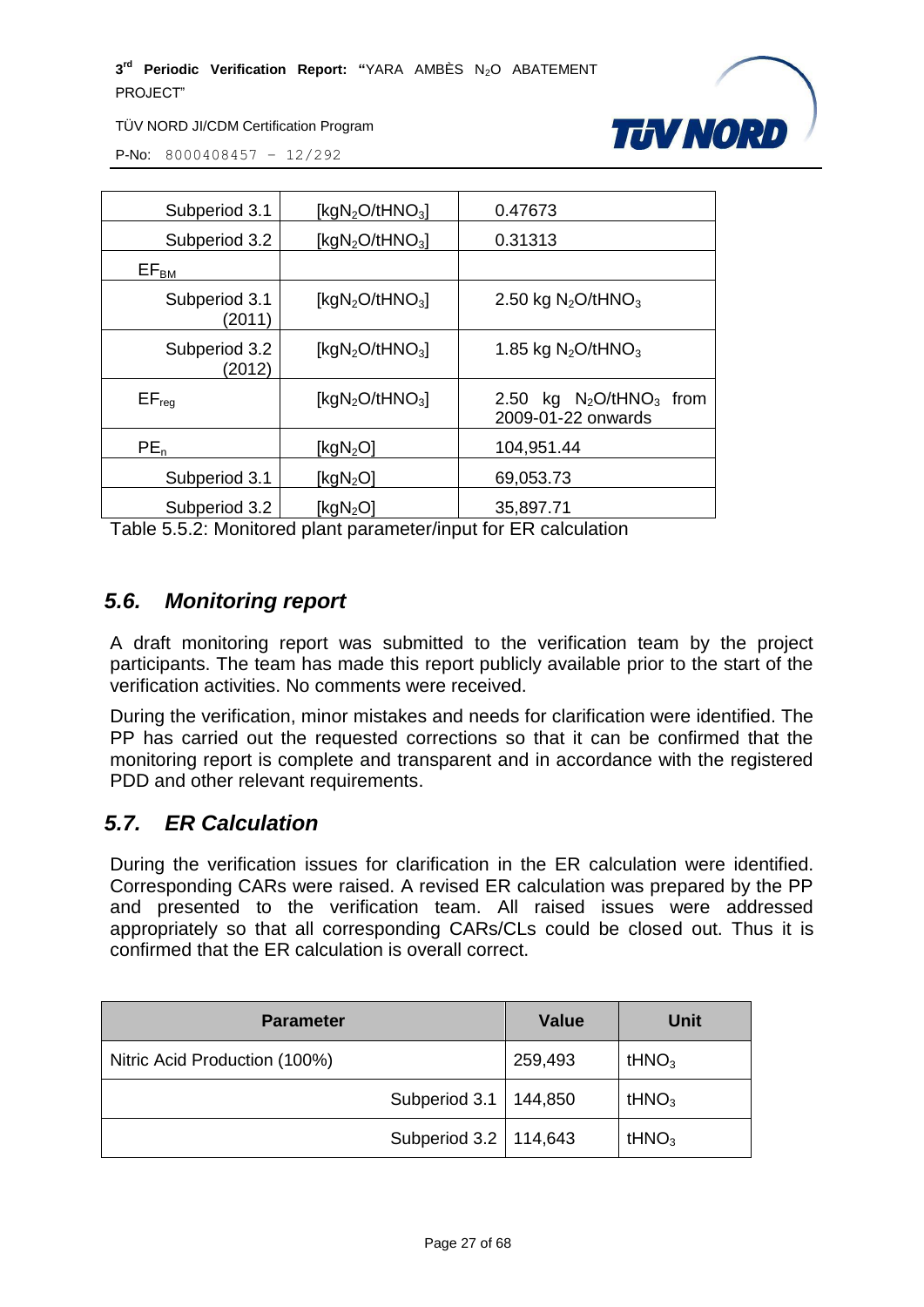

TÜV NORD JI/CDM Certification Program

P-No: 8000408457 – 12/292

| <b>Project Emissions</b>                     | 104,952 | tCO <sub>2</sub> e                   |
|----------------------------------------------|---------|--------------------------------------|
| Subperiod 3.1                                | 69,054  | $tCO2$ e                             |
| Subperiod 3.2                                | 35,898  | $tCO2$ e                             |
| Emission Factor (Subperiod 3.1)              | 0.47673 | kgN <sub>2</sub> O/tHNO <sub>3</sub> |
| Emission Factor (Subperiod 3.2)              | 0.31313 | kgN <sub>2</sub> O/tHNO <sub>3</sub> |
| Governmental ERU deduction                   | 10      | $\%$                                 |
| Emission Reductions (3 <sup>rd</sup> period) | 130,923 | $tCO2$ e                             |
| Emission Reductions (Subperiod 3.1)          | 81,766  | tCO <sub>2</sub> e                   |
| Emission Reductions (Subperiod 3.2)          | 49,157  | tCO <sub>2</sub> e                   |

Table 5.7.1: Relevant data and outcome of ER-calculation

| Emission Reduction with deduction -sum- | 430,607    | tCO <sub>2</sub> e |
|-----------------------------------------|------------|--------------------|
| 1 <sup>st</sup> period                  | 128,118    | tCO <sub>2</sub> e |
| $2^{nd}$ period                         | 171,566    | tCO <sub>2</sub> e |
| $3rd$ period                            | 130,923    | tCO <sub>2</sub> e |
| $LoA-cap/LOA/$                          | 688,914    | $tCO2$ e           |
| Max. emission reduction below cap       | <b>Yes</b> |                    |

Table 5.7.2: Comparing of emission reductions (without governmental deduction of 10%) with LoA-cap

# <span id="page-27-0"></span>*5.8. Quality Management*

Quality Management procedures for measurements, collection and compilation of data, data storage and archiving, calibration, maintenance and training of personnel in the framework of this JI project activity have been defined. The procedures defined can be assessed as appropriate for the purpose.

# <span id="page-27-1"></span>*5.9. Overall Aspects of the Verification*

All necessary and requested documentation was provided by the project participants so that a complete verification of all relevant issues could be carried out.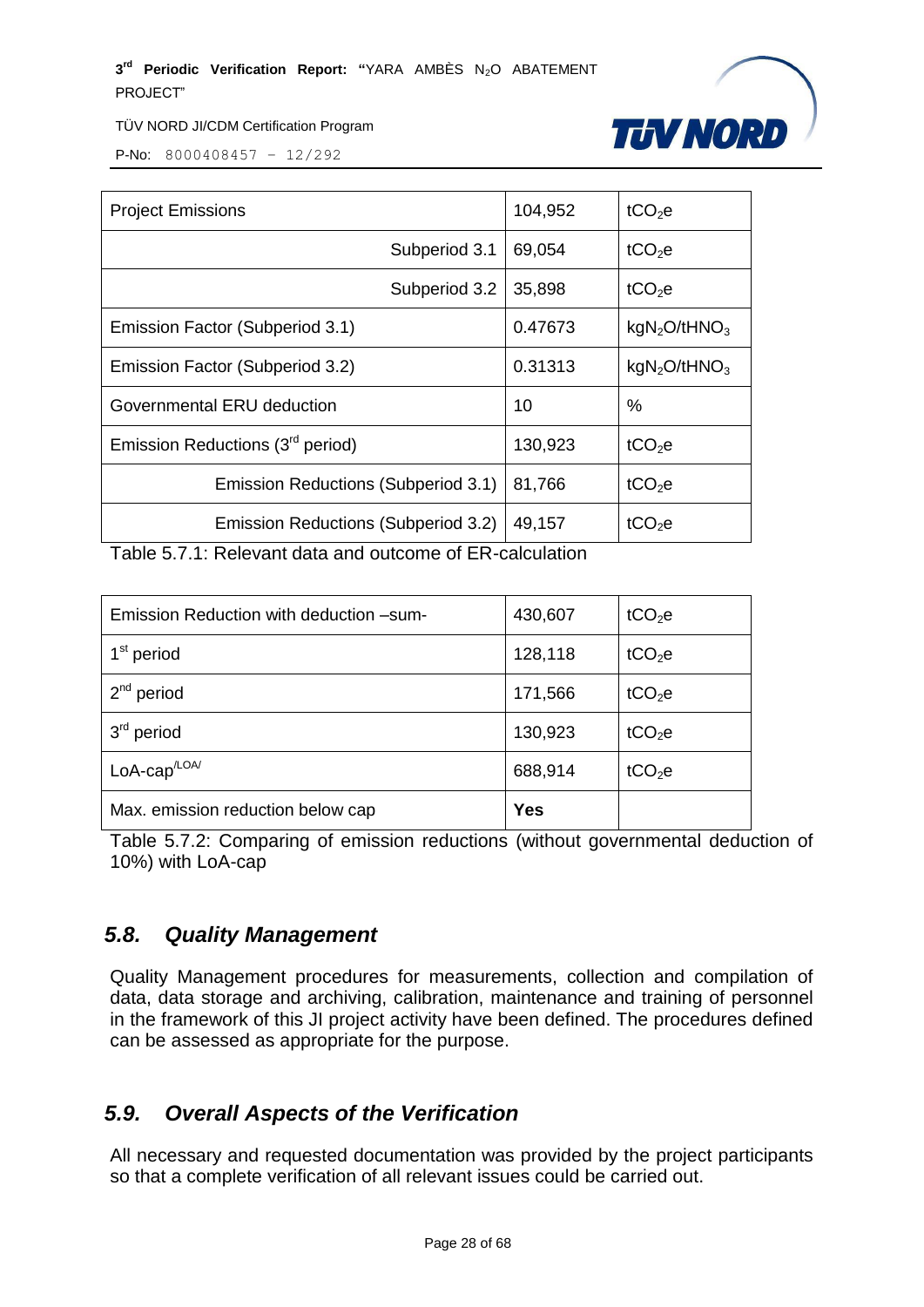TÜV NORD JI/CDM Certification Program

P-No: 8000408457 – 12/292



Access was granted to all installations of the plant which are relevant for the project performance and the monitoring activities.

No issues have been identified indicating that the implementation of the project activity and the steps to claim emission reductions are not compliant with the UNFCCC / host country criteria and relevant guidance provided by the COP/CMP and the JISC (clarifications and/or guidance).

# <span id="page-28-0"></span>*5.10. Hints for next periodic Verification*

#### **FAR A1:**

The verifier should check that the total amount of verified emission reductions until 2012-12-31 is limited to the cap stated in the latest LoA.

#### **FAR C2:**

The verifier of the next period shall check the correct application of stack surface/diameter in the AMS-parameterisation/ERU-calculation.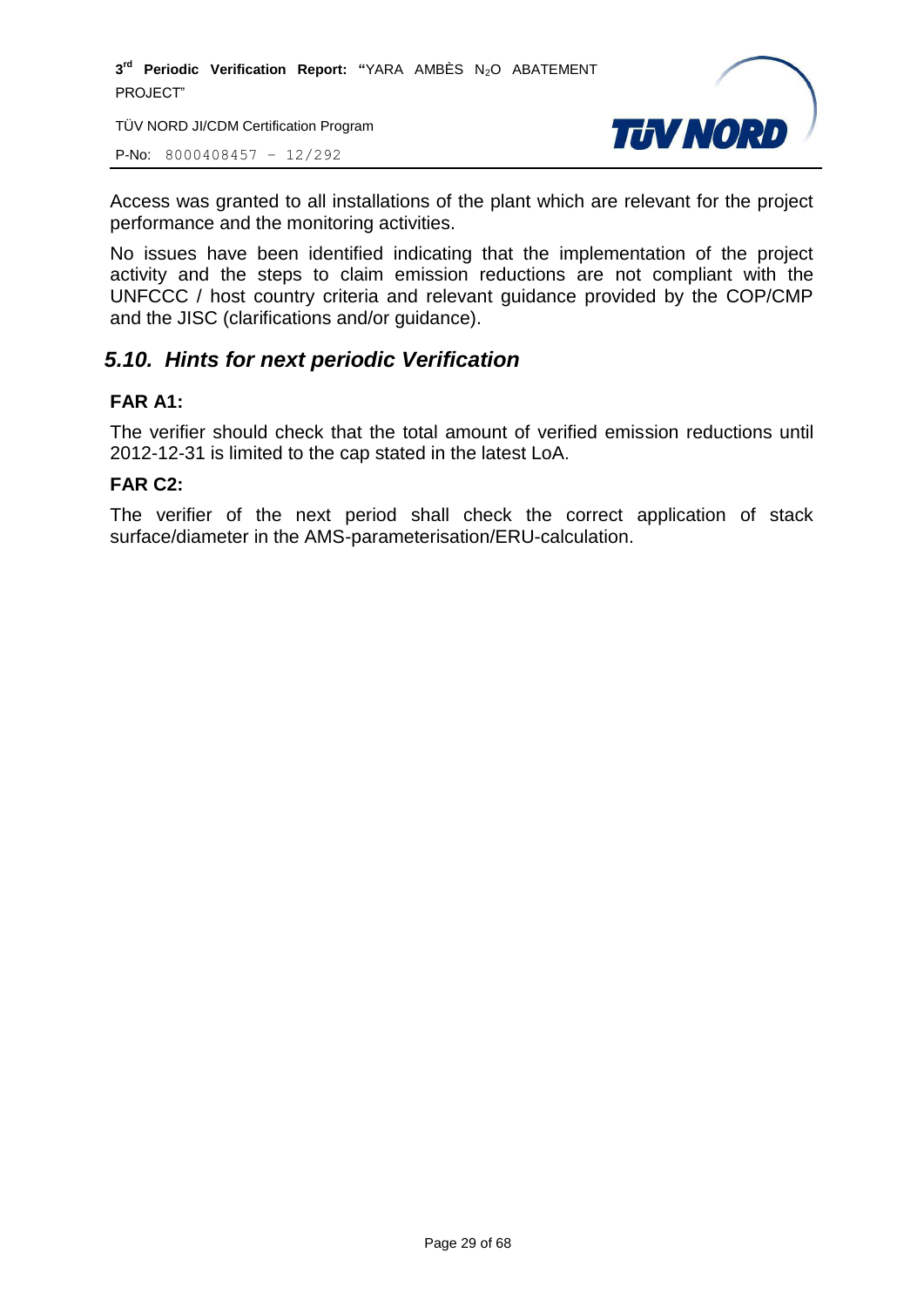TÜV NORD JI/CDM Certification Program

**THV NORD** 

P-No: 8000408457 – 12/292

# <span id="page-29-0"></span>**6. VERIFICATION OPINION**

Yara Ambés Nitric Acid Plant has commissioned the TÜV NORD JI/CDM Certification Program to carry out the 3<sup>rd</sup> periodic verification of the project: "YARA AMBES N<sub>2</sub>O *ABATEMENT PROJECT*", with regard to the relevant requirements for JI project activities. The project reduces GHG emissions due to the reduction of  $N_2O$  emissions from the production of nitric acid with secondary  $N_2O$  abatement technology (secondary catalyst). This verification covers the period from 2011-09-01 to 2012-04- 30 (including both days).

In the course of the verification 3 Corrective Action Requests (CAR) and 0 Clarification Requests (CL) were raised and successfully closed. Furthermore 2 FARs are raised to improve the monitoring system in the future. The verification is based on the draft monitoring report, revised monitoring report, the monitoring plan as set out in the registered PDD, the determination report, emission reduction calculation spreadsheet and supporting documents made available to the TÜV NORD JI/CDM CP by the project participant.

As a result of this verification, the verifier confirms that:

- all operations of the project are implemented and installed as planned and described in the project design document.
- the monitoring plan is in accordance with the applied country specific methodology: Méthode pour les Projets Domestiques: "Réduction catalytique du N2O dans des usines d'acide nitrique".
- the installed equipment essential for measuring parameters required for calculating emission reductions are calibrated appropriately.
- the monitoring system is in place and functional. The project has generated GHG emission reductions.

As the result of the  $3<sup>rd</sup>$  periodic verification, the verifier confirms that the GHG emission reductions are calculated without material misstatements in a conservative and appropriate manner. TÜV NORD JI/CDM CP herewith confirms that the project has achieved emission reductions in the above mentioned reporting period as follows:

Emission reductions: **130,923** t CO<sub>2e</sub>

Essen, 2012-08-01 Essen, 2012-08-01

Ulrich Walter TÜV NORD JI/CDM CP Verification Team Leader

Martin Saalmann TÜV NORD JI/CDM CP Final Approval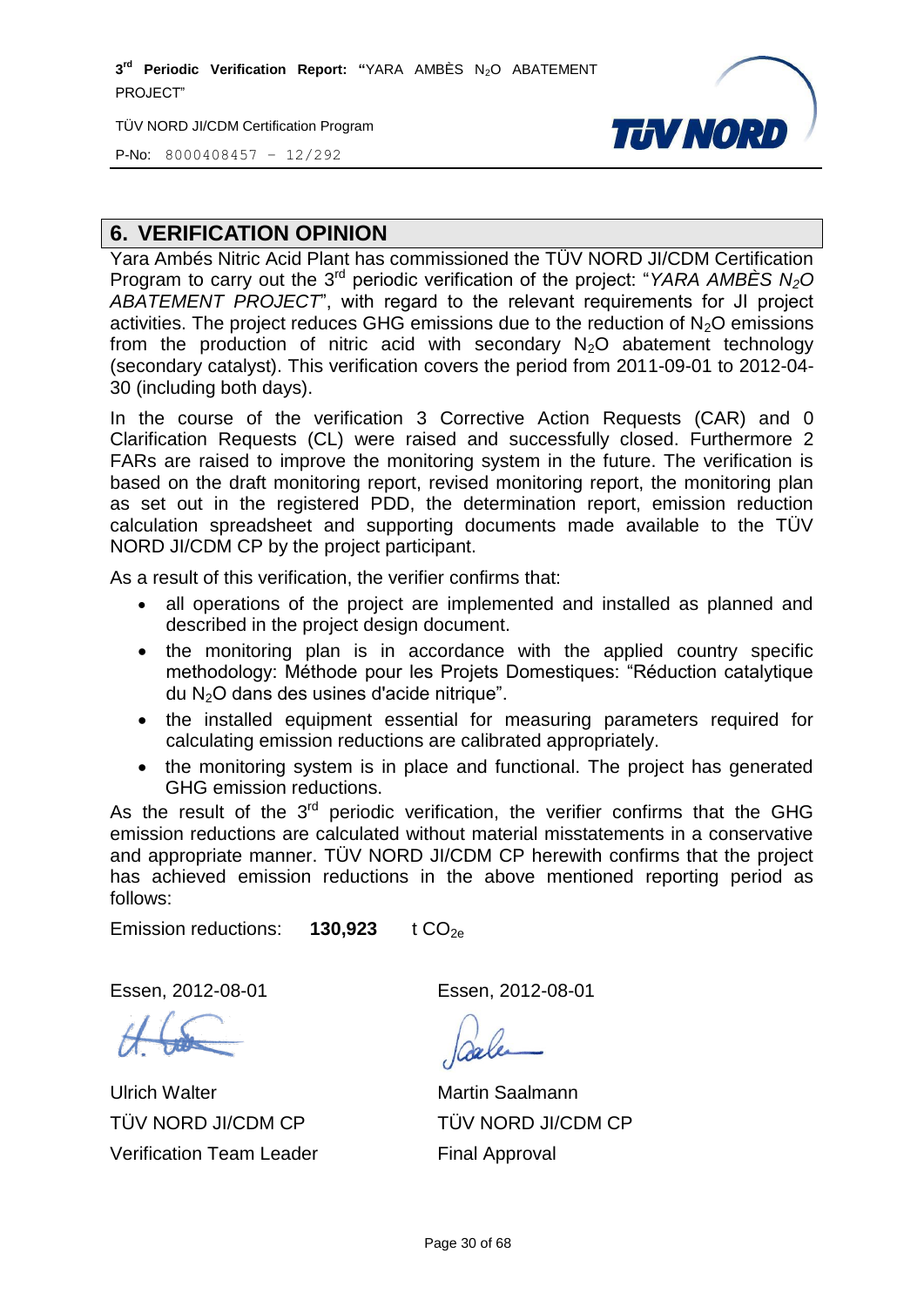

P-No: 8000408457 – 12/292

# <span id="page-30-0"></span>**7. REFERENCES**

#### **Table 7-1:** Documents provided by the project participant(s)

| <b>Reference</b> | <b>Document</b>                                                                                                                                                                           |  |  |
|------------------|-------------------------------------------------------------------------------------------------------------------------------------------------------------------------------------------|--|--|
| /1CAT/           | Description/delivery note of primary catalyst, supplied by K.A.Rasmussen,<br>installed in 2011-02 for run 44                                                                              |  |  |
| /AIFR/           | Screenshot of PCS with Ammonia to air flow rate (12,6%)                                                                                                                                   |  |  |
| /AMSCAL/         | Excel sheet with dates of internal and external maintenance/calibrations for<br>AMS (Tag-No.: AT22540)                                                                                    |  |  |
| /AP/             | Arrete Prefectoral issued by the Prefecture de Gironde on 2009-01-22<br>regarding max. emission of Nitric Acid plant of 2.5kg N <sub>2</sub> O/tHNO <sub>3</sub> from issuing<br>date on. |  |  |
| /APP/            | Application for approval of a first track JI project activity, submitted on 2010-<br>07-30 by Yara France SAS to the Belgian DFP                                                          |  |  |
| /AST2011/        | Report on performance tests and calibration of the AMS, report No.: M95<br>280/1, issued by Müller BBM on 2011-10-14                                                                      |  |  |
| /BILAN/          | $XLS$ -sheet: "Bilan HNO <sub>3</sub> audit.xls" with balance of NAP production                                                                                                           |  |  |
| /BILMEN/         | Bilans mensuels (Plant performance data for top management reporting) for<br>year 2011 and 2012 until 2012-05-23                                                                          |  |  |
| /BOTTLE/         | Certificates of actual AMS span gas bottles<br>No.: 93051680091 (1,211 Mol-ppm) valid until 2014-06-17<br>No.: 9305167001 (199 Mol-ppm) valid until 2012-07-01                            |  |  |
| /CERT/           | ISO 9001, 14001 and OHSAS 18001 Certificates, issued by DNV, valid until<br>2012-11-13                                                                                                    |  |  |
|                  | <b>/COMPNAP/</b> XLS-sheet with comparison of mass balance derived NitricAcid amounts with<br>flow meter recordings. Difference is neglectible and so no adjustment was<br>necessary.     |  |  |
| /CROSS/          | Cross check of Flexim NAP-meter with storage level measurement                                                                                                                            |  |  |
| /CUSUM/          | Cusum Control Sheet (XLS) acc. DIN EN 14181 regarding drift of AMS                                                                                                                        |  |  |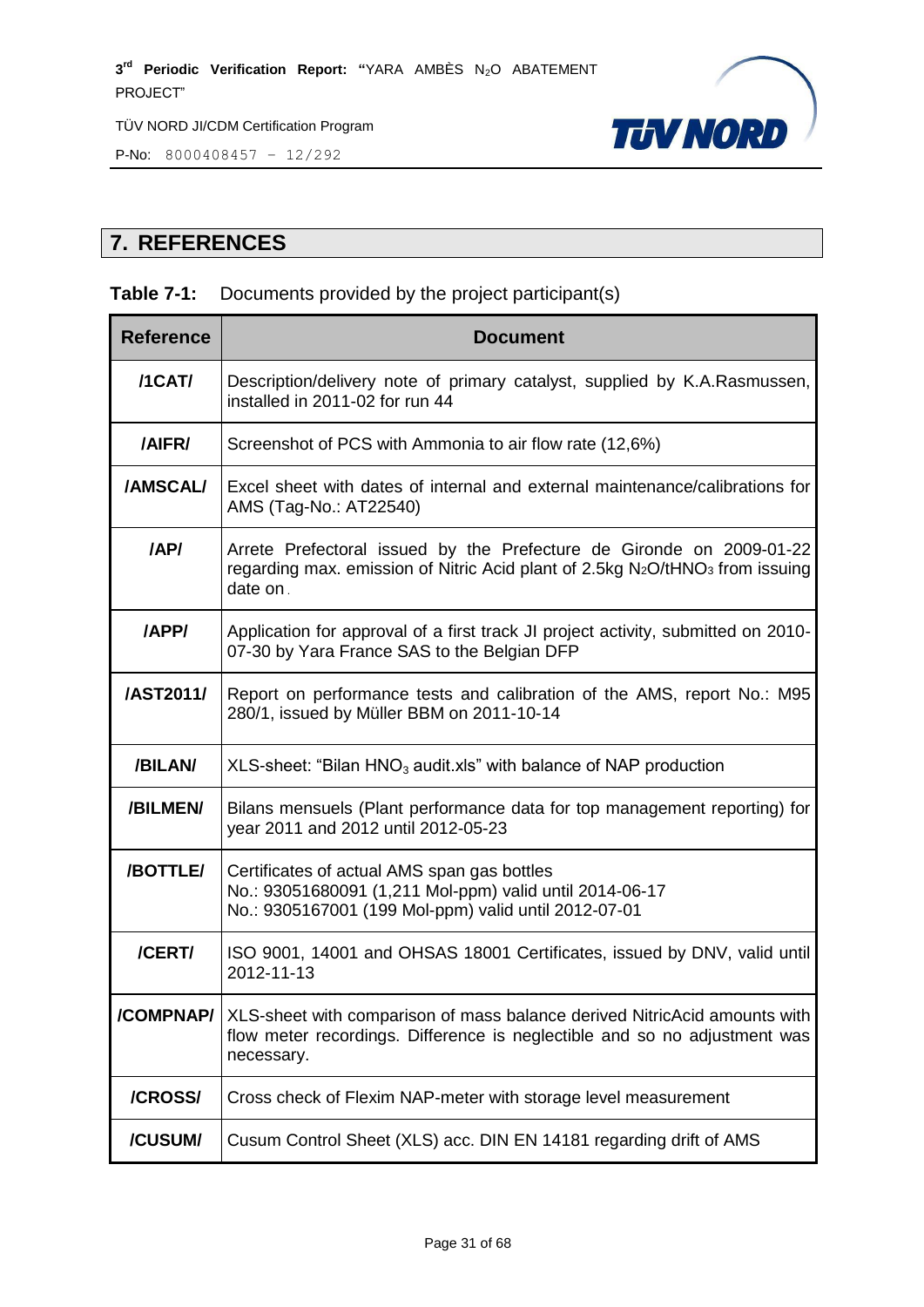

| <b>Reference</b> | <b>Document</b>                                                                                                                                                                                                                                                                                                                                                                                                                                                                                                                                                                                                                                                                                                                                                                                                                                                                                                                                                                                               |  |
|------------------|---------------------------------------------------------------------------------------------------------------------------------------------------------------------------------------------------------------------------------------------------------------------------------------------------------------------------------------------------------------------------------------------------------------------------------------------------------------------------------------------------------------------------------------------------------------------------------------------------------------------------------------------------------------------------------------------------------------------------------------------------------------------------------------------------------------------------------------------------------------------------------------------------------------------------------------------------------------------------------------------------------------|--|
| /EMISS/          | Rapport mensuel DRIRE. Monthly report of emission values to the local<br>government for months 2011-09 to 2012-04                                                                                                                                                                                                                                                                                                                                                                                                                                                                                                                                                                                                                                                                                                                                                                                                                                                                                             |  |
| <b>/ERROR/</b>   | Mail from Foedisch with procedure in the case there is an error during<br>calibration                                                                                                                                                                                                                                                                                                                                                                                                                                                                                                                                                                                                                                                                                                                                                                                                                                                                                                                         |  |
| <b>/EXA/</b>     | Exaquantum NCSG raw data fo verification period (hourly mean value)<br>generated during on-site visit                                                                                                                                                                                                                                                                                                                                                                                                                                                                                                                                                                                                                                                                                                                                                                                                                                                                                                         |  |
| /FG/             | Announcement in the German Federal Gazette (Bundesanzeiger) regarding<br>the suitability of the AMS Dr. Foedisch MCA 04                                                                                                                                                                                                                                                                                                                                                                                                                                                                                                                                                                                                                                                                                                                                                                                                                                                                                       |  |
| /FLEXIM/         | Supplier recommendation for FLEXIM NAP-meter (HNO <sub>3</sub> -massflow-meter)<br>regarding 5 year interval of PIOX instruments                                                                                                                                                                                                                                                                                                                                                                                                                                                                                                                                                                                                                                                                                                                                                                                                                                                                              |  |
| /FLOW/           | Flow sheet of nitric acid process                                                                                                                                                                                                                                                                                                                                                                                                                                                                                                                                                                                                                                                                                                                                                                                                                                                                                                                                                                             |  |
| <b>/FOE/</b>     | Purchase, maintenance and calibration protocol, dated 2010-08-09 - 2009-<br>09-01, issued by Dr. Foedisch                                                                                                                                                                                                                                                                                                                                                                                                                                                                                                                                                                                                                                                                                                                                                                                                                                                                                                     |  |
| /LISTD/          | Excel-sheet (daily updated plant staff) with comparison of nitric acid<br>concentration lab values/Figure from PCS                                                                                                                                                                                                                                                                                                                                                                                                                                                                                                                                                                                                                                                                                                                                                                                                                                                                                            |  |
| /LISTE/          | Liste d'habilitation du personnel intervenant sur le système automatique de<br>mesure (AMS) dans le cadre du projet de réduction des émissions de $N_2O$<br>(List of staff involved in the project activity)<br>Document ID: AGRI-21158, Revision date: 28-07-2010                                                                                                                                                                                                                                                                                                                                                                                                                                                                                                                                                                                                                                                                                                                                            |  |
| /LOA/            | Initial Host country LoA defining a cap:<br>Issued by the French "Ministère de l'Écologie, de l'Énergie, du<br>Développement Durable et de la Mer, en charge des Technologies<br>vertes et des Négociations sur le climat" on 2010-04-16, Ref-No.:<br>10007266 to: YARA France SAS<br>Issued by the French "Ministère de l'Écologie, de l'Énergie, du<br>Développement Durable et de la Mer, en charge des Technologies<br>vertes et des Négociations sur le climat" on 2010-04-16, Ref-No.:<br>10007263 to: YARA International ASA<br>Issued by the French "Ministère de l'Écologie, de l'Énergie, du<br>Développement Durable et de la Mer, en charge des Technologies<br>vertes et des Négociations sur le climat" on 2010-04-16, Ref-No.:<br>10007268 to: N.serve Environmental Services GmbH<br><u>New Host country LoA defining a cap:</u><br>Issued by the French "Ministère de l'Écologie, de l'Énergie, du<br>Développement Durable et de l'Energie, Ref.-No. : 12-0355 5E JBB,<br>dated 2012-06-12. |  |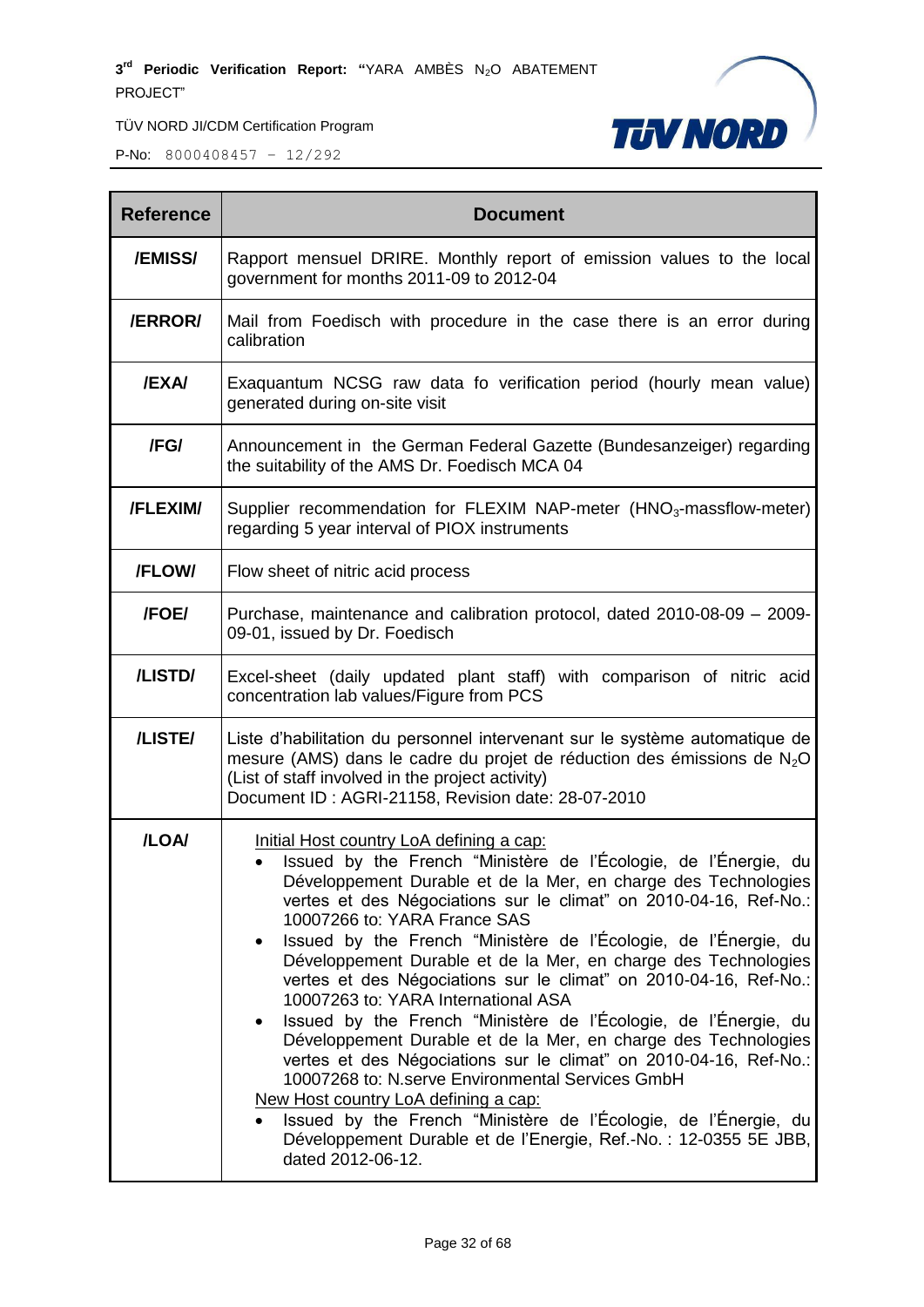

| <b>Reference</b> | <b>Document</b>                                                                                                                                                                                                                                                                                                                                                                                                                                                                                                                                                                                                                                                                                                                                                                          |  |
|------------------|------------------------------------------------------------------------------------------------------------------------------------------------------------------------------------------------------------------------------------------------------------------------------------------------------------------------------------------------------------------------------------------------------------------------------------------------------------------------------------------------------------------------------------------------------------------------------------------------------------------------------------------------------------------------------------------------------------------------------------------------------------------------------------------|--|
|                  | Host country approval to include an additional participant:<br>Host country LOA issued by the French "Ministère de l'Écologie, de<br>l'Énergie, du Développement Durable et de la Mer, en charge des<br>Technologies vertes et des Négociations sur le climat" on 2010-11-<br>05, Ref-No.: 10-1064 SE DNbis to: YARA Tertre SA/NV<br>Maximum emission reductions of<br>$\circ$<br>765,461 t CO2e before deduction to 90 %<br>688,914 t CO2e after deduction.<br>o Host country participants as follows:<br><b>YARA France SAS</b><br>٠<br><b>YARA International ASA</b><br>$\mathbf{r}$<br>N.serve Environmental Services GmbH<br>$\blacksquare$<br><b>Investor country LOA:</b><br>Issued by the Belgian National Climate Commission on 2010-11-04,<br>Ref-No.: NKC to: YARA France SAS |  |
| /LOG/            | Log file of AMS volume flow instrument (FMD99), dated 2011-01-20 with<br>$\bullet$<br>wrong stack cross section of 1.9756 m <sup>2</sup><br>Log file of AMS volume flow instrument (FMD99), dated 2012-05-24 with<br>$\bullet$<br>correct stack cross section of 1.9806 m <sup>2</sup><br>New setting was done on 2012-05-24                                                                                                                                                                                                                                                                                                                                                                                                                                                             |  |
| /MAIN/           | Assembly-, maintenance-, service-protocol from<br>Dr.<br>Födisch<br>Umweltmesstechnik GmbH for maintenance of AMS<br>2011-01-17<br>2011-07-11<br>2011-11-22 to 23<br>2012-05-22 to 24                                                                                                                                                                                                                                                                                                                                                                                                                                                                                                                                                                                                    |  |
| /MR/             | 1. Monitoring report No. 3 of GHGs emission reductions (01.09.2011 -<br>30.04.2012) "Yara Ambès N <sub>2</sub> O Abatement" dated 2012-05-24 issued<br>by N.serve (GSC-version).<br>2. Monitoring report No. 3 of GHGs emission reductions (01.09.2011 -<br>30.04.2012) "Yara Ambès N <sub>2</sub> O Abatement" dated 2012-07-10, ver 3,<br>issued by N.serve (final-version).                                                                                                                                                                                                                                                                                                                                                                                                           |  |
| /NAP/            | Calibration certificates from company C&TSi for 60 and 68 % $HNO3$ mass<br>flow meters, dated 2010-10-14, valid 5 year                                                                                                                                                                                                                                                                                                                                                                                                                                                                                                                                                                                                                                                                   |  |
| /ORDER/          | Purchase Order from Yara regarding 4,320 kg catalyst Type 58-Y1, dated<br>2009-04-10                                                                                                                                                                                                                                                                                                                                                                                                                                                                                                                                                                                                                                                                                                     |  |
| /ORGAN/          | Organigramme regarding project organisational structure, revised 2011-09-<br>01                                                                                                                                                                                                                                                                                                                                                                                                                                                                                                                                                                                                                                                                                                          |  |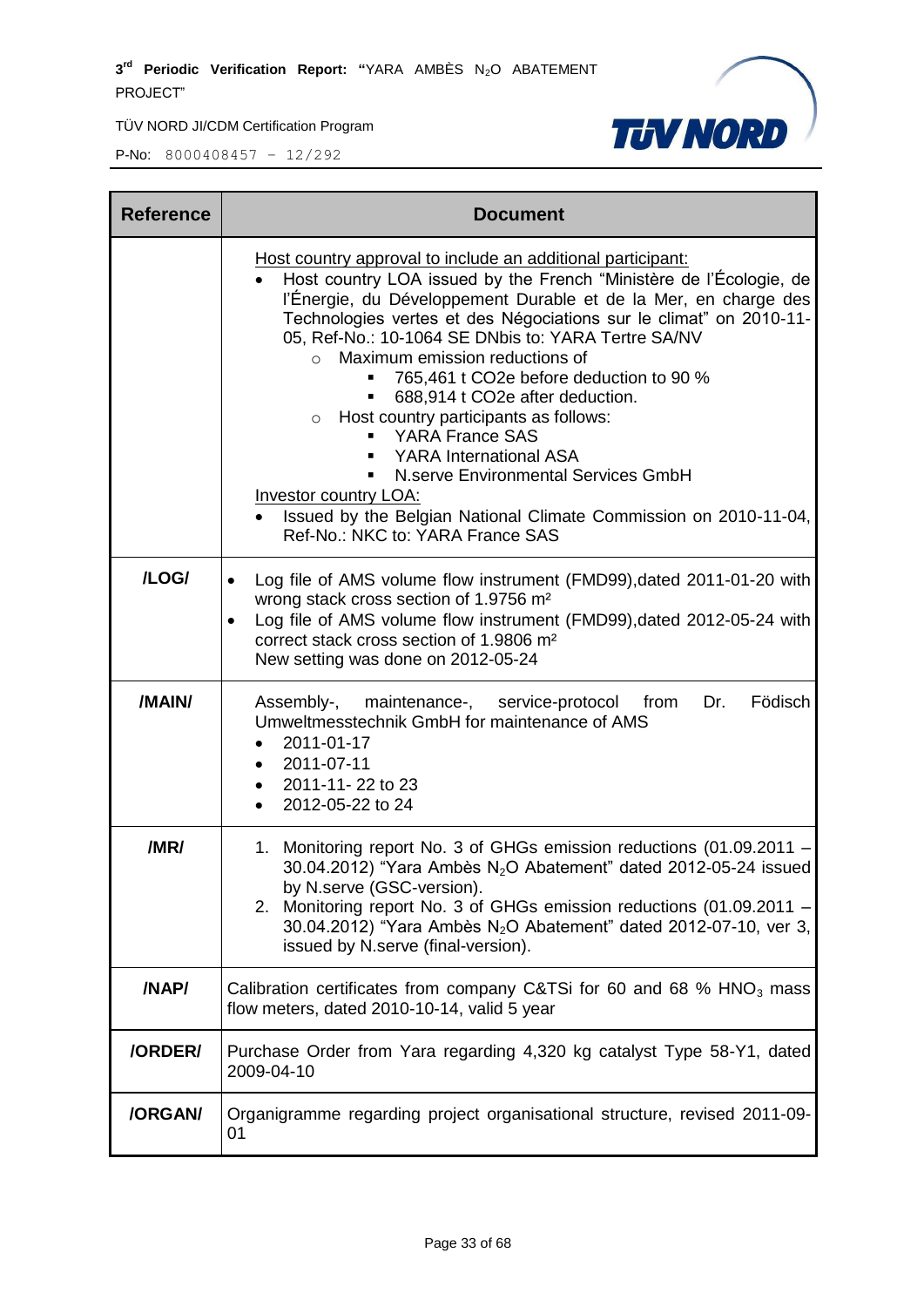

| <b>Reference</b> | <b>Document</b>                                                                                                                                                                                                                                                 |  |
|------------------|-----------------------------------------------------------------------------------------------------------------------------------------------------------------------------------------------------------------------------------------------------------------|--|
| /ORGANP/         | Organigramme regarding plant organisational structure, revised 2012-04-30                                                                                                                                                                                       |  |
| /OT/             | Screenshot of PCS with 3 temp measurement-points for oxidation<br>temperature                                                                                                                                                                                   |  |
| /OTTRIP/         | Screenshot with oxidation temperature trip-points (780-930°C)                                                                                                                                                                                                   |  |
| /PROCA/          | "CONTROLE visuel sur Site de l'analyseur cheminée 12001 de l'atelier<br>NITRIQUE", Procedure for regular (weekly) check of the AMS (Revision<br>2011), AGRI 21134, dated 2011-05-19                                                                             |  |
| /PROCB/          | Etalonnage sur site de l'analysateur cheminée 12001 de l'atelier Nitrique,<br>Monthly check of analyser, AGRI 21135, dated 2011-10-04                                                                                                                           |  |
| /PROCD/          | "Stockage et traitment des données dans le cadre du projet de réduction des<br>émissions de $N_2O$ ", Procedure for Data management on plant. Revision<br>2011, AGRI 21154, 2011-06-24, rev. 3                                                                  |  |
| /PROCE/          | "ETALONNAGE sur Site de l'analyseur cheminée 12001 de l'atelier<br>NITRIQUE", Procedure for monthly calibration of AMS, AGRI 21135, rev 3,<br>dated 2011-10-04                                                                                                  |  |
| /PROCF/          | Suivi de l'AMS et des medures de débit et concentration HNO <sub>3</sub> dans le cadre<br>du projet de réduction des émissions de $N_2O$ . Procedure for following up of<br>AMS concentration values, AGRI 210792, rev 2.                                       |  |
| /PROCI/          | Liste d'habilitation personnel instrumentation/electricite. List of qualified<br>instrumentation staff, AGRI 20383, 2010-08-04,                                                                                                                                 |  |
| /PROCL/          | "Planification des analyses laboratoire", Procedure for scheduling laboratory<br>analyses, AGRI 2011-08.29, rev 15                                                                                                                                              |  |
| /PROCM/          | "Gestion du système automatique de mesure (AMS) dans le cadre du projet<br>de réduction des émissions de $N_2O^{\prime\prime}$ , Global procedure for management of<br>maintenance and calibration of AMS, AGRI-21120, (Revision 2011-09-01)                    |  |
| /PROCP/          | Liste d'habilitation aux poste de fabrication. List of plant staff with detail skill<br>description, AGRI 20339, dated 2012-04-25, rev 26                                                                                                                       |  |
| /PROCR/          | Liste d'habilitation du personnel intervenant sur le systeme automatique de<br>mesure (AMS) dans le cadre du projet de réduction des émissions de $N_2O$ .<br>List of responsible persons for maintenance of the AMS (AGRI 21158), dated<br>2011-09-11), rev. 2 |  |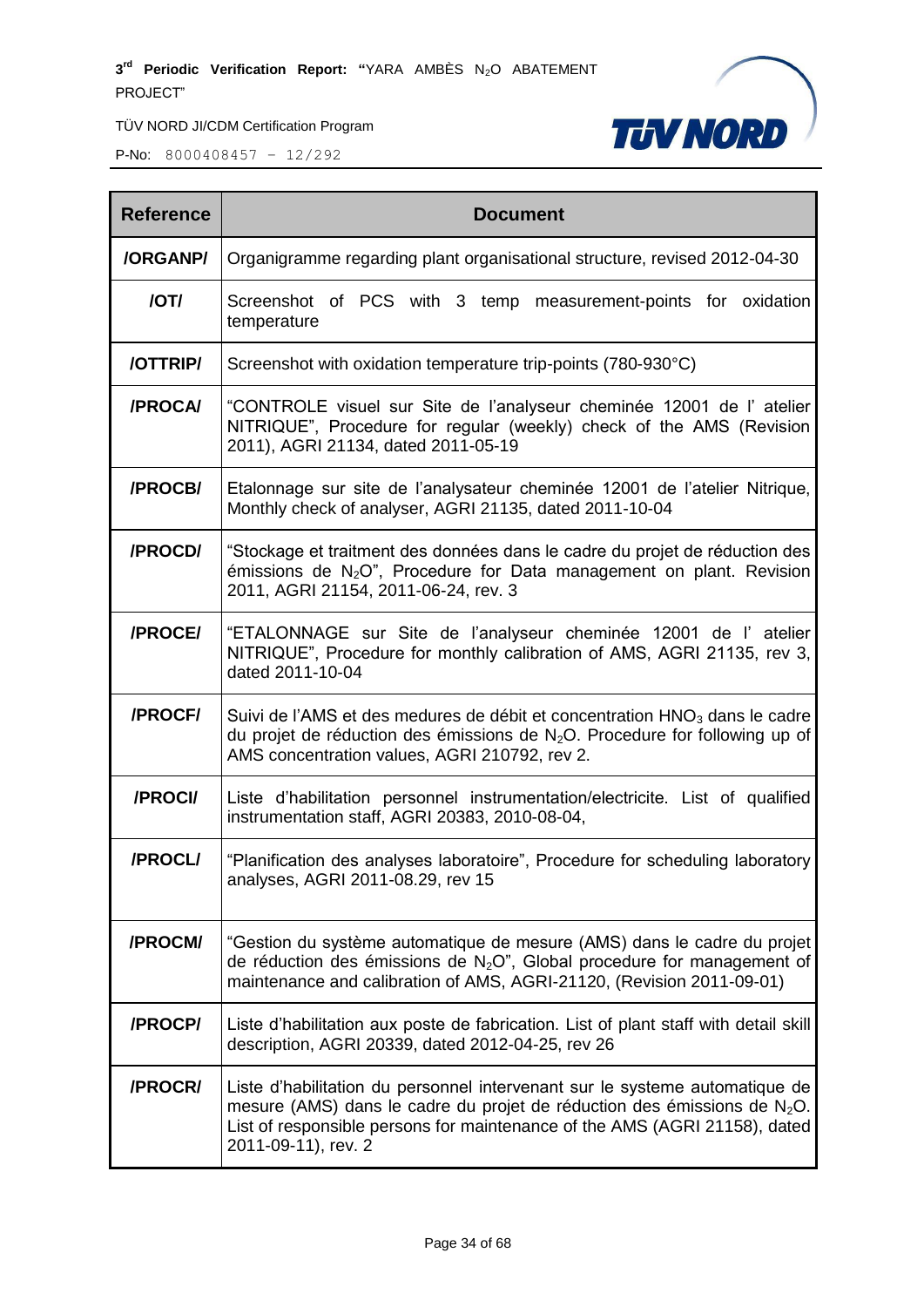

| <b>Reference</b>    | <b>Document</b>                                                                                                                                                                                                                                                                                                                                                                                                                                                                              |
|---------------------|----------------------------------------------------------------------------------------------------------------------------------------------------------------------------------------------------------------------------------------------------------------------------------------------------------------------------------------------------------------------------------------------------------------------------------------------------------------------------------------------|
| /PROCT/             | "Détermination du titre HNO <sub>3</sub> ", Laboratory Procedure for determination of<br>concentration of nitric acid from density, AGRI 20027, 2010-10-20, rev 2.                                                                                                                                                                                                                                                                                                                           |
| /QAL1A/             | QAL1 Certificate 0000025929 dated 2010-03-10 regarding suitability of the<br>AMS MCA 04 according to DIN EN 14181:2004 issued by TÜV Rheinland                                                                                                                                                                                                                                                                                                                                               |
| /QAL1A1/            | QAL1 Certificate 0000025929_1 dated 2010-08-02 regarding suitability of the<br>AMS MCA 04 according to DIN EN 14181:2004 issued by TÜV Rheinland<br>(i.a. with extended calibration periods: 3 months)                                                                                                                                                                                                                                                                                       |
| /QAL1VE/            | QAL1 Certificate No: 936/808005/C 2000-04-10<br>regarding FMD<br>99<br>Volumeter, English issued by TÜV Rheinland                                                                                                                                                                                                                                                                                                                                                                            |
| /QAL1VG/            | Certificate No: 936/808005/C 2000-04-10 regarding<br>QAL1<br>FMD<br>99<br>Volumeter, German                                                                                                                                                                                                                                                                                                                                                                                                  |
| /QAL2CALI<br>B/     | Report on performance tests and calibration of the AMS, report No.:<br>M82 450/5, issued by Müller BBM on 2009-10-30<br>Update: Report on performance tests and calibration of the AMS,<br>$\bullet$<br>report No.: M82 450/5, issued by Müller BBM on 2010-09-06<br>2 <sup>nd</sup> Update: Report on performance tests and calibration of the AMS,<br>report No.: M82 450/5, issued by Müller BBM on 2010-09-06 (no new<br>version number and no update date but with corrected statements |
| /QAL2INST/          | QAL2 check of correct installation of the AMS, report No.: M82 450/7, issued<br>by Müller-BBM on 2009-10-30                                                                                                                                                                                                                                                                                                                                                                                  |
| /SPAN/              | Span check protocol (Etalonnage AT 22540) of AMS dated<br>2012-03-29<br>$\bullet$<br>2012-04-10                                                                                                                                                                                                                                                                                                                                                                                              |
| /STACK/             | Drawing number 49153-000001 cheminée de gaz de queue (Stack) showing<br>diameter of 1600x6 (1588mm) at the sampling point                                                                                                                                                                                                                                                                                                                                                                    |
| /TAG/               | Tag-sheet of the Yokogawa Exaquantum PIMS (Process Information<br>Management System)                                                                                                                                                                                                                                                                                                                                                                                                         |
| <b>NSG/</b>         | Screenshot of PCS with stack gas volume flow, p, t                                                                                                                                                                                                                                                                                                                                                                                                                                           |
| <b><i>NEEKI</i></b> | Suivi hebdomadaire AT 22540. Protokoll of weekly check of AMS dated<br>2012-05-14<br>$\bullet$<br>2012-05-09<br>$\bullet$                                                                                                                                                                                                                                                                                                                                                                    |
| <b>/XLS/</b>        | ERU Excel calculation spreadsheet (CALC_N03_V01_<br>YARA_Ambes_20120504_MS.xlsx)                                                                                                                                                                                                                                                                                                                                                                                                             |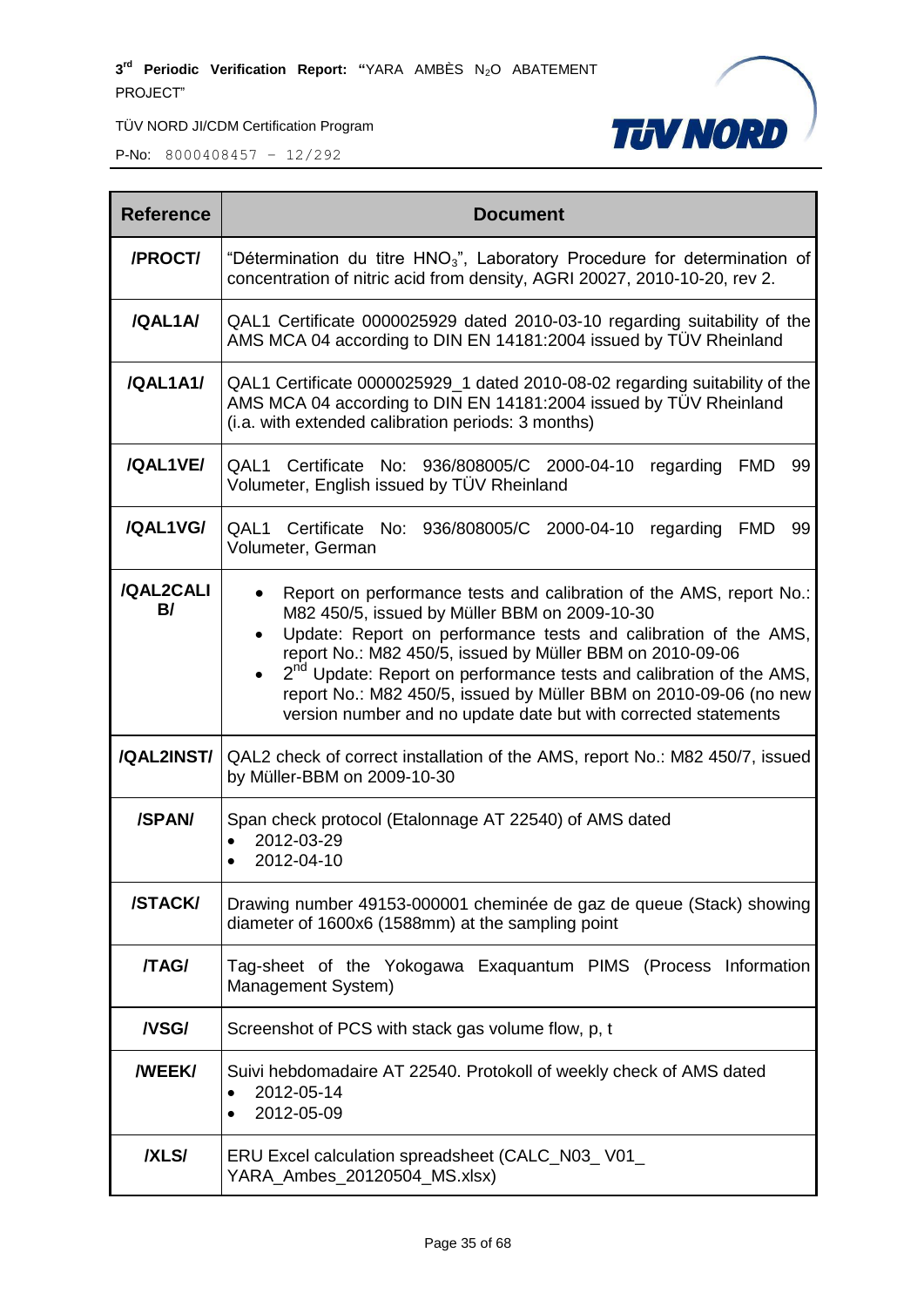P-No: 8000408457 – 12/292



| <b>Reference</b> | <b>Document</b> |
|------------------|-----------------|
|                  |                 |

#### **Table 7-2:** Background investigation and assessment documents

| <b>Reference</b> | <b>Document</b>                                                                                                                                                                                                                                                                                                       |  |  |
|------------------|-----------------------------------------------------------------------------------------------------------------------------------------------------------------------------------------------------------------------------------------------------------------------------------------------------------------------|--|--|
| /14181/          | European Standard DIN EN 14181:2004: "Stationary source emissions -<br>Quality assurance of automated measuring systems                                                                                                                                                                                               |  |  |
| /AM0034/         | Approved baseline and monitoring methodology AM0034: "Catalytic<br>reduction of $N_2O$ inside the ammonia burner of nitric acid plants", version 3.4                                                                                                                                                                  |  |  |
| /PLOT/           | Plot of $N_2O$ -Concentrations in verification period (Source: XLS)                                                                                                                                                                                                                                                   |  |  |
| /AR/             | Arrêté du 2 mars 2007 of the 'Ministère de l'écologie et du développement<br>durable (Implementation of the JI-Guidelines in France)                                                                                                                                                                                  |  |  |
| <b>NR2/</b>      | Verification report of the second period, issued by TÜV Nord Cert GmbH,<br>No.: 8000400268 - 11/540, dated: 2012-01-11<br>Remark:<br>Not registered/issued on the JI-database <sup>/unfccc/</sup> yet.                                                                                                                |  |  |
| /BACK/           | Background paper: "N <sub>2</sub> O EMISSIONS FROM ADIPIC ACID AND NITRIC<br>ACID<br>PRODUCTION", Good<br>Practice<br>Guidance<br>Uncertainty<br>and<br>Management in National Greenhouse Gas Inventories issued by the NGGIP                                                                                         |  |  |
| /BELGIUM/        | Rules established by the National Climate Commission for the submission of<br>an application for approval for a project activity                                                                                                                                                                                      |  |  |
| /BREF/           | Reference Document on Best Available Techniques for the Manufacture of<br>Large Volume Inorganic Chemicals - Ammonia, Acids and Fertilisers                                                                                                                                                                           |  |  |
| /CPM/            | TÜV NORD JI / CDM CP Manual (incl. CP procedures and forms)                                                                                                                                                                                                                                                           |  |  |
| /DET/            | Determination Report: Yara Ambès Nitric Acid Plant, Report No.: 600500300,<br>dated 2010-06-30, issued by TÜV Sued                                                                                                                                                                                                    |  |  |
| /DEC/            | Decret No.: 2012-772, prepared and issued by the The Minister for Ecology,<br>Sustainable Development and Energy, version of 2012-06-14, in order to<br>ensure the integration of sustainable development objectives in<br>the<br>development and implementation of all policies implemented by<br>the<br>Government. |  |  |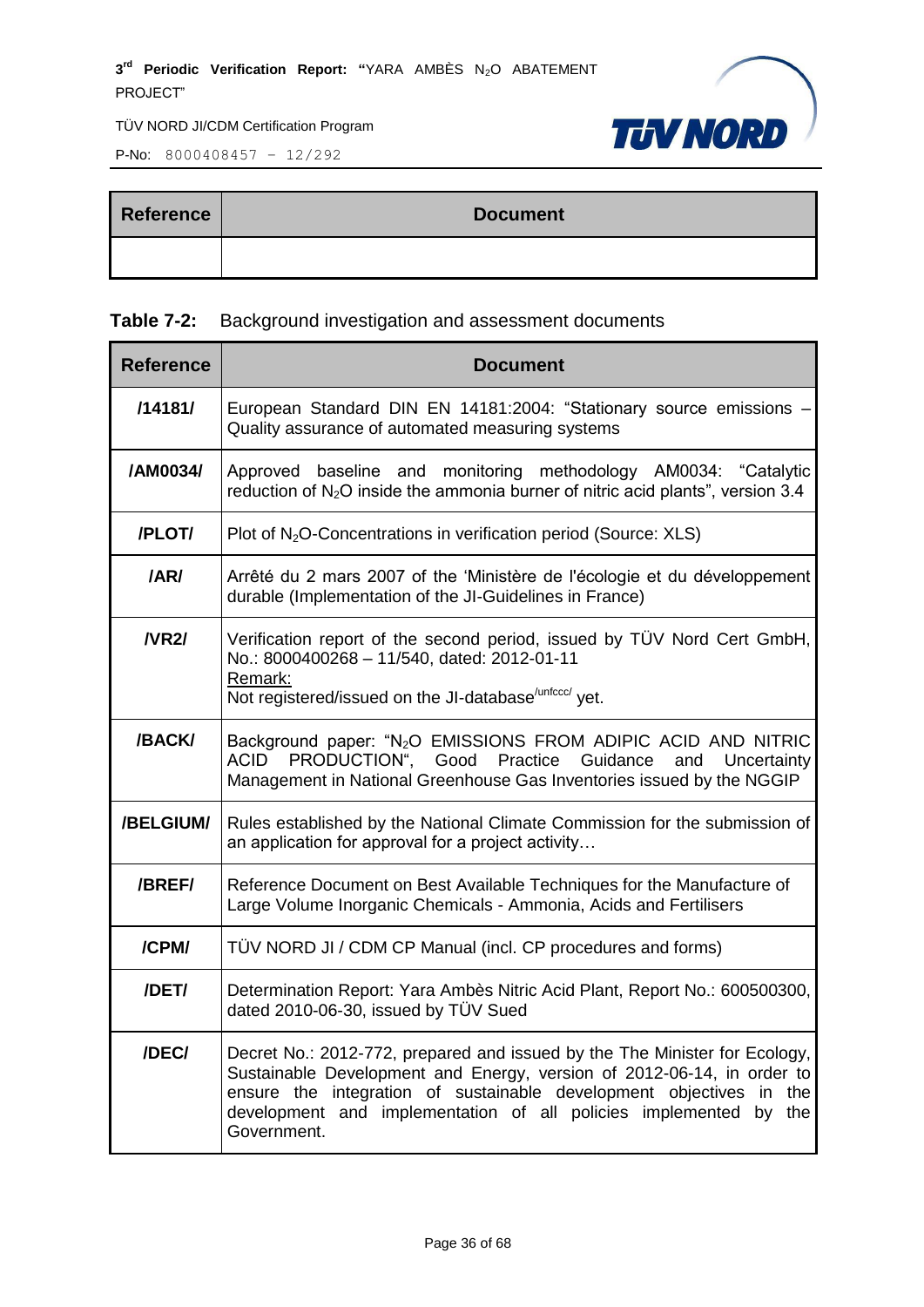

P-No: 8000408457 – 12/292

| <b>Reference</b> | <b>Document</b>                                                                                                                                                                                                                                                                                      |
|------------------|------------------------------------------------------------------------------------------------------------------------------------------------------------------------------------------------------------------------------------------------------------------------------------------------------|
| N <sub>R1</sub>  | Verification report of the first period, issued by TÜV Nord Cert GmbH, No.:<br>8000385267 - 10/30, dated: 2010-10-07                                                                                                                                                                                 |
| /DVM/            | <b>JI Determination and Verification Manual</b>                                                                                                                                                                                                                                                      |
| /GUIDE/          | Guidance: Developing a CDM or JI project to reduce greenhouse gas<br>emissions, issued by the:<br>French Ministry for Economy, Industry and Employment<br>French Ministry for Ecology, Energy, Sustainable Development and Town<br>and Country Planning<br><b>French Global Environment Facility</b> |
| <b>/IPCC/</b>    | 1. 1996 IPCC Guidelines for National Greenhouse Gas Inventories: work<br>book<br>2. 2006 IPCC Guidelines for National Greenhouse Gas Inventories: work<br>book                                                                                                                                       |
| /KP/             | Kyoto Protocol (1997)                                                                                                                                                                                                                                                                                |
| /MA/             | Decision 3/CMP. 1 (Marrakesh - Accords)                                                                                                                                                                                                                                                              |
| /METH/           | Méthode pour les Projets Domestiques<br>Réduction catalytique du N <sub>2</sub> O dans des usines d'acide nitrique<br>(Projet Domestique Methodology: Catalytic reduction of N <sub>2</sub> O at nitric acid<br>plants)                                                                              |
| /METHE/          | Projet Domestique Methodology<br>Catalytic reduction of $N_2O$ at nitric acid plants (Translation of $^{METH/}$ )                                                                                                                                                                                    |
| /PDD/            | Project Design Document Version 04 dated 14.12.2009 "YARA Ambès N <sub>2</sub> O<br>abatement project"                                                                                                                                                                                               |
| /SAFE/           | SAFETY DATA SHEET, YARA N <sub>2</sub> O Abatement Catalyst 58-Y1, 58-Y1-S in<br>accordance with EU REACH regulation                                                                                                                                                                                 |

#### **Table 7-3:** Websites used

| <b>Reference</b> | Link                                                                     | <b>Organisation</b>        |
|------------------|--------------------------------------------------------------------------|----------------------------|
| /belgium/        | http://www.cnc-<br>nkc.be/KLIMAATPLAN/EN/H<br>ome/Focalpoint/ApprovalNCC | Website of the Belgian DFP |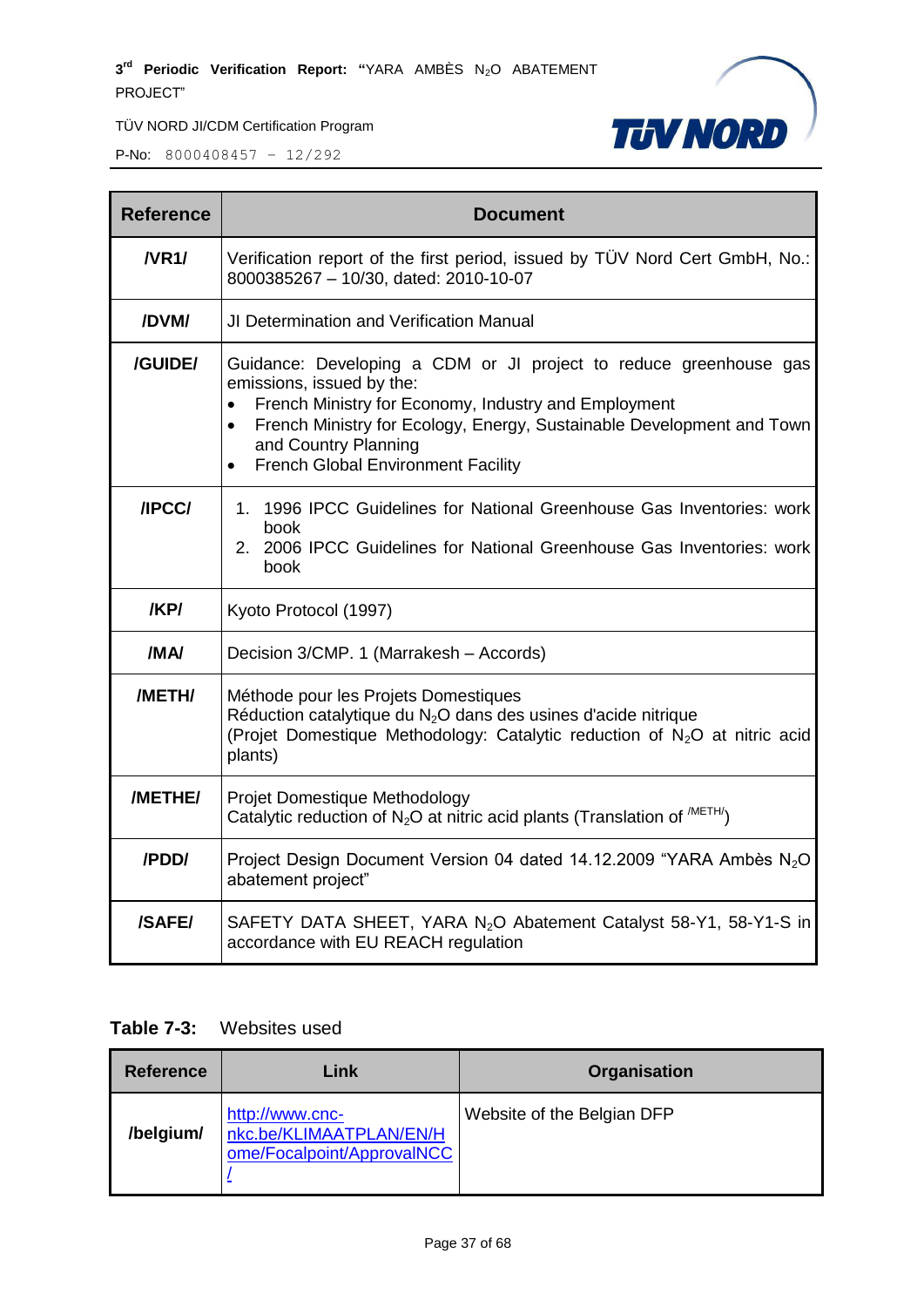

P-No: 8000408457 – 12/292

| <b>Reference</b> | Link                                                                                                                                      | Organisation                                                                                                                                                                  |
|------------------|-------------------------------------------------------------------------------------------------------------------------------------------|-------------------------------------------------------------------------------------------------------------------------------------------------------------------------------|
| /bref/           | http://eippcb.jrc.ec.europa.eu/<br>reference/                                                                                             | Website of the European Commission, Joint<br>Research Centre, Institute for Prospective<br>Technological Studies (Provision of BAT-<br>Reference documents)                   |
| /dehst/          | http://www.dehst.de                                                                                                                       | German Emissions Trading Authority (DEHSt)<br>at the Federal Environment Agency                                                                                               |
| /dfp/            | http://www.developpement-<br>durable.gouv.fr/                                                                                             | Ministère de l'Écologie, de l'Énergie,<br>du<br>Développement Durable et de la Mer,<br>en<br>charge des Technologies vertes et des<br>Négociations sur le climat (French DFP) |
| /douane/         | http://www.douane.gouv.fr/da<br>ta/file/6146.pdf                                                                                          | Web-file regarding $N_2O$ emission taxation.                                                                                                                                  |
| /gw/             | http://www.global-<br>warming.de/                                                                                                         | TÜV Nord platform hosting projects open for<br>comments at the determination stage                                                                                            |
| /ipcc/           | www.ipcc-nggip.iges.or.jp                                                                                                                 | <b>IPCC</b> publications                                                                                                                                                      |
| /                | http://www.legifrance.gouv.fr/                                                                                                            | Site of the Legifrance (La service public de la<br>diffusion du droit)                                                                                                        |
| /mist/           | http://www.ecologie.gouv.fr/M<br>ethodologies-de-projets.html                                                                             | Ministère de l'Écologie, de l'Énergie,<br>du<br>durable<br>Développement<br>de<br>Mer<br>et<br>la<br>(Ministry<br>of<br>ecology<br>sustainable<br>and<br>development)         |
| /nfg/            | http://www.effet-de-<br>serre.gouv.fr/accueil                                                                                             | Mission interministérielle sur l'effet de serre<br>(French<br>Inter-Ministry<br><b>Mission</b><br>the<br>on<br>Greenhouse Effect)                                             |
| /qal1/           | http://qal1.de/de/hersteller/foe<br>disch.htm                                                                                             | www-database of federal environment agency<br>for QAL 1 certified AMS                                                                                                         |
| /unfccc/         | http://ji.unfccc.int<br>$\bullet$<br>http://ji.unfccc.int/JIITLPro<br>$\bullet$<br>ject/DB/I2VTETQF784CY<br>RLUS5LU1NVRQU7PVY/<br>details | JI-SC web-page<br>Location of the JI-project activity                                                                                                                         |

**Table 7-4:** List of interviewed persons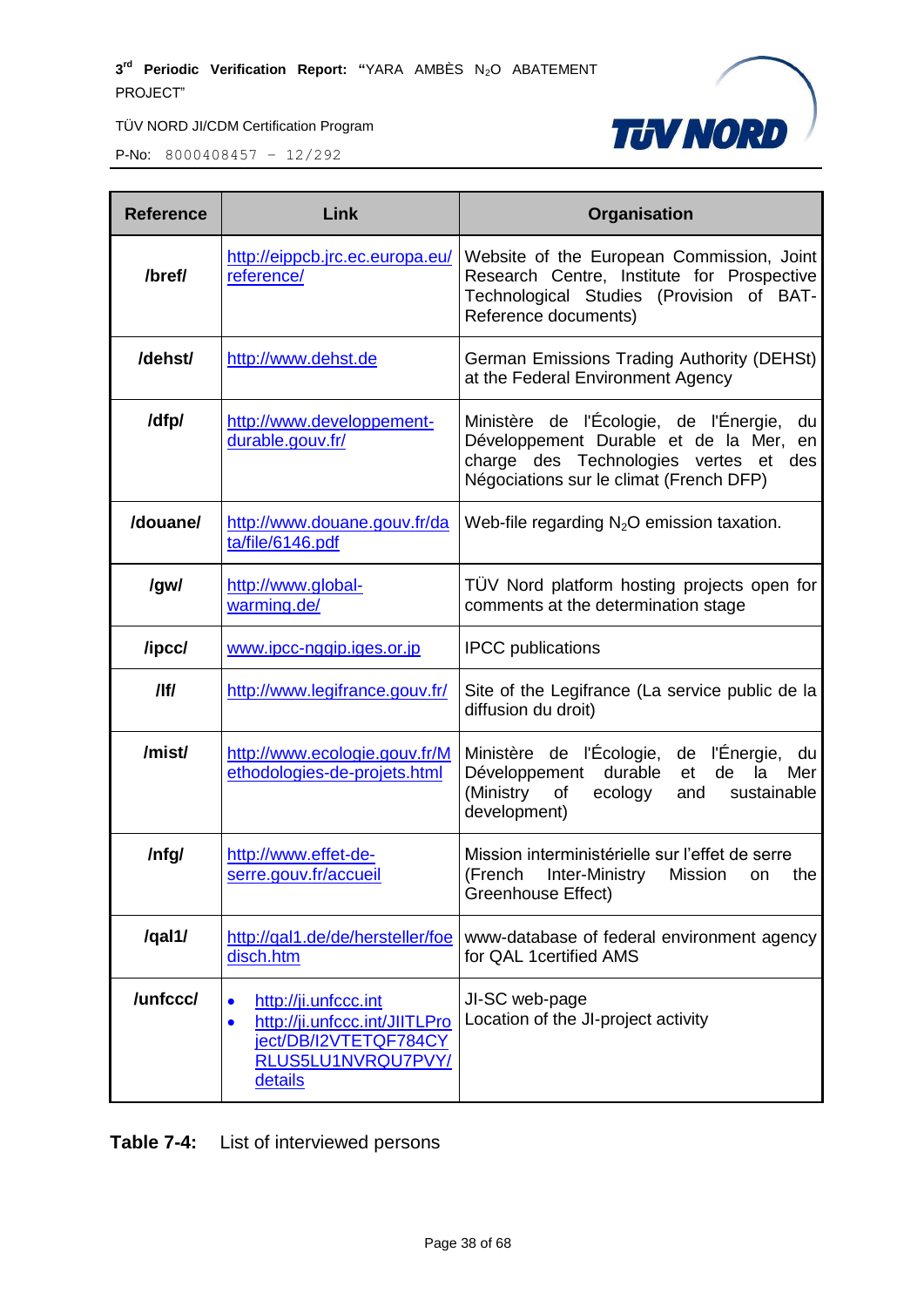

P-No: 8000408457 – 12/292

| <b>Reference</b>                               | Mol <sup>1</sup>                                                                                               |                        | <b>Name</b>               | <b>Organisation / Function</b>                       |
|------------------------------------------------|----------------------------------------------------------------------------------------------------------------|------------------------|---------------------------|------------------------------------------------------|
| /IM01/                                         | ٧                                                                                                              | $\boxtimes$ Mr.<br>Ms  | <b>Bruno Dufour</b>       | Yara Ambés Nitric Acid Plant<br>(Production manager) |
| $\boxtimes$ Mr.<br>/IM01/<br>٧<br>$\sqcap$ Ms. |                                                                                                                |                        | <b>Philippe Ourmieres</b> | Yara Ambés Nitric Acid Plant<br>(Instrumentation)    |
| /IM01/                                         | $\mathop{\blacksquare}$ Mr.<br>Rebecca Cardani-Strange<br>N.serve<br>V<br>$\boxtimes$ Ms.<br>(Project manager) |                        |                           |                                                      |
| /IM01/                                         | V                                                                                                              | $\boxtimes$ Mr.<br>Ms. | Martin Stilkenbäumer      | N.serve<br>(Monitoring Expert)                       |

1) Means of Interview: (**T**elephone, **E**-Mail, **V**isit)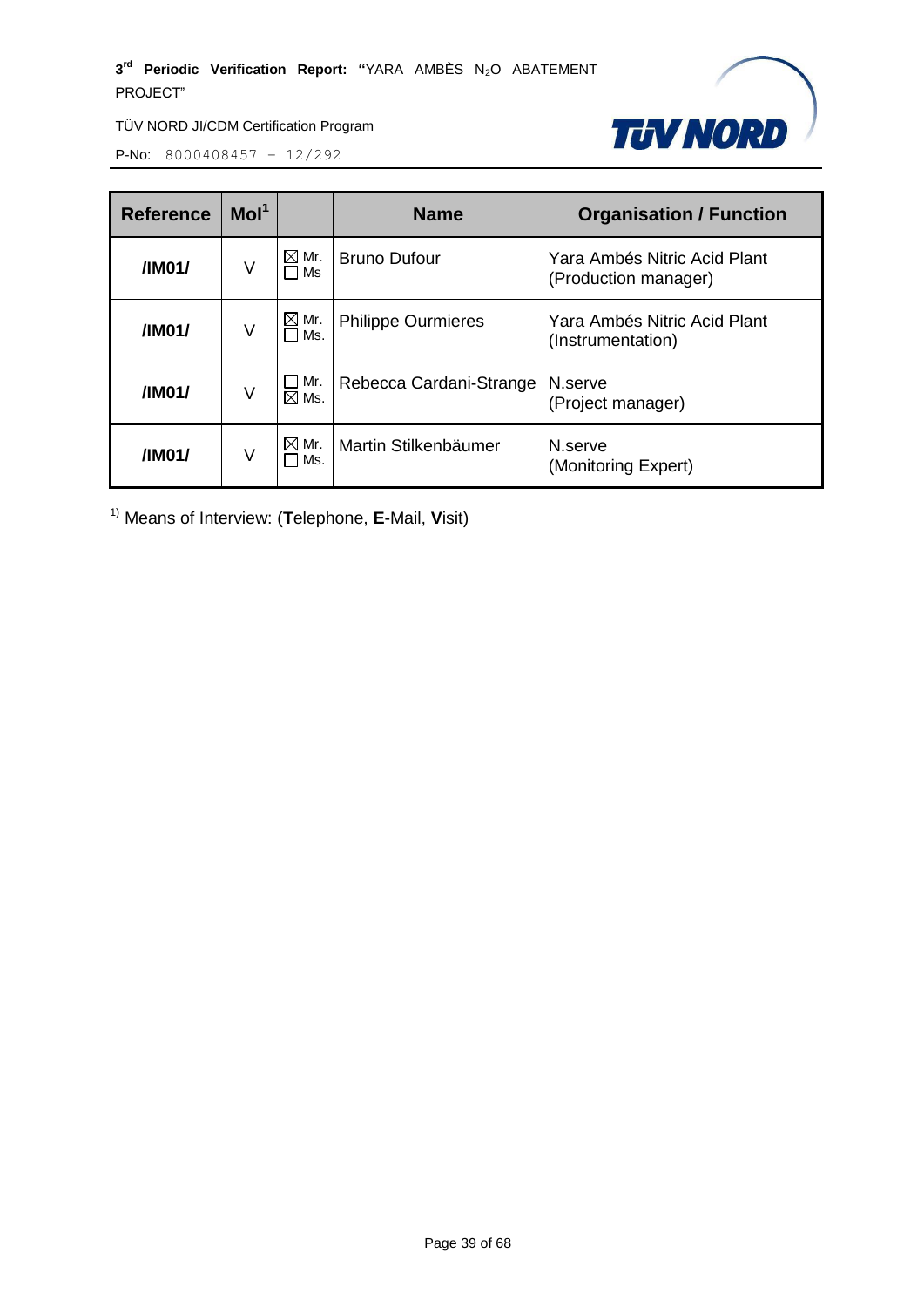TÜV NORD JI/CDM Certification Program





# **ANNEX**

# **A1:** Verification Protocol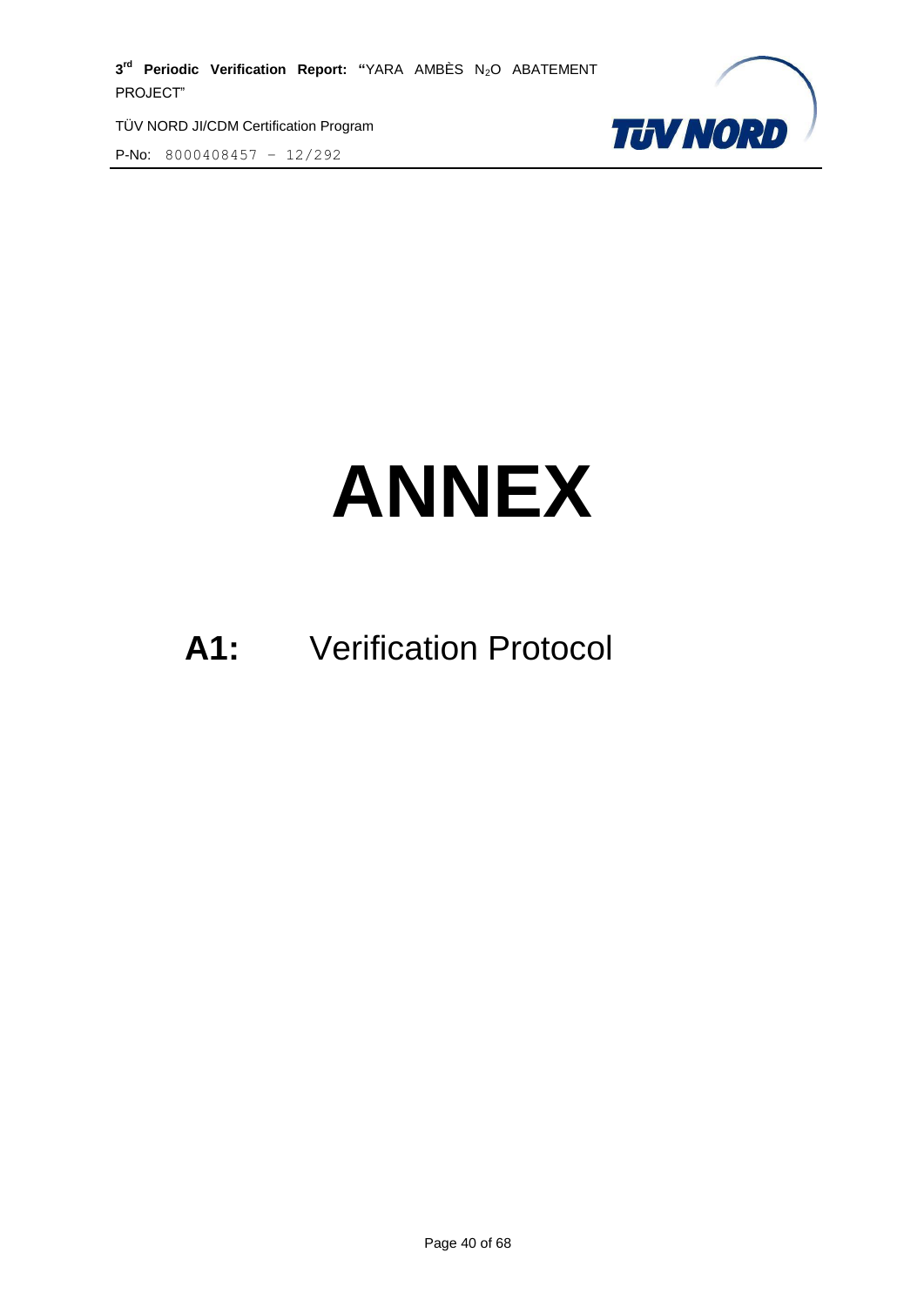P-No: 8000408457 – 12/271



# **ANNEX 1: VERIFICATION PROTOCOL**

**Table A-1:** GHG calculation procedures and management control testing / detailed audit testing of residual risk areas and random testing

<span id="page-40-0"></span>

| Identification,<br><b>Identification of</b><br>assessment and testing<br>potential reporting risk<br>of management controls |                                                                 | Areas of residual risks                                                                        | <b>Additional verification</b><br>testing                                                                                | <b>Conclusions and</b><br><b>Areas Requiring</b><br>Improvement<br>(including Forward<br><b>Action Requests)</b> |                 |
|-----------------------------------------------------------------------------------------------------------------------------|-----------------------------------------------------------------|------------------------------------------------------------------------------------------------|--------------------------------------------------------------------------------------------------------------------------|------------------------------------------------------------------------------------------------------------------|-----------------|
|                                                                                                                             |                                                                 |                                                                                                | Raw data generation                                                                                                      |                                                                                                                  |                 |
| $\bullet$<br>l e                                                                                                            | Installation of<br>measuring equipment<br>Dysfunction of        | Installation<br>modern<br>0f<br>$\bullet$<br>the<br>and state<br>of<br>art<br>equipment        | • Inadequate<br>installation<br>operation of the monitoring<br>equipment                                                 | • Site – visit (maintenance<br>dept., gas supplier)<br>• Check of equipment                                      | • See Table A-2 |
| I۰                                                                                                                          | installed equipment<br>Maloperation by<br>operational personnel | <b>Process</b><br>control<br>$\bullet$<br>automation<br>Internal data review                   | • Inadequate<br>exchange<br>οf<br>equipment<br>• Change of personnel                                                     | • Check of technical data<br>sheets<br>$\bullet$ Check<br>0f<br>suppliers                                        |                 |
| l e                                                                                                                         | Downtimes of<br>equipment                                       | Regular visual inspect-<br>$\bullet$<br>ions of installed equip-                               | • Undetected<br>measurement<br>errors                                                                                    | information / guarantees<br>calibration<br>$\bullet$ Check<br>of                                                 |                 |
| I۰                                                                                                                          | Exchange of<br>equipment                                        | ment<br>Only skilled and trained                                                               | • Inappropriateness<br>0f<br>Management<br>system                                                                        | records, if applicable<br>• Check of maintenance                                                                 |                 |
| $\bullet$                                                                                                                   | Change of<br>measurement<br>equipment<br>characteristic         | personnel operates the<br>relevant equipment<br>Daily raw data checks<br>Immediate exchange of | procedures w.r.t. monitoring<br>requirements<br>(e.g.<br>plan<br>substitute value strategies)<br>• Non-application<br>Ωt | records<br>• Counter-check<br>of raw<br>data<br>and<br>commercial<br>data                                        |                 |
| $\bullet$<br>$\bullet$                                                                                                      | Insufficient accuracy<br>Change of                              | dysfunctional<br>equipment                                                                     | management<br>system<br>procedures                                                                                       | • Check of<br>JI<br>manage-<br>ment system                                                                       |                 |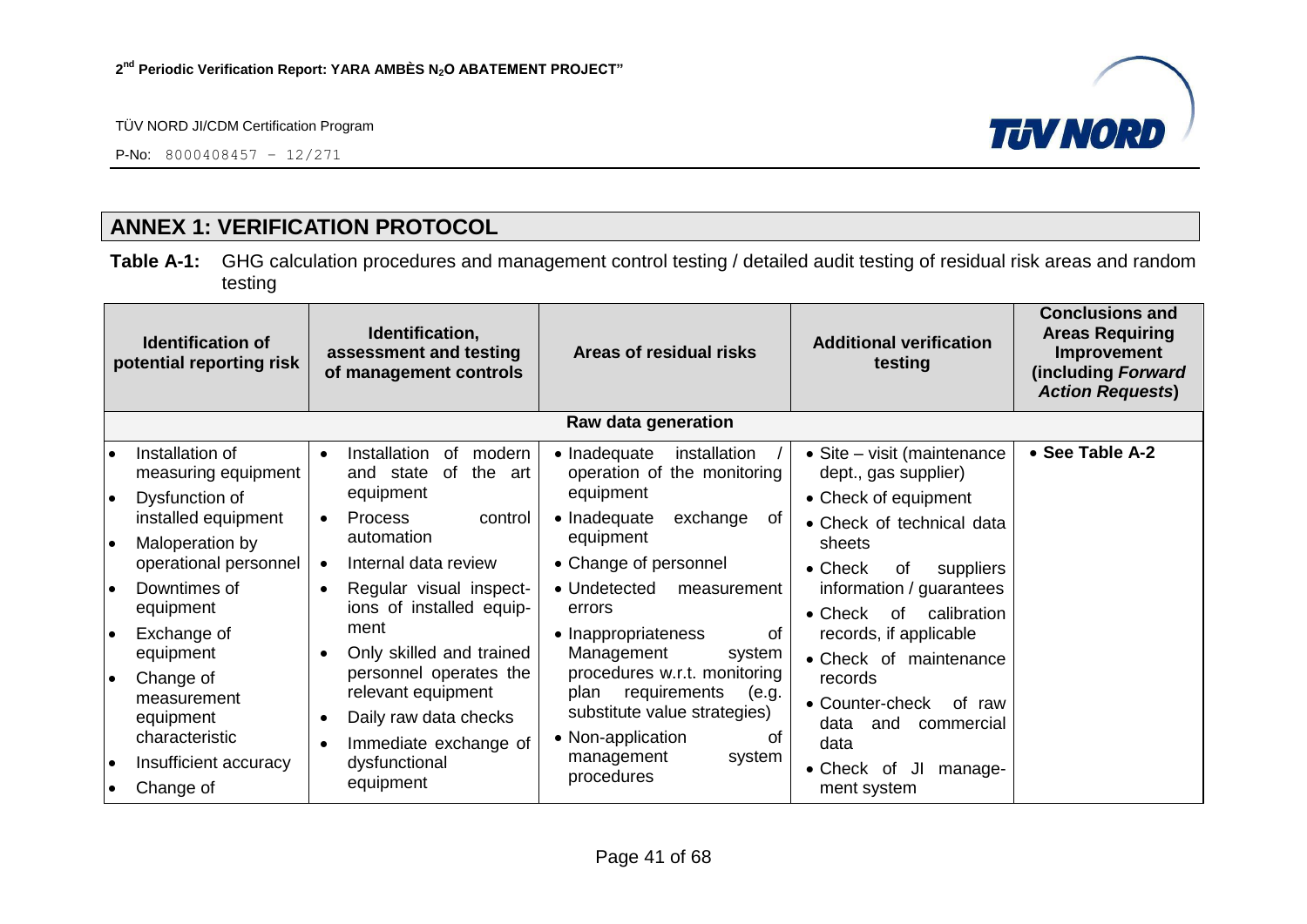



|                                                  | <b>Identification of</b><br>potential reporting risk                                                                                                                             | Identification,<br>assessment and testing<br>of management controls                                                                                                                                                                                                                                                                                                   | <b>Additional verification</b><br>Areas of residual risks<br>testing                                                                                                                                                                                                                                                                                                                                          | <b>Conclusions and</b><br><b>Areas Requiring</b><br>Improvement<br>(including Forward<br><b>Action Requests)</b> |
|--------------------------------------------------|----------------------------------------------------------------------------------------------------------------------------------------------------------------------------------|-----------------------------------------------------------------------------------------------------------------------------------------------------------------------------------------------------------------------------------------------------------------------------------------------------------------------------------------------------------------------|---------------------------------------------------------------------------------------------------------------------------------------------------------------------------------------------------------------------------------------------------------------------------------------------------------------------------------------------------------------------------------------------------------------|------------------------------------------------------------------------------------------------------------------|
|                                                  | technology<br>Accuracy of values<br>supplied by Third<br><b>Parties</b>                                                                                                          | Stand-by<br>is<br>duty<br>• Insufficient accuracy<br>$\bullet$<br>organized<br>• Inappropriate<br>Training<br>Internal<br>audit<br>procedures<br>Internal<br>check<br><b>of</b><br>$\bullet$<br>QA/QC<br>of<br>measures<br>involved Third Parties                                                                                                                     | $\bullet$ Check<br>of<br>JI<br>related<br>procedures<br>QA/QC<br>measures of Third Parties<br>of<br>• Application<br>JI<br>management<br>system<br>procedures<br>• Check of trainings<br>• Check of responsibilities<br>QA/QC<br>$\bullet$ Check<br><b>of</b><br>documentation / eviden-<br>ces of involved Third<br>Parties                                                                                  |                                                                                                                  |
|                                                  |                                                                                                                                                                                  | Raw data collection and data aggregation                                                                                                                                                                                                                                                                                                                              |                                                                                                                                                                                                                                                                                                                                                                                                               |                                                                                                                  |
| $\bullet$<br>$\bullet$<br>$\bullet$<br>$\bullet$ | Wrong data transfer<br>from raw data to daily<br>and monthly<br>aggregated reporting<br>forms<br><b>IT Systems</b><br>Spread sheet<br>programming<br>Manual data<br>transmission | Cross-check of data<br>$\bullet$<br>Plausibility checks of<br>$\bullet$<br>various parameters.<br>archiving<br>$\bullet$ Ex-post<br>Appropriate<br>records<br>system<br>Clear<br>allocation<br>• Ambiguous<br>0f<br>responsibilities<br>information<br>of<br>Application<br>JI<br>• Non-application<br>Management<br>management<br>system<br>procedures<br>procedures | $\bullet$ Check<br>of<br>data<br>· Unintended usage of old<br>data that has been revised<br>aggregation steps<br>• Counter-calculation<br>• Incomplete documentation<br>• Data integrity checks by<br>corrections<br>οf<br>means of graphical data<br>analysis and calculation<br>of<br>sources<br>of specific performance<br>figures<br><b>of</b><br>• Check of management<br>system<br>system certification | • See Table A-2                                                                                                  |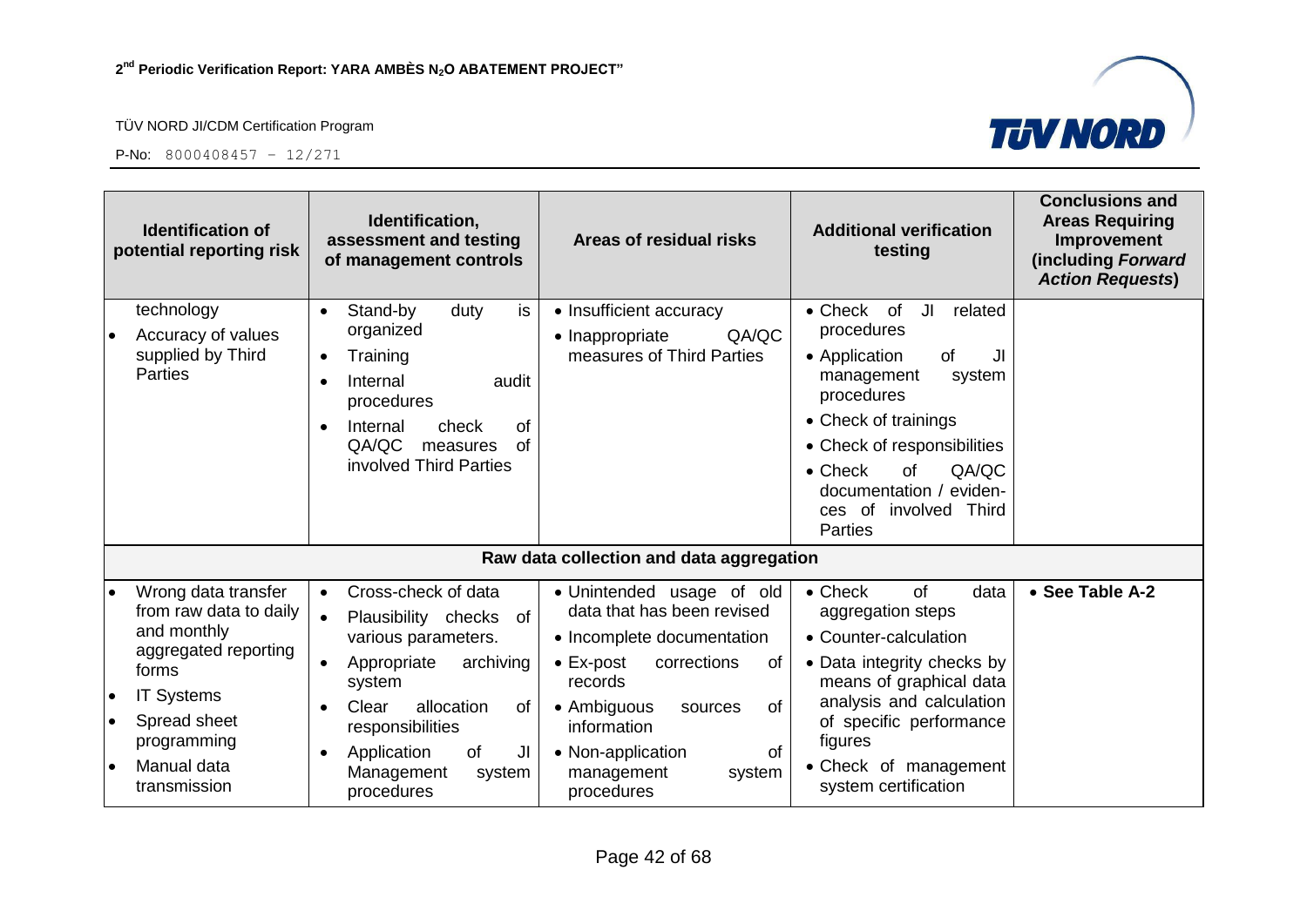

**TUV NORD** 

| <b>Identification of</b><br>potential reporting risk    | Identification,<br>assessment and testing<br>of management controls                                                                                    | Areas of residual risks                                                                                                                                                                                                                                                                                 | <b>Additional verification</b><br>testing                                                                                                           | <b>Conclusions and</b><br><b>Areas Requiring</b><br>Improvement<br>(including Forward<br><b>Action Requests)</b> |
|---------------------------------------------------------|--------------------------------------------------------------------------------------------------------------------------------------------------------|---------------------------------------------------------------------------------------------------------------------------------------------------------------------------------------------------------------------------------------------------------------------------------------------------------|-----------------------------------------------------------------------------------------------------------------------------------------------------|------------------------------------------------------------------------------------------------------------------|
| Data protection<br><b>Responsibilities</b>              | standard<br>of<br>Usage<br>$\bullet$<br>solutions<br>software<br>(Spreadsheets)<br>Limited access to IT<br>systems<br>Data<br>protection<br>procedures | • Manual<br>data<br>transfer<br>mistakes<br>• Unintended<br>change<br>of<br>spread sheet programming<br>or data base entries<br>• Problems<br>caused<br>by<br>updating/upgrading<br>or<br>change of applied software                                                                                    | • Check of data archiving<br>system<br>• Check of application of<br>Management<br>system<br>procedures                                              |                                                                                                                  |
|                                                         |                                                                                                                                                        | <b>Other calculation parameters</b>                                                                                                                                                                                                                                                                     |                                                                                                                                                     |                                                                                                                  |
| Emission factors,<br>oxidation factors,<br>coefficients | The values and<br>data<br>$\bullet$<br>applied<br>sources<br>are<br>defined in the PDD and<br>monitoring plan                                          | • Unintended<br>intended<br>or<br>Modification<br>of calculation<br>parameters<br>• Wrong application of values<br>• Misinterpretations<br>of<br>the<br>applied methodology and/<br>or the PDD<br>• Missing<br>0f<br>update<br>applicable<br>regulatory<br><b>IPCC</b><br>framework<br>(e.g.<br>values) | of<br>• Update-check<br>regulatory framework<br>• Countercheck<br><b>of</b><br>the<br>applied MP in the MR<br>the<br>against<br>approved<br>version | • See Table A-2                                                                                                  |
|                                                         |                                                                                                                                                        | <b>Calculation Methods</b>                                                                                                                                                                                                                                                                              |                                                                                                                                                     |                                                                                                                  |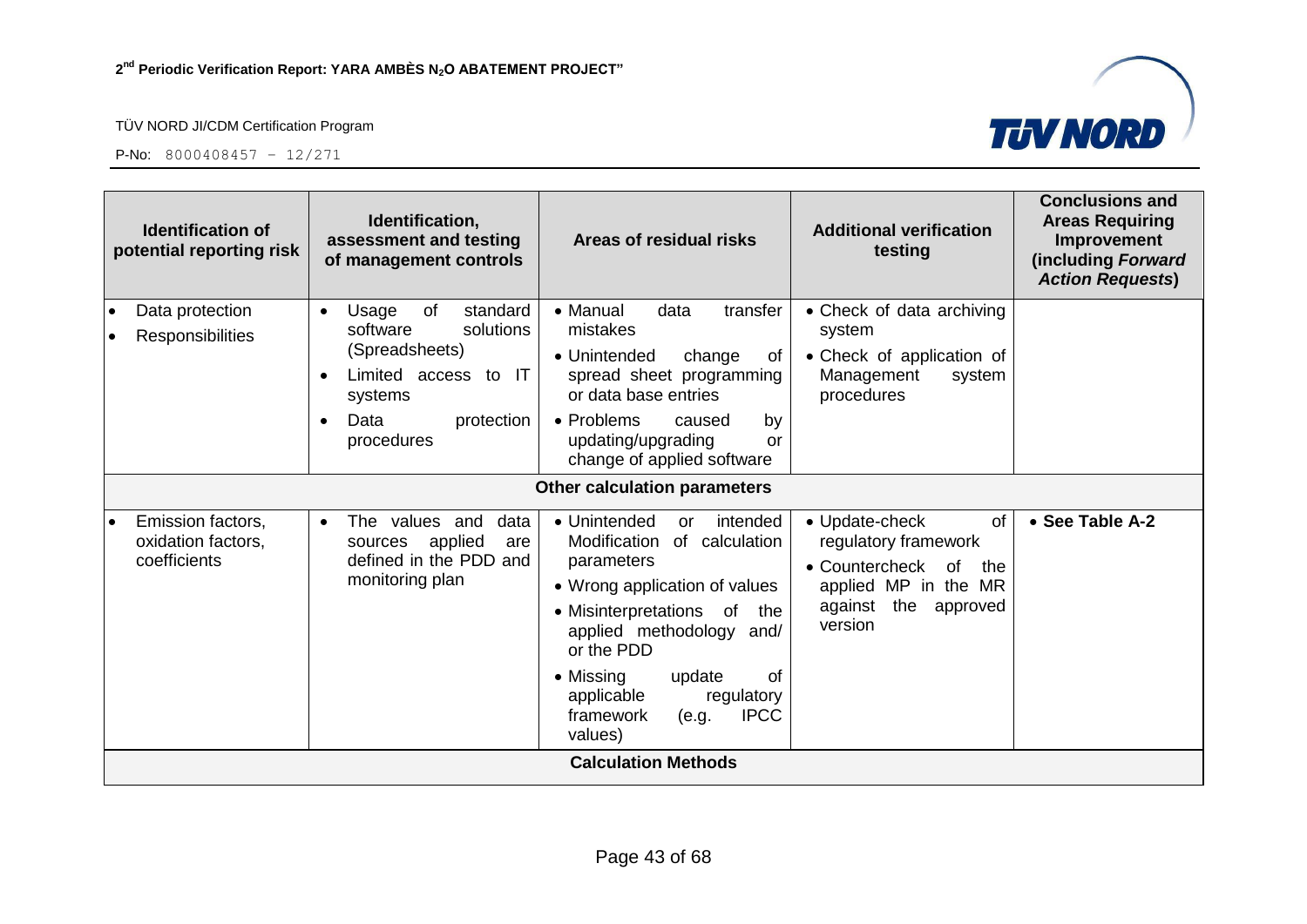



| <b>Identification of</b><br>potential reporting risk                                                                                                                               | Identification,<br>assessment and testing<br>of management controls                                                                                                                                                                          | Areas of residual risks                                                                                                         | <b>Additional verification</b><br>testing                                                                                                      | <b>Conclusions and</b><br><b>Areas Requiring</b><br>Improvement<br>(including Forward<br><b>Action Requests)</b> |
|------------------------------------------------------------------------------------------------------------------------------------------------------------------------------------|----------------------------------------------------------------------------------------------------------------------------------------------------------------------------------------------------------------------------------------------|---------------------------------------------------------------------------------------------------------------------------------|------------------------------------------------------------------------------------------------------------------------------------------------|------------------------------------------------------------------------------------------------------------------|
| Applied formulae<br>$\bullet$<br><b>Miscalculation</b><br>$\bullet$<br>Mistakes in spread-<br>$\bullet$<br>sheet calculation                                                       | calculation<br>Advanced<br>$\bullet$<br>and reporting tools<br>A JI coordinator is in<br>charge of the JI related<br>calculations<br>Usage of<br>tested<br>counterchecked<br>Excel<br>spreadsheets<br>Involvement of external<br>consultants | danger<br>miscal-<br>$\bullet$ The<br>of<br>culation<br>only<br>can<br>be<br>minimized.                                         | • Countercheck<br>the<br>on<br>basis of own calculation.<br>• Spread<br>sheet<br>walk-<br>trough.<br>• Plausibility checks<br>• Check of plots | • See Table A-2                                                                                                  |
|                                                                                                                                                                                    |                                                                                                                                                                                                                                              | <b>Monitoring reporting</b>                                                                                                     |                                                                                                                                                |                                                                                                                  |
| Data transfer to the<br>$\bullet$<br>author of the<br>monitoring report<br>Data transfer to the<br>l e<br>monitoring report<br>Unintended use of<br>$\bullet$<br>outdated versions | experienced<br>JI<br>An<br>$\bullet$<br>consultant<br>is<br>responsible<br>for<br>monitoring reporting.<br>JI QMS procedures are<br>defined                                                                                                  | • The danger of data transfer<br>mistakes<br>only<br>be<br>can<br>minimized<br>• Inappropriate application of<br>QMS procedures | • Counter<br>with<br>check<br>evidences provided.<br>• Audit<br>0f<br>procedure<br>application                                                 | • See Table A-2                                                                                                  |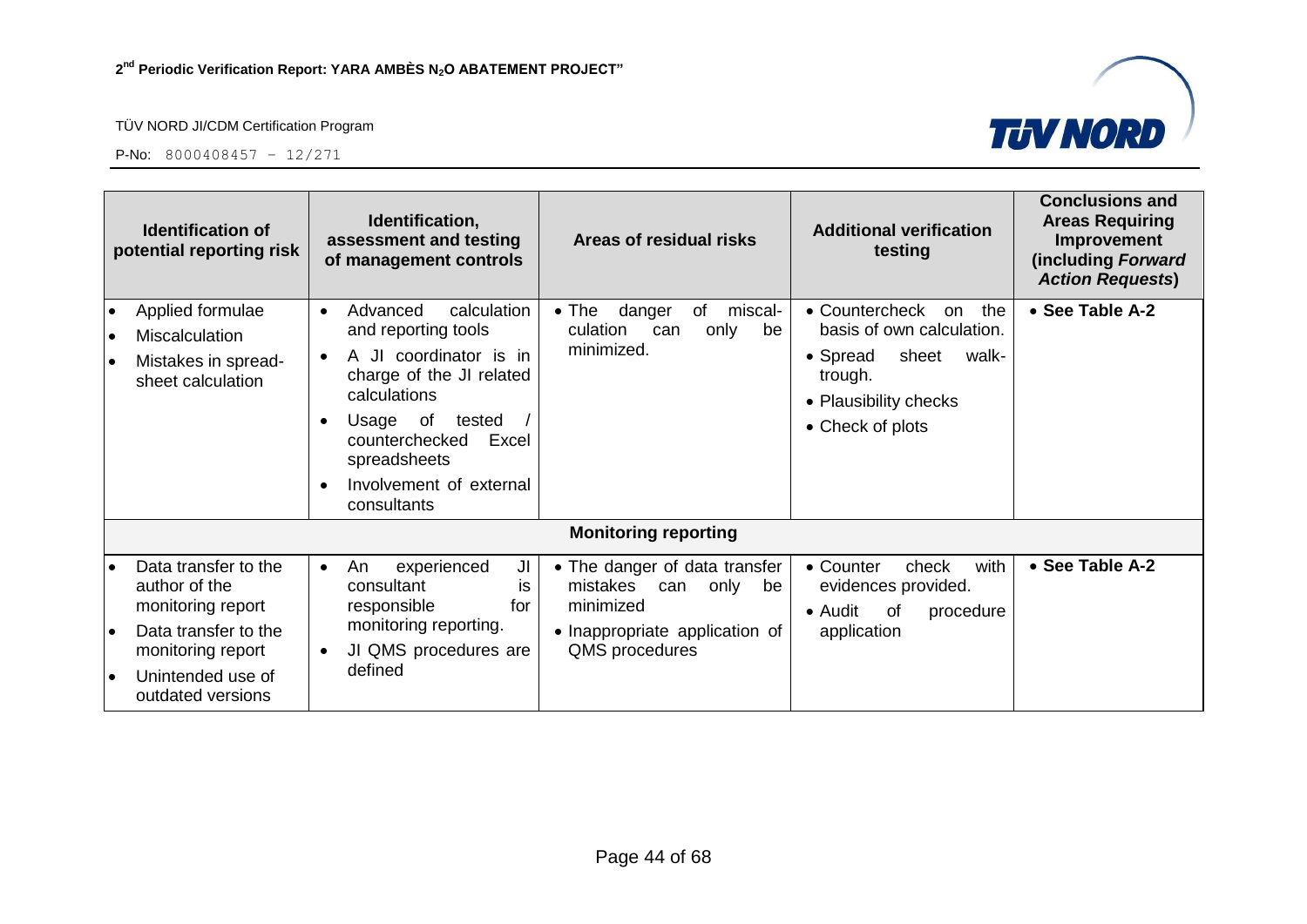P-No: 8000408457 – 12/271



#### **Table A-2:** (Project specific) Periodic Verification Checklist

l 6 JISC 19 Annex 4

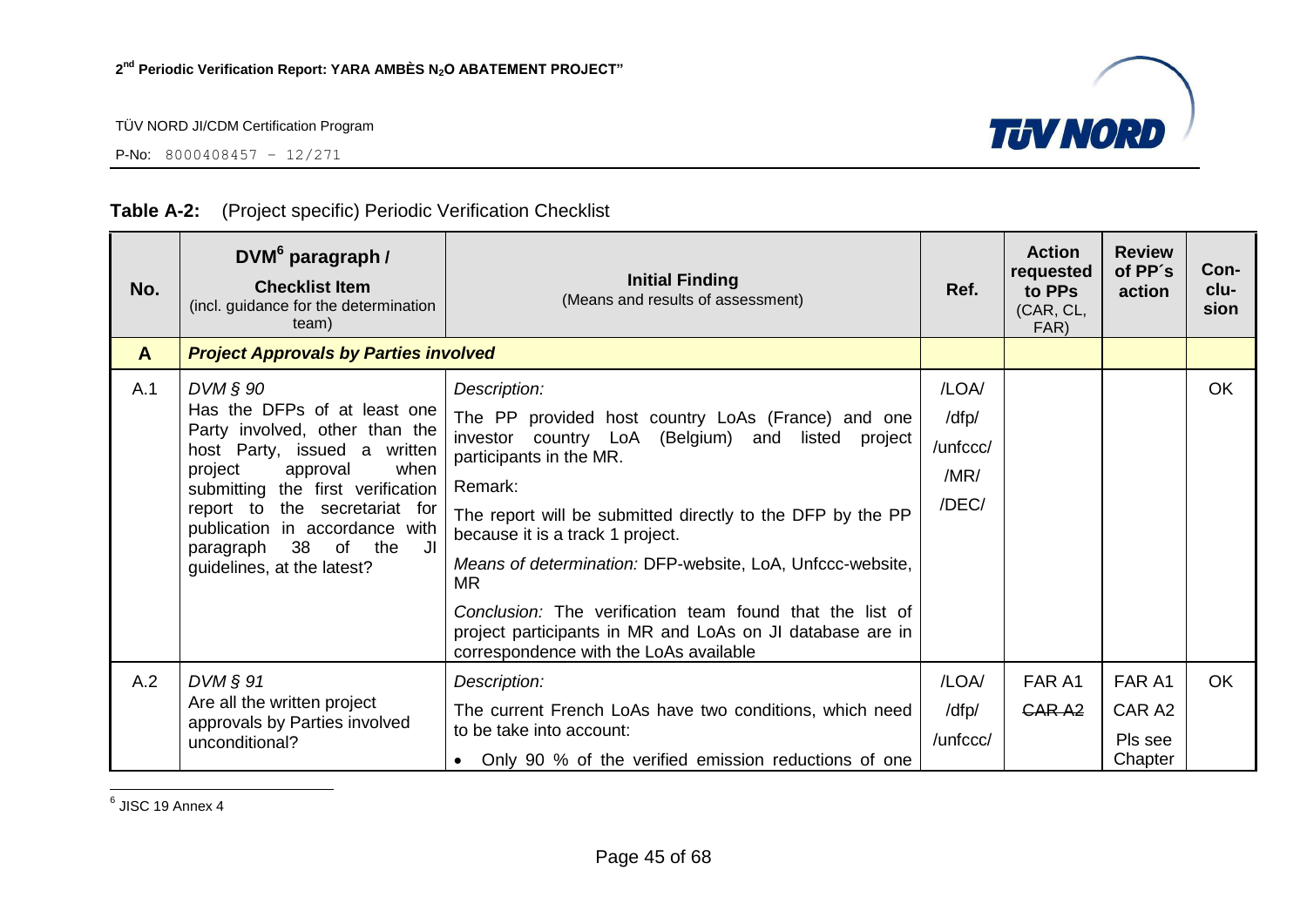

| No. | DVM <sup>6</sup> paragraph /<br><b>Checklist Item</b><br>(incl. guidance for the determination<br>team) | <b>Initial Finding</b><br>(Means and results of assessment)                                                                                                                                                               | Ref.  | <b>Action</b><br>requested<br>to PPs<br>(CAR, CL,<br>FAR) | <b>Review</b><br>of PP's<br>action | Con-<br>clu-<br>sion |
|-----|---------------------------------------------------------------------------------------------------------|---------------------------------------------------------------------------------------------------------------------------------------------------------------------------------------------------------------------------|-------|-----------------------------------------------------------|------------------------------------|----------------------|
|     |                                                                                                         | period shall be claimed by the PP. The ERU quantity<br>stated in this report already takes into account the 10%<br>deduction.                                                                                             | /NR1/ |                                                           | 4                                  |                      |
|     |                                                                                                         | The total amount of verified emission reductions until<br>$\bullet$<br>2012-12-31 is limited to 367,212 tonnes (before 10 %<br>reduction), but the PP envisages to receive a new<br>version of the LoA with a higher cap. |       |                                                           |                                    |                      |
|     |                                                                                                         | The Belgian LoA is unconditional.                                                                                                                                                                                         |       |                                                           |                                    |                      |
|     |                                                                                                         | Means of determination: LoAs, JI-database, result of final<br>monitoring report                                                                                                                                           |       |                                                           |                                    |                      |
|     |                                                                                                         | Conclusion: OK,                                                                                                                                                                                                           |       |                                                           |                                    |                      |
|     |                                                                                                         | 10 % of the emission reductions are subtracted from the<br>initial result. The ERU quantity stated in this report<br>already takes into account the 10% deduction.                                                        |       |                                                           |                                    |                      |
|     |                                                                                                         | The sum of emission reductions period 1 to 3 exceedes<br>$\bullet$<br>the maximum value.                                                                                                                                  |       |                                                           |                                    |                      |
|     |                                                                                                         | FAR A1:                                                                                                                                                                                                                   |       |                                                           |                                    |                      |
|     |                                                                                                         | The verifier should check that the total amount of verified<br>emission reductions until 2012-12-31 is limited to the cap<br>stated in the latest LoA).                                                                   |       |                                                           |                                    |                      |
|     |                                                                                                         | CAR A2:                                                                                                                                                                                                                   |       |                                                           |                                    |                      |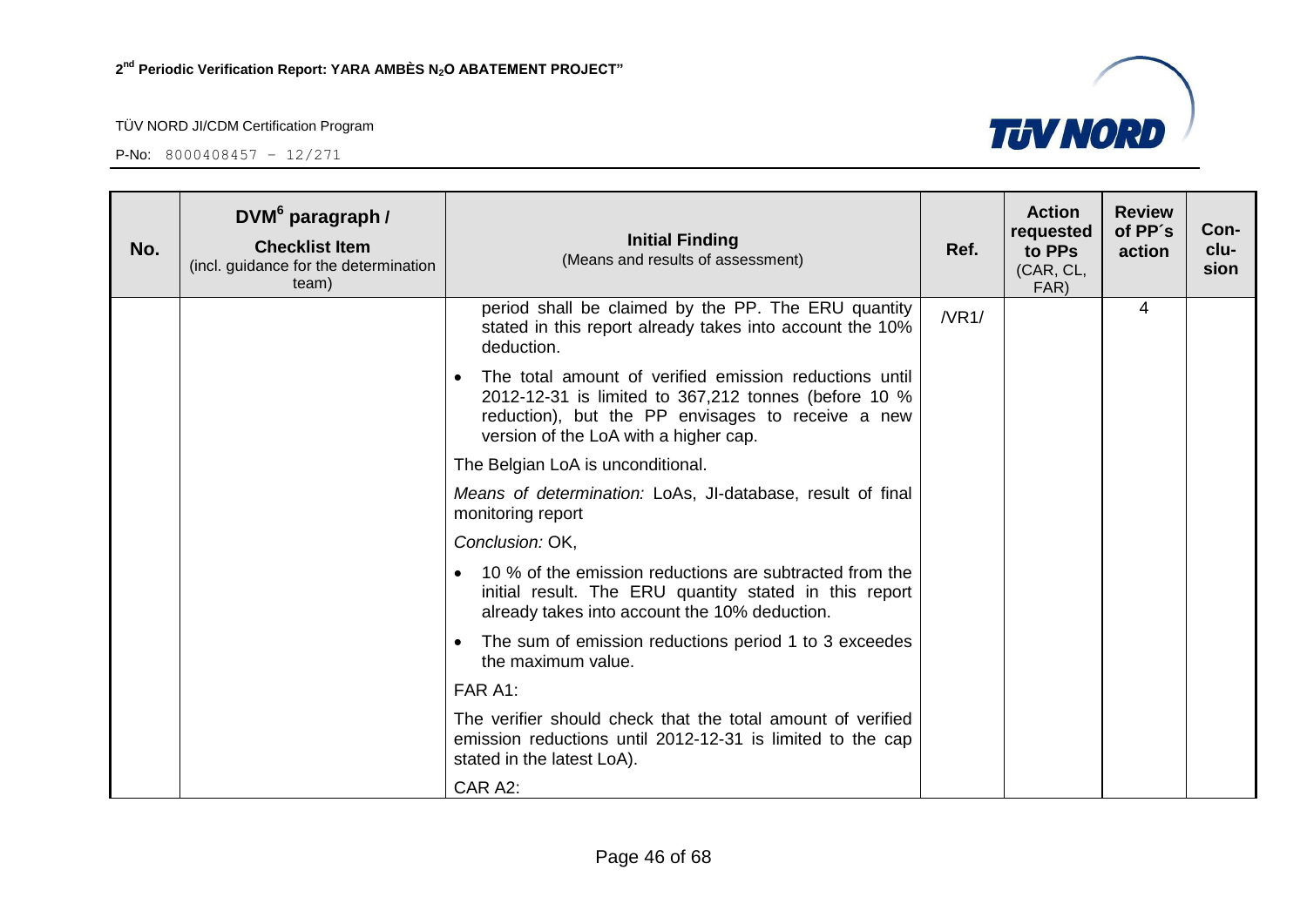

| No. | DVM <sup>6</sup> paragraph /<br><b>Checklist Item</b><br>(incl. guidance for the determination<br>team)                                                                                                        | <b>Initial Finding</b><br>(Means and results of assessment)                                                                                                                                                                                                                                                                                                                                                                                                                                                                                                                                                                                                                                                                                                                                                                                                                                                                                                                           | Ref.                                                                                                                                       | <b>Action</b><br>requested<br>to PPs<br>(CAR, CL,<br>FAR) | <b>Review</b><br>of PP's<br>action | Con-<br>clu-<br>sion |
|-----|----------------------------------------------------------------------------------------------------------------------------------------------------------------------------------------------------------------|---------------------------------------------------------------------------------------------------------------------------------------------------------------------------------------------------------------------------------------------------------------------------------------------------------------------------------------------------------------------------------------------------------------------------------------------------------------------------------------------------------------------------------------------------------------------------------------------------------------------------------------------------------------------------------------------------------------------------------------------------------------------------------------------------------------------------------------------------------------------------------------------------------------------------------------------------------------------------------------|--------------------------------------------------------------------------------------------------------------------------------------------|-----------------------------------------------------------|------------------------------------|----------------------|
|     |                                                                                                                                                                                                                | <b>Related to FAR A1:</b>                                                                                                                                                                                                                                                                                                                                                                                                                                                                                                                                                                                                                                                                                                                                                                                                                                                                                                                                                             |                                                                                                                                            |                                                           |                                    |                      |
|     |                                                                                                                                                                                                                | The cap set in the French LoA has not been considered in<br>the monitoring report.                                                                                                                                                                                                                                                                                                                                                                                                                                                                                                                                                                                                                                                                                                                                                                                                                                                                                                    |                                                                                                                                            |                                                           |                                    |                      |
| B   | <b>Project implementation</b>                                                                                                                                                                                  |                                                                                                                                                                                                                                                                                                                                                                                                                                                                                                                                                                                                                                                                                                                                                                                                                                                                                                                                                                                       |                                                                                                                                            |                                                           |                                    |                      |
| B.1 | $DVM \S 92$<br>Has the project been imple-<br>mented in accordance with the<br><b>PDD</b><br>which<br>regarding<br>the<br>determination has been deemed<br>final and is so listed on the<br>UNFCCC JI website? | Description: The project includes the installation in April<br>2009 of an extra 1,820 kg of secondary $N_2O$ abatement<br>catalyst supplied by YARA, in comparison to the quantity<br>that would be needed for compliance with the applicable<br>regulatory limit inside the ammonia oxidation reactor.<br>The estimated abatement performance (based on the<br>supplier's minimum guaranteed abatement) was 80% of<br>current $N_2O$ emissions which was used for estimation in<br>ERU-calculation in the PDD. Since the beginning of the<br>project, however, an abatement efficiency of about 94% was<br>verified.<br>Means of determination: PDD, certificates provided by the<br>PP, on-site visit<br>Conclusion: The project installations (Abatement catalyst,<br>AMS) were checked by the verification team and compared<br>with the description given in the registered PDD. The<br>installation of the abatement catalyst and monitoring system<br>is in line with the PDD. | /PDD/<br>/DET/<br>/QAL1A/<br>/QAL2<br>CALIB/<br>/QAL2IN<br>ST/<br>/MR/<br>/ORGA<br>NP/<br>$/1$ CAT $/$<br>/FLOW/<br>/AST201<br>1/<br>/NR1/ |                                                           |                                    | <b>OK</b>            |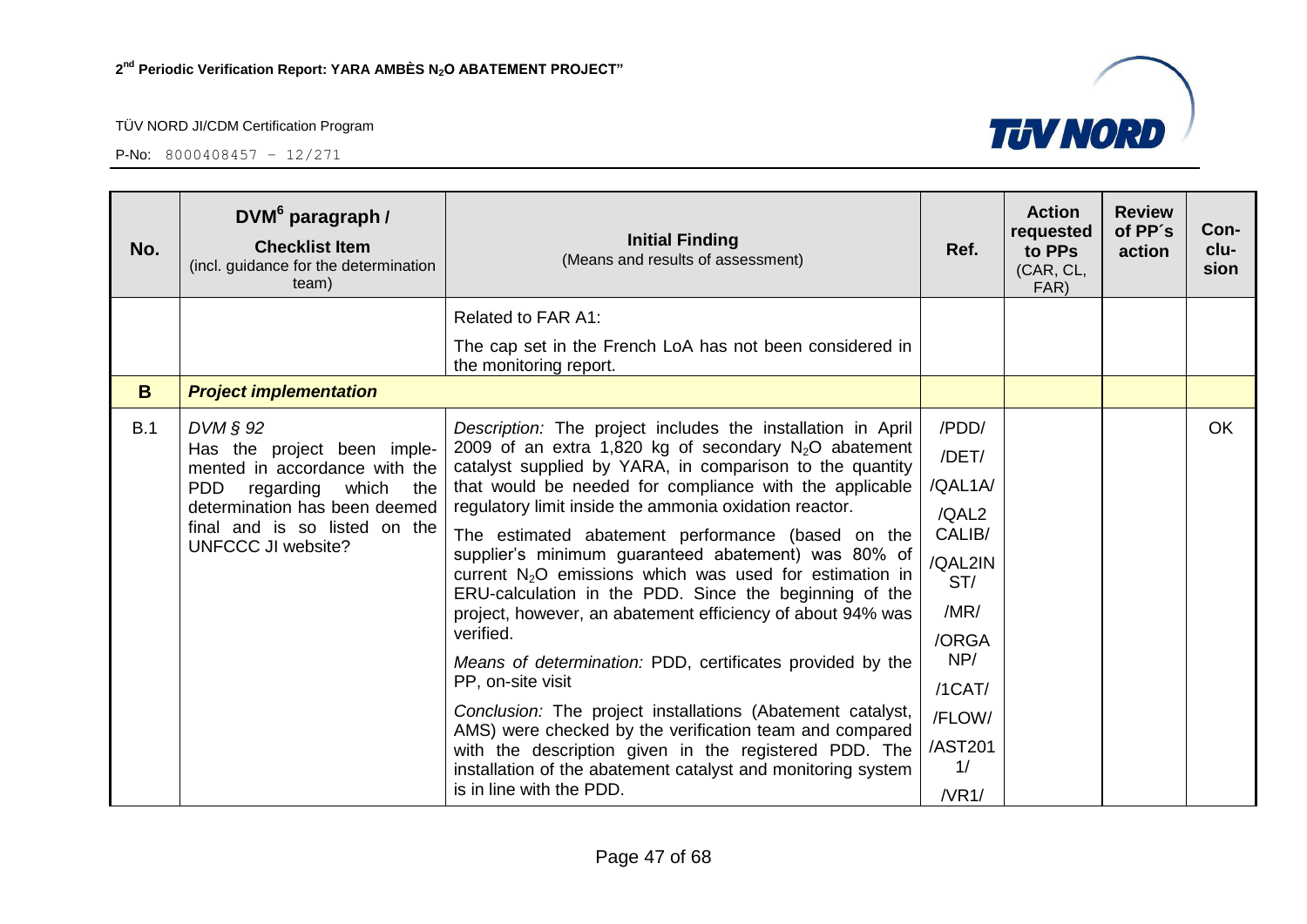| /SAFE/<br>B.2<br>DVM § 93<br>/PDD/<br>Description: The project is running according to the<br>description provided in the PDD.<br>/XLS/<br>What is the status of operation<br>of the project<br>Due to higher catalyst performance (improvement of basket<br>during the<br>/MR/<br>monitoring period?<br>layout, additional catalyst added), the ERUs generated were<br>higher then expected and estimated in the PDD.<br>Means of determination: Monitoring report, calculation<br>sheets annexed to the monitoring report, on-site visit and<br>inspection of implementations, PDD<br>Conclusion:<br>The status of operation of project activity is according to the<br>plan provided in PDD but much higher number of ERUs was<br>generated; however, the PP provided sufficient explanatory<br>information during the on-site visit.<br>$\mathbf C$<br><b>Compliance with monitoring plan</b><br>$DVM \S 94$<br>/PDD/<br>Description: Monitored parameter and parameter used for | No. | <b>Review</b><br>of PP's<br>Con-<br>clu-<br>action<br>sion |
|--------------------------------------------------------------------------------------------------------------------------------------------------------------------------------------------------------------------------------------------------------------------------------------------------------------------------------------------------------------------------------------------------------------------------------------------------------------------------------------------------------------------------------------------------------------------------------------------------------------------------------------------------------------------------------------------------------------------------------------------------------------------------------------------------------------------------------------------------------------------------------------------------------------------------------------------------------------------------------------|-----|------------------------------------------------------------|
|                                                                                                                                                                                                                                                                                                                                                                                                                                                                                                                                                                                                                                                                                                                                                                                                                                                                                                                                                                                      |     |                                                            |
|                                                                                                                                                                                                                                                                                                                                                                                                                                                                                                                                                                                                                                                                                                                                                                                                                                                                                                                                                                                      |     | <b>OK</b>                                                  |
|                                                                                                                                                                                                                                                                                                                                                                                                                                                                                                                                                                                                                                                                                                                                                                                                                                                                                                                                                                                      |     |                                                            |
| calculation are:<br>Did the monitoring occur in<br>/MR/<br>accordance with the monitoring<br>$\bullet$ NCSG <sub>n</sub><br>[mg $N_2O/Nm^3$ ]<br>monitored<br>/14181/<br>plan included<br>in the<br><b>PDD</b><br>$VSG_n$<br>$[Nm^3/h]$<br>monitored<br>/SPAN/<br>the<br>which<br>regarding<br>determination has been deemed<br>$PE_n$<br>[ $kgN2O$ ]<br>calculated                                                                                                                                                                                                                                                                                                                                                                                                                                                                                                                                                                                                                  | C.1 | OK.                                                        |

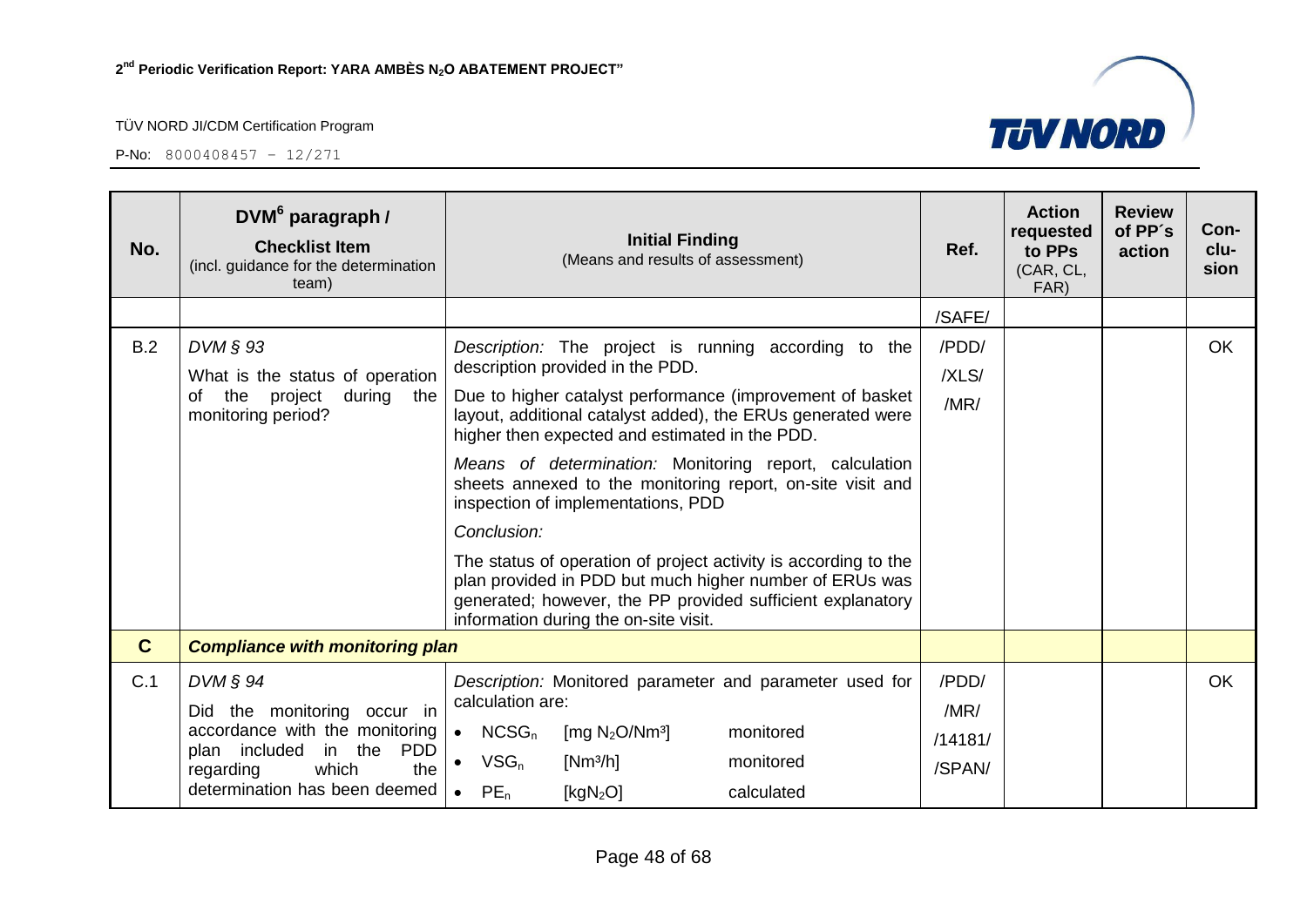

| No. | DVM <sup>6</sup> paragraph /<br><b>Checklist Item</b><br>(incl. guidance for the determination<br>team) |           | <b>Initial Finding</b><br>(Means and results of assessment)                                                                                                                                                                                                                                                                                                                                                |                                                    |                      |  | <b>Action</b><br>requested<br>to PPs<br>(CAR, CL,<br>FAR) | <b>Review</b><br>of PP's<br>action | Con-<br>clu-<br>sion |
|-----|---------------------------------------------------------------------------------------------------------|-----------|------------------------------------------------------------------------------------------------------------------------------------------------------------------------------------------------------------------------------------------------------------------------------------------------------------------------------------------------------------------------------------------------------------|----------------------------------------------------|----------------------|--|-----------------------------------------------------------|------------------------------------|----------------------|
|     | final and is so listed on the<br><b>UNFCCC JI website?</b>                                              | $\bullet$ | OH <sub>n</sub>                                                                                                                                                                                                                                                                                                                                                                                            | [h]                                                | monitored            |  |                                                           |                                    |                      |
|     |                                                                                                         | $\bullet$ | $NAP_n$                                                                                                                                                                                                                                                                                                                                                                                                    | [tHN $O_3$ ]                                       | monitored            |  |                                                           |                                    |                      |
|     |                                                                                                         | $\bullet$ | $\mathsf{EF}_\mathsf{BM}$                                                                                                                                                                                                                                                                                                                                                                                  | [kgN <sub>2</sub> O/tHNO <sub>3</sub> ]            | used for calculation |  |                                                           |                                    |                      |
|     |                                                                                                         | $\bullet$ | $\mathsf{EF}_{\mathsf{REG}}$                                                                                                                                                                                                                                                                                                                                                                               | [kgN <sub>2</sub> O/tHNO <sub>3</sub> ]            | not applied          |  |                                                           |                                    |                      |
|     |                                                                                                         | $\bullet$ |                                                                                                                                                                                                                                                                                                                                                                                                            | $GWP_{N2O}$ [tCO <sub>2</sub> e/tN <sub>2</sub> O] | used for calculation |  |                                                           |                                    |                      |
|     |                                                                                                         | $\bullet$ | $EF_n$                                                                                                                                                                                                                                                                                                                                                                                                     | [kgN <sub>2</sub> O/tHNO <sub>3</sub> ]            | calculated           |  |                                                           |                                    |                      |
|     |                                                                                                         | $\bullet$ | ERU                                                                                                                                                                                                                                                                                                                                                                                                        | [ERUs (tCO <sub>2</sub> e)]                        | calculated           |  |                                                           |                                    |                      |
|     |                                                                                                         |           | The PP refers to the project methodology and European<br>standard 14181 regarding implementation of monitoring<br>equipment and procedures.                                                                                                                                                                                                                                                                |                                                    |                      |  |                                                           |                                    |                      |
|     |                                                                                                         |           | Means of determination: DIN EN 14181, methodology,<br>quality related procedures provided by the plant staff, on-site<br>inspections and interviews.<br>Conclusion: The verification team can confirm that the<br>monitoring of the relevant parameter implemented in the<br>project and the referenced standards are in accordance with<br>the monitoring plan of the final PDD. Checks details are i.e.: |                                                    |                      |  |                                                           |                                    |                      |
|     |                                                                                                         | $\bullet$ |                                                                                                                                                                                                                                                                                                                                                                                                            | Measurement frequency                              |                      |  |                                                           |                                    |                      |
|     |                                                                                                         | $\bullet$ | Data source                                                                                                                                                                                                                                                                                                                                                                                                |                                                    |                      |  |                                                           |                                    |                      |
|     |                                                                                                         | $\bullet$ |                                                                                                                                                                                                                                                                                                                                                                                                            | Measurement procedures                             |                      |  |                                                           |                                    |                      |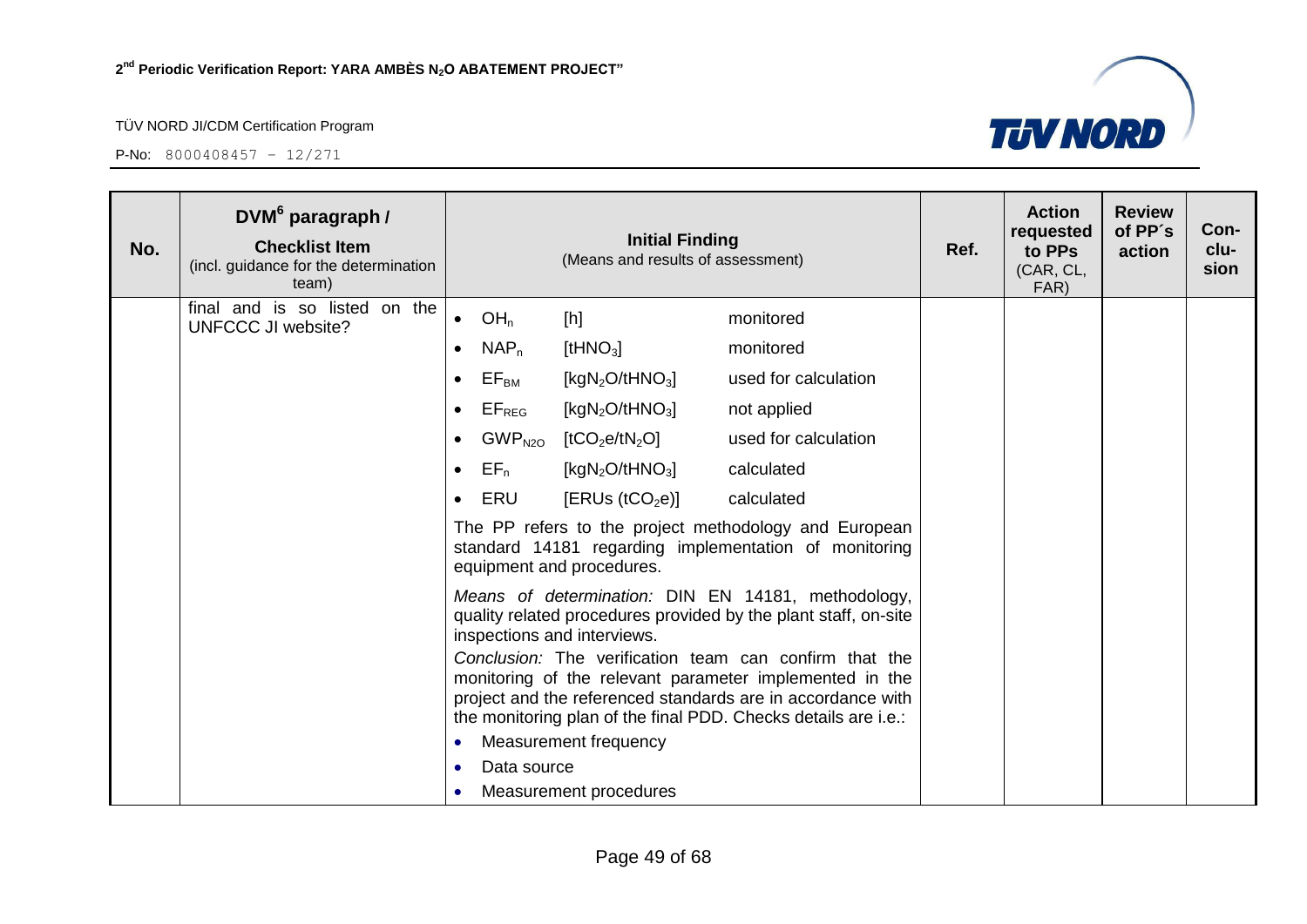

| No. | DVM <sup>6</sup> paragraph /<br><b>Checklist Item</b><br>(incl. guidance for the determination<br>team)                                                                                                                                                                     | <b>Initial Finding</b><br>(Means and results of assessment)                                                                                                                                                                                                                                                                                                                                                                                                                        | Ref.    | <b>Action</b><br>requested<br>to PPs<br>(CAR, CL,<br>FAR) | <b>Review</b><br>of PP's<br>action | Con-<br>clu-<br>sion |
|-----|-----------------------------------------------------------------------------------------------------------------------------------------------------------------------------------------------------------------------------------------------------------------------------|------------------------------------------------------------------------------------------------------------------------------------------------------------------------------------------------------------------------------------------------------------------------------------------------------------------------------------------------------------------------------------------------------------------------------------------------------------------------------------|---------|-----------------------------------------------------------|------------------------------------|----------------------|
|     |                                                                                                                                                                                                                                                                             | Quality procedures<br>$\bullet$                                                                                                                                                                                                                                                                                                                                                                                                                                                    |         |                                                           |                                    |                      |
|     |                                                                                                                                                                                                                                                                             | Measuring points                                                                                                                                                                                                                                                                                                                                                                                                                                                                   |         |                                                           |                                    |                      |
|     |                                                                                                                                                                                                                                                                             | Cross checks                                                                                                                                                                                                                                                                                                                                                                                                                                                                       |         |                                                           |                                    |                      |
|     |                                                                                                                                                                                                                                                                             | Data handling, storage and processing                                                                                                                                                                                                                                                                                                                                                                                                                                              |         |                                                           |                                    |                      |
| C.2 | $DVM \S 95a)$                                                                                                                                                                                                                                                               | Description: The project baseline is set by default values in<br>the methodology which was issued by the French DFP.                                                                                                                                                                                                                                                                                                                                                               | /METH/  |                                                           |                                    | <b>OK</b>            |
|     | For calculating the emission                                                                                                                                                                                                                                                | Default values are expressed in benchmark values [kg $N_2O/t$                                                                                                                                                                                                                                                                                                                                                                                                                      | /LoA/   |                                                           |                                    |                      |
|     | reductions or enhancements of                                                                                                                                                                                                                                               | $HNO3$ :                                                                                                                                                                                                                                                                                                                                                                                                                                                                           | /DVM/   |                                                           |                                    |                      |
|     | net removals, were key factors,                                                                                                                                                                                                                                             | Year: 2010<br>2012<br>2011<br>Value: 2.5<br>2.5<br>1.85                                                                                                                                                                                                                                                                                                                                                                                                                            | /EMISS/ |                                                           |                                    |                      |
|     | e.g. those listed in $23$ (b) (i)-(vii)<br>above, influencing the baseline<br>emissions or net removals and<br>the activity level of the project<br>and the emissions or removals<br>as well as risks associated with<br>the project taken into account,<br>as appropriate? | These benchmark values are the key factors, which<br>influence the baseline scenario and reduce the accountable<br>emission reductions from realistic baseline emissions to the<br>above mentioned values.<br>The results of risk assessment are extensive measures to<br>prevent a bypass of process gases in the catalyst bed since<br>this will lead to a reduction of catalyst efficiency. Decreasing<br>catalyst efficiency was identified as most important project<br>risk. |         |                                                           |                                    |                      |
|     |                                                                                                                                                                                                                                                                             | Means of determination: French methodology, LoA                                                                                                                                                                                                                                                                                                                                                                                                                                    |         |                                                           |                                    |                      |
|     |                                                                                                                                                                                                                                                                             | Conclusion: The benchmark values are correctly considered<br>in the calculation of baseline emissions and take into<br>account the sectoral reform policies and legislation (point 23                                                                                                                                                                                                                                                                                              |         |                                                           |                                    |                      |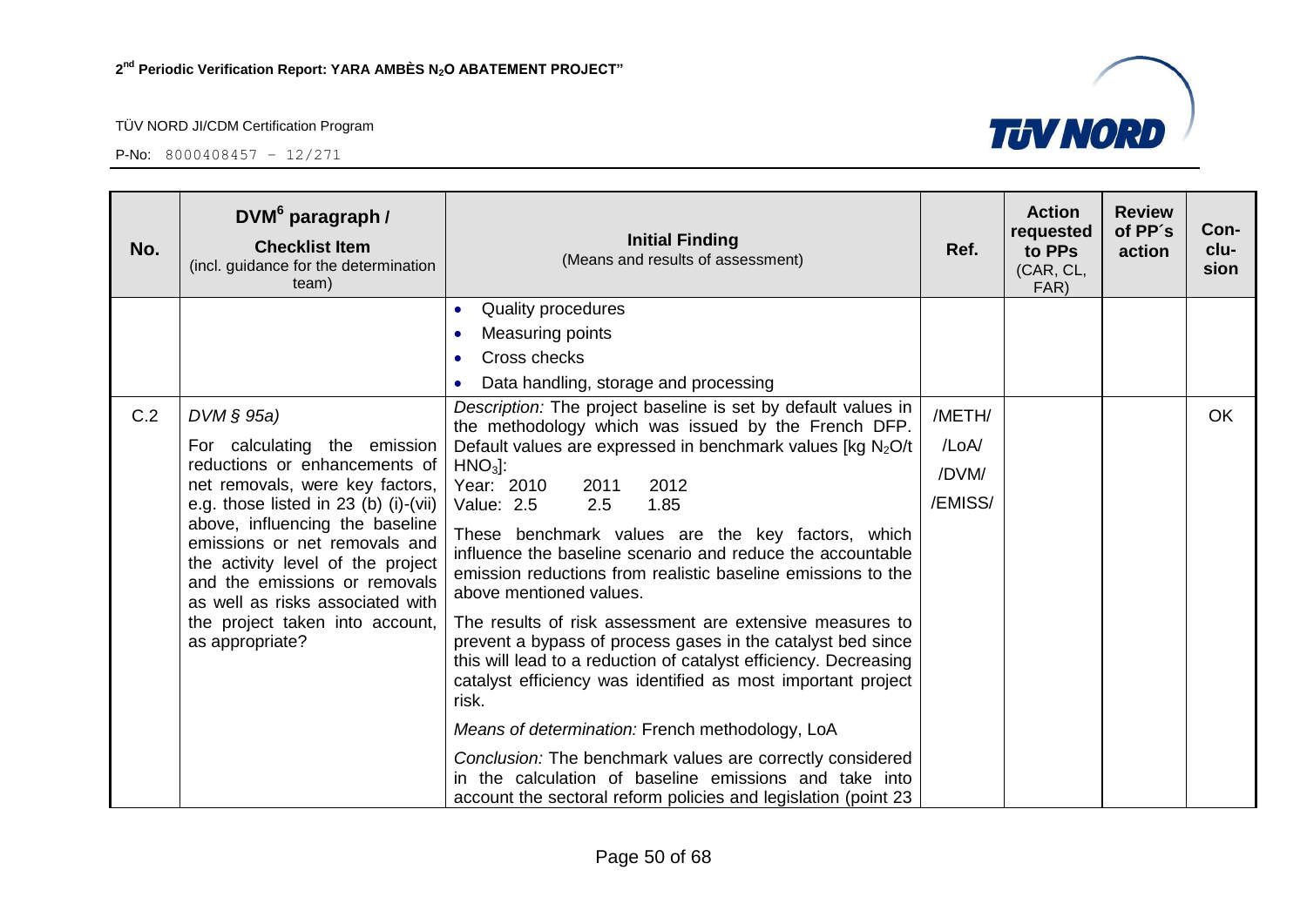

| No. | DVM <sup>6</sup> paragraph /<br><b>Checklist Item</b><br>(incl. guidance for the determination<br>team) | <b>Initial Finding</b><br>(Means and results of assessment)                                                                             | Ref.    | <b>Action</b><br>requested<br>to PPs<br>(CAR, CL,<br>FAR) | <b>Review</b><br>of PP's<br>action | Con-<br>clu-<br>sion |
|-----|---------------------------------------------------------------------------------------------------------|-----------------------------------------------------------------------------------------------------------------------------------------|---------|-----------------------------------------------------------|------------------------------------|----------------------|
|     |                                                                                                         | (b) (i) of $DVM$ ).                                                                                                                     |         |                                                           |                                    |                      |
|     |                                                                                                         | Due to different reference scenarios in 2011 and 2012, the<br>current verification period was divided into 2 subperiods:                |         |                                                           |                                    |                      |
|     |                                                                                                         | Subperiod 3.1: 2011-09-01 - 2011-12-31                                                                                                  |         |                                                           |                                    |                      |
|     |                                                                                                         | Subperiod 3.2: 2012-01-01 - 2012-04-30                                                                                                  |         |                                                           |                                    |                      |
|     |                                                                                                         | The verification team can confirm, that the result of risk<br>assessment (risks associated with the project) was taken<br>into account. |         |                                                           |                                    |                      |
| C.3 | $DVM \S 95b$                                                                                            | Description: Parameter and related data sources are:                                                                                    | /PDD/   | CAR <sub>C1</sub>                                         | <b>CAR C1</b>                      | <b>OK</b>            |
|     | Are data sources<br>used for<br>calculating emission reductions                                         | $NCSG_n$ [mg $N_2O/Nm^3$ ]<br>$\bullet$                                                                                                 | /MR/    | FAR <sub>C2</sub>                                         | FAR <sub>C2</sub>                  |                      |
|     | or enhancements of net remo-                                                                            | Dr. Födisch MCA 04<br>Continuous<br>Emissions $N2O$                                                                                     | /XLS/   |                                                           | Pls see                            |                      |
|     | vals clearly identified, reliable<br>and transparent?                                                   | Analyser (part of AMS)                                                                                                                  | /STACK/ |                                                           | Chapter<br>4                       |                      |
|     |                                                                                                         | $VSG_n$ [Nm <sup>3</sup> /h]<br>$\bullet$                                                                                               | /LOG/   |                                                           |                                    |                      |
|     |                                                                                                         | Dr. Födisch FMD 99 gas volume flow meter (part of                                                                                       | /NAP/   |                                                           |                                    |                      |
|     |                                                                                                         | AMS)                                                                                                                                    | /CROSS  |                                                           |                                    |                      |
|     |                                                                                                         | $PE_n$ [kgN <sub>2</sub> O]<br>$\bullet$                                                                                                |         |                                                           |                                    |                      |
|     |                                                                                                         | Calculation from measured data                                                                                                          | /FLEXIM |                                                           |                                    |                      |
|     |                                                                                                         | OH <sub>n</sub> [h]<br>$\bullet$                                                                                                        | /NAP/   |                                                           |                                    |                      |
|     |                                                                                                         | Production Log - taking into account: plant status signal                                                                               |         |                                                           |                                    |                      |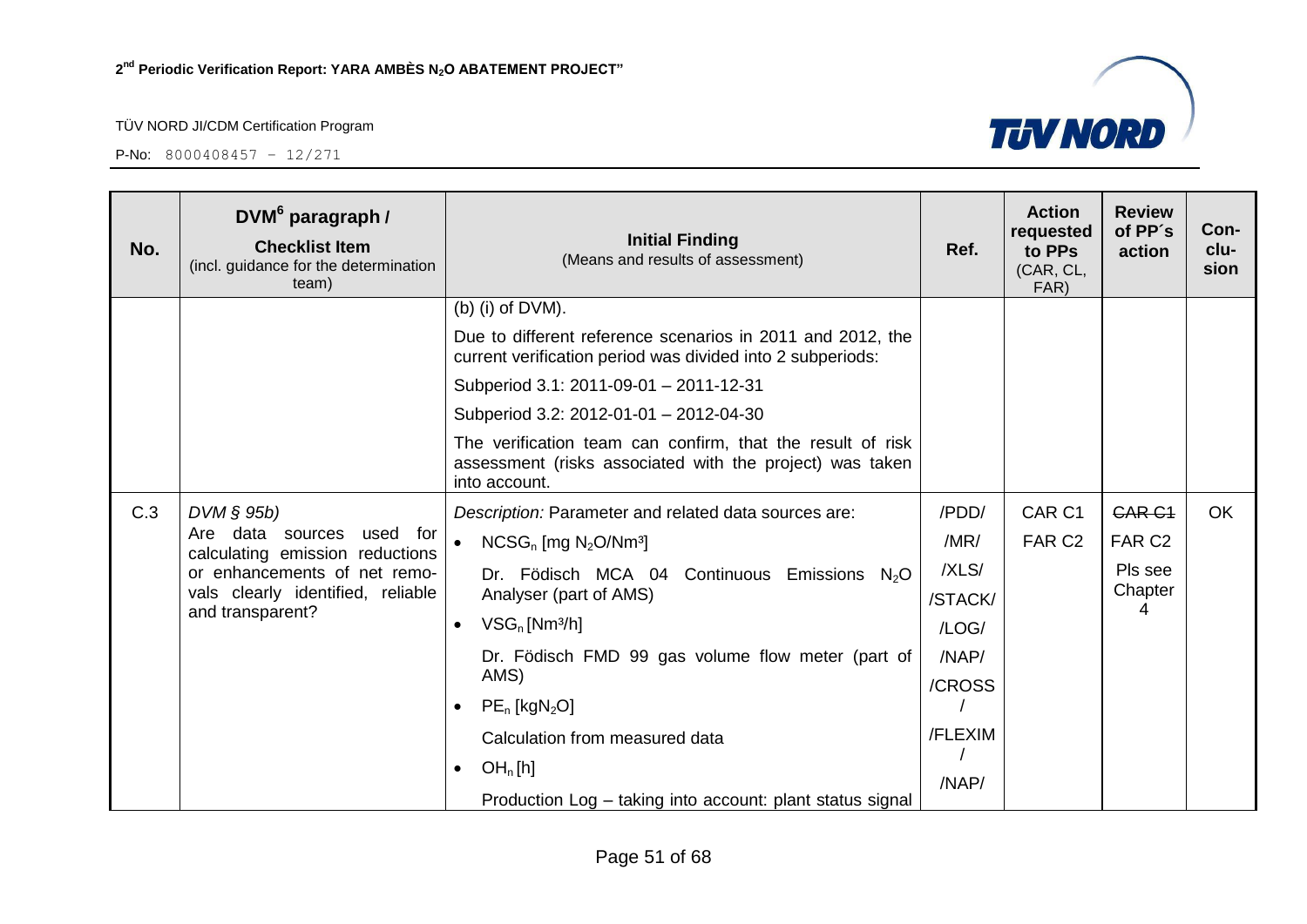

| No. | DVM <sup>6</sup> paragraph /<br><b>Checklist Item</b><br>(incl. guidance for the determination<br>team) |                                      | <b>Initial Finding</b><br>(Means and results of assessment)                                                                                                                                                                                                                                                                                                                                                                                                                                                                                                                                                                                                                                                                      | Ref.                                                       | <b>Action</b><br>requested<br>to PPs<br>(CAR, CL,<br>FAR) | <b>Review</b><br>of PP's<br>action | Con-<br>clu-<br>sion |
|-----|---------------------------------------------------------------------------------------------------------|--------------------------------------|----------------------------------------------------------------------------------------------------------------------------------------------------------------------------------------------------------------------------------------------------------------------------------------------------------------------------------------------------------------------------------------------------------------------------------------------------------------------------------------------------------------------------------------------------------------------------------------------------------------------------------------------------------------------------------------------------------------------------------|------------------------------------------------------------|-----------------------------------------------------------|------------------------------------|----------------------|
|     |                                                                                                         | (MEEDDAT)<br>$ER_{REG}$<br>$\bullet$ | generated from $NH3$ valve status signal, trip point<br>parameters OT and AIFR as plausibility check values<br>$NAP_n$ [tHNO <sub>3</sub> ]<br>2 Flexim PIOX TS Nitric acid flow meters for 60 and 68<br>% $HNO3$ -output<br>$EFBM$ [kgN <sub>2</sub> O/tHNO <sub>3</sub> ]<br>Determined according to French government decision<br>Maximum emission factor and maximum allowed $N2O$<br>introduced by the<br>emission concentration<br>local<br>government (DRIRE)<br>$GWP_{N2O}$ [tCO <sub>2</sub> e/tN <sub>2</sub> O]<br>Climate Change 1995, The Science of Climate Change:<br>Summary for Policymakers and Technical Summary of<br>the Working Group I Report, page 22.<br>$EF_n$ [kgN <sub>2</sub> O/tHNO <sub>3</sub> ] | /MAIN/<br>/SPAN/<br>/OT/<br>/VSG/<br>/EXA/<br>/BILME<br>N/ |                                                           |                                    |                      |
|     |                                                                                                         |                                      | Calculated from measured data<br>ERU [ERUs ( $tCO2e$ )]                                                                                                                                                                                                                                                                                                                                                                                                                                                                                                                                                                                                                                                                          |                                                            |                                                           |                                    |                      |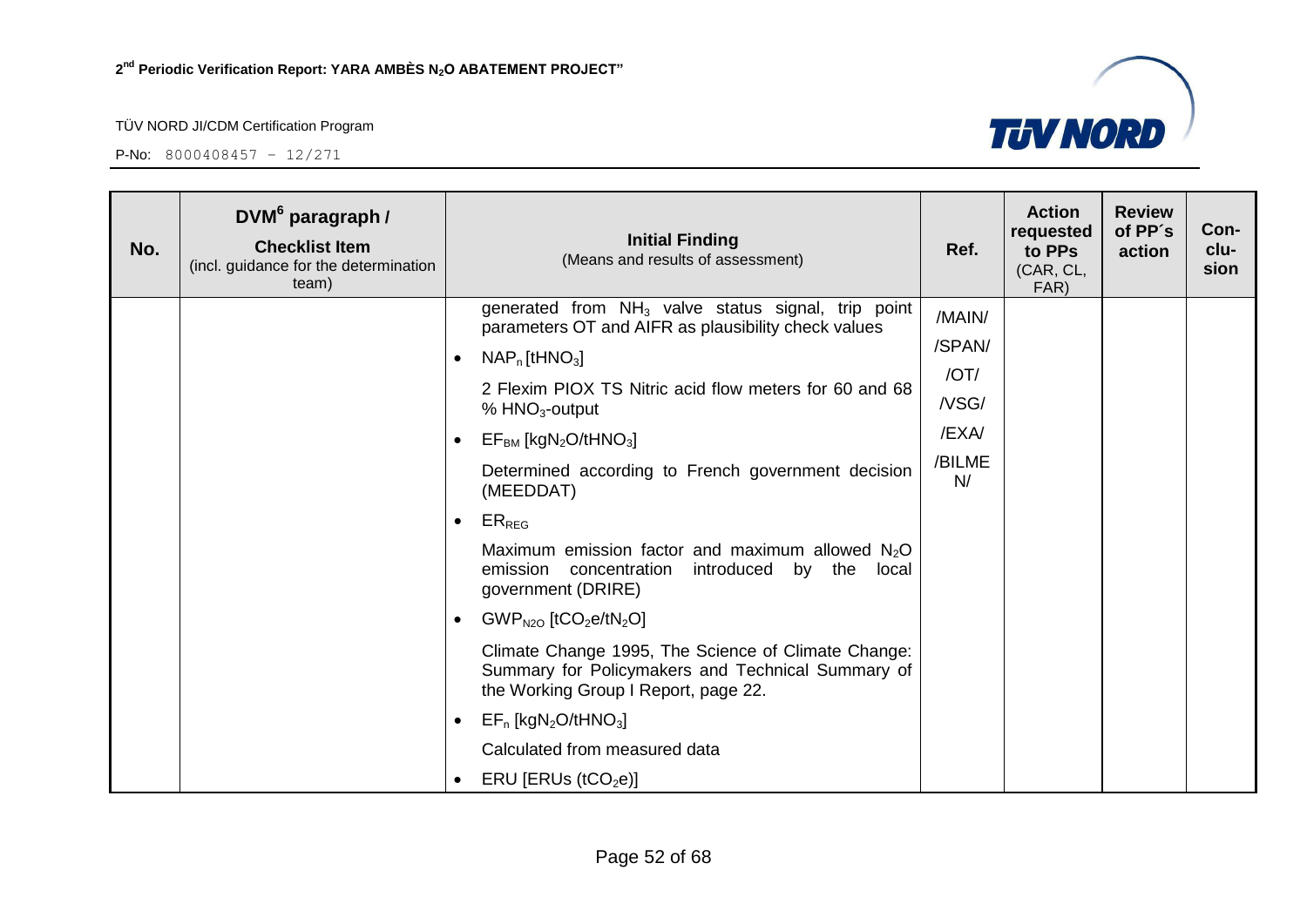

| No. | DVM <sup>6</sup> paragraph /<br><b>Checklist Item</b><br>(incl. guidance for the determination<br>team) | <b>Initial Finding</b><br>(Means and results of assessment)                                                                                                       | Ref. | <b>Action</b><br>requested<br>to PPs<br>(CAR, CL,<br>FAR) | <b>Review</b><br>of PP's<br>action | Con-<br>clu-<br>sion |
|-----|---------------------------------------------------------------------------------------------------------|-------------------------------------------------------------------------------------------------------------------------------------------------------------------|------|-----------------------------------------------------------|------------------------------------|----------------------|
|     |                                                                                                         | Calculated from measured data                                                                                                                                     |      |                                                           |                                    |                      |
|     |                                                                                                         | Means of determination: PDD, methodology, monitoring<br>report, on-site visit of plant, PCS and data server                                                       |      |                                                           |                                    |                      |
|     |                                                                                                         | Conclusion:                                                                                                                                                       |      |                                                           |                                    |                      |
|     |                                                                                                         | The PP could clearly demonstrate that data sources are<br>clearly identified, reliable and transparent according to<br>implemented ISO 14001 and 9001 procedures. |      |                                                           |                                    |                      |
|     |                                                                                                         | $NCSG_n$ [mg $N_2O/Nm^3$ ]<br>$\bullet$                                                                                                                           |      |                                                           |                                    |                      |
|     |                                                                                                         | Values were spot-checked against Exaquantum server<br>data an found consistent with ERU-calc                                                                      |      |                                                           |                                    |                      |
|     |                                                                                                         | $VSG_n$ [Nm <sup>3</sup> /h]<br>$\bullet$                                                                                                                         |      |                                                           |                                    |                      |
|     |                                                                                                         | Values were spot-checked against Exaquantum server<br>data an found consistent with ERU-cal                                                                       |      |                                                           |                                    |                      |
|     |                                                                                                         | OH <sub>n</sub> [h]<br>$\bullet$                                                                                                                                  |      |                                                           |                                    |                      |
|     |                                                                                                         | Plant status signal generated from $NH3$ valve status<br>signal were found in plant DCS                                                                           |      |                                                           |                                    |                      |
|     |                                                                                                         | $NAPn$ [tHNO <sub>3</sub> ]<br>$\bullet$                                                                                                                          |      |                                                           |                                    |                      |
|     |                                                                                                         | NAP-values summary of the verification period has been<br>compared with management data of the plant and found                                                    |      |                                                           |                                    |                      |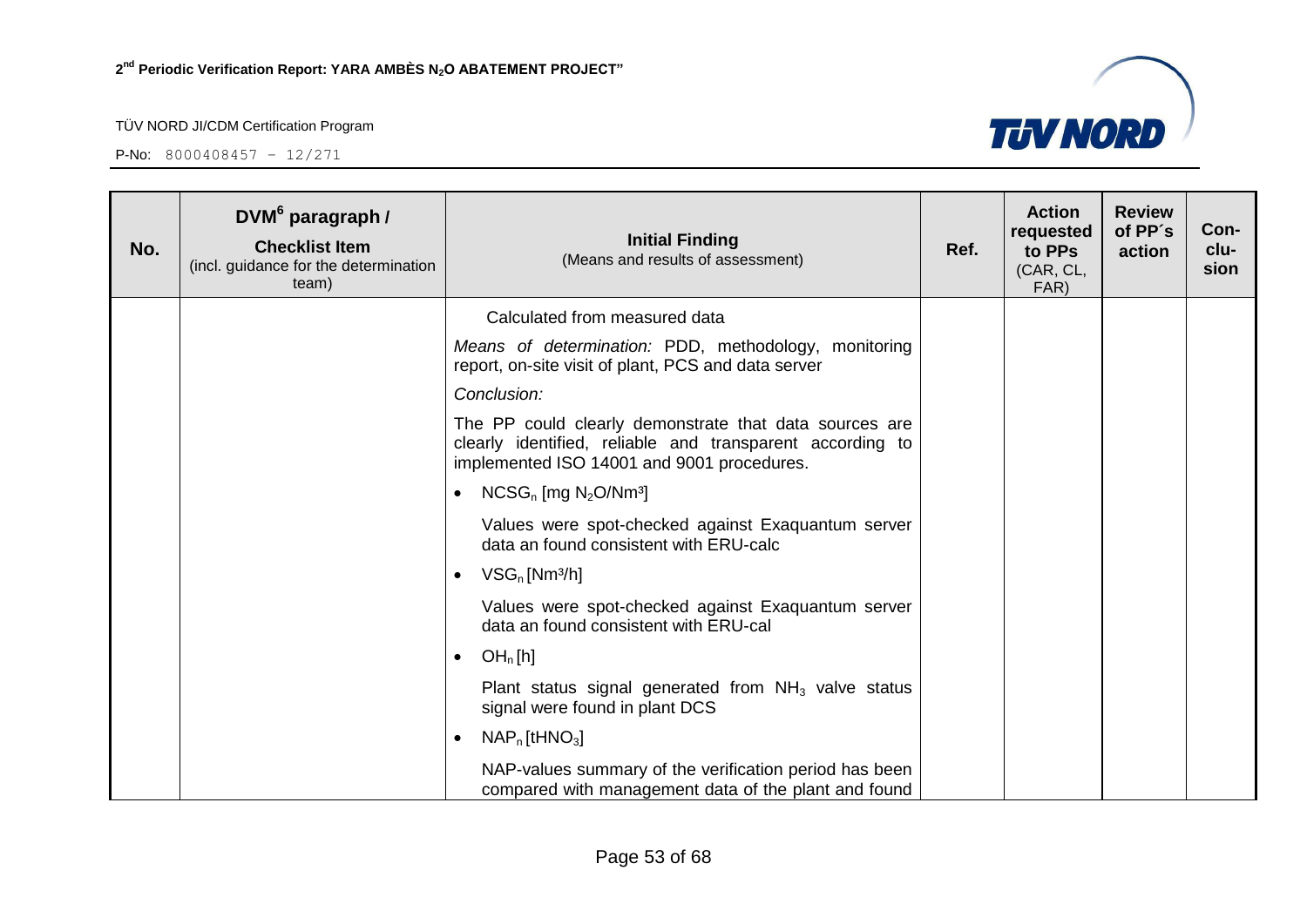

| No. | DVM <sup>6</sup> paragraph /<br><b>Checklist Item</b><br>(incl. guidance for the determination<br>team)                                                                                                                                                                                          | <b>Initial Finding</b><br>(Means and results of assessment)                                                                                                                                                                                                                                                                                                                                                                                | Ref.                             | <b>Action</b><br>requested<br>to PPs<br>(CAR, CL,<br>FAR) | <b>Review</b><br>of PP's<br>action | Con-<br>clu-<br>sion |
|-----|--------------------------------------------------------------------------------------------------------------------------------------------------------------------------------------------------------------------------------------------------------------------------------------------------|--------------------------------------------------------------------------------------------------------------------------------------------------------------------------------------------------------------------------------------------------------------------------------------------------------------------------------------------------------------------------------------------------------------------------------------------|----------------------------------|-----------------------------------------------------------|------------------------------------|----------------------|
|     |                                                                                                                                                                                                                                                                                                  | to be consistent.<br>Some findings were raised in this context since minor<br>deviations and inconsistencies were found:<br>CAR C1 (FAR C5 of $2^{nd}$ verification):<br>The correct stack surface/diameter must be implemented in<br>the AMS-parameterisation.<br>FAR C2:<br>The verifier of the next period shall check the correct<br>application of stack surface/diameter in the AMS-<br>parameterisation/ERU-calculation.            |                                  |                                                           |                                    |                      |
| C.4 | $DVM \S 95c$<br>Are emission factors, including<br>default emission factors, if used<br>for calculating the emission<br>reductions or enhancements of<br>selected by<br>net removals,<br>carefully balancing accuracy and<br>reasonableness,<br>and<br>appropriately justified of the<br>choice? | Description: As described under C.2., the French DFP sets<br>emission factors as benchmark values.<br>Means of determination: Methodology, Monitoring report<br>Conclusion: The benchmark values, as set by the French<br>DFP, were correctly included in emission reduction<br>calculation. Since the reference scenario changed between<br>2011 ans 2012, this verification period has been divided in<br>two subperiods (2011 and 2012) | /PDD/<br>/METH/<br>/MR/<br>/XLS/ |                                                           |                                    | <b>OK</b>            |
| C.5 | $DVM \S 95d$                                                                                                                                                                                                                                                                                     | Description: The calculation includes:                                                                                                                                                                                                                                                                                                                                                                                                     | /PDD/                            |                                                           |                                    | <b>OK</b>            |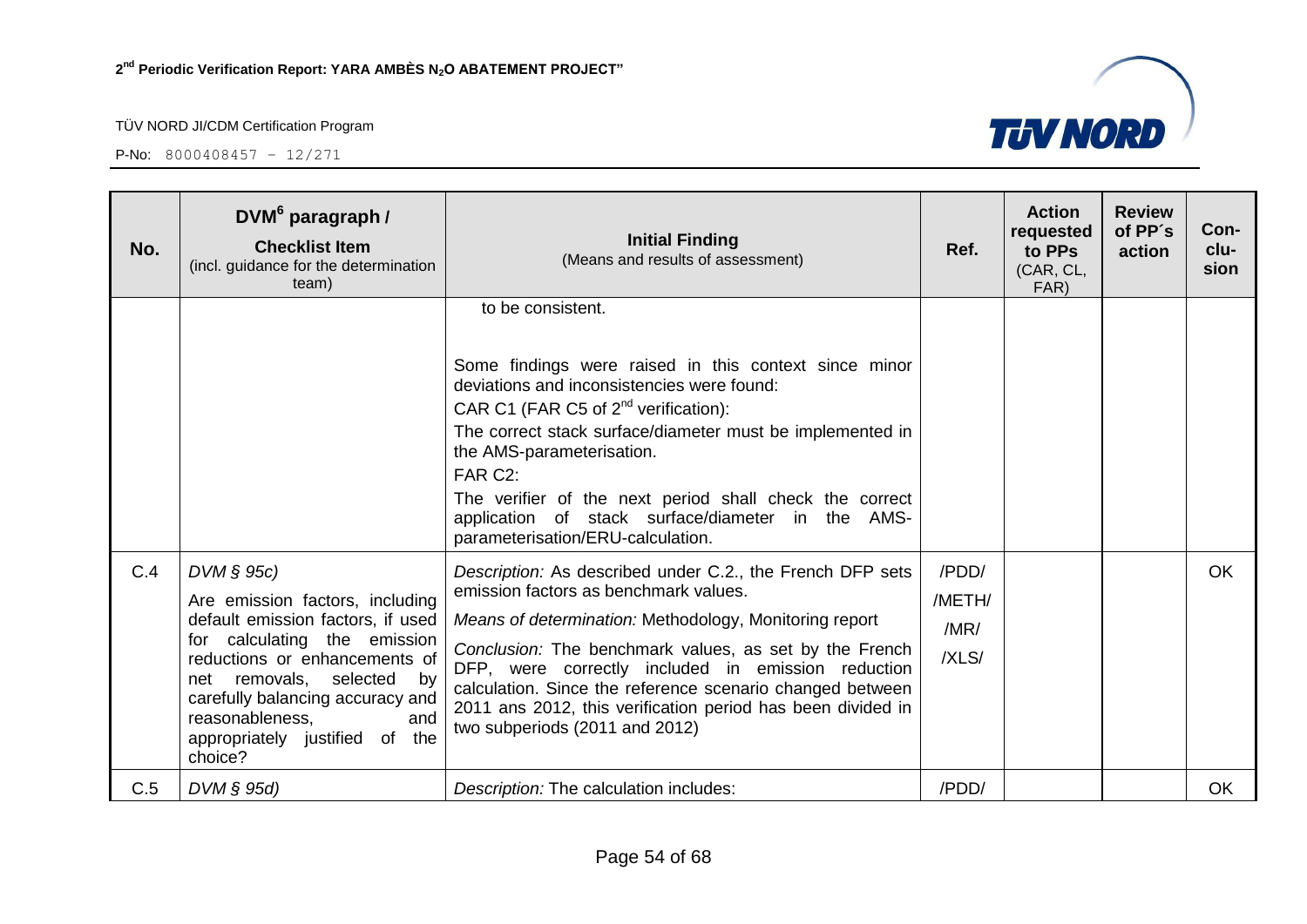

| No. | DVM <sup>6</sup> paragraph /<br><b>Checklist Item</b><br>(incl. guidance for the determination<br>team)                                                                                                                                                                                                                                                       | <b>Initial Finding</b><br>(Means and results of assessment)                                                                                                                                                                                                                                                                                                                                               | Ref.                    | <b>Action</b><br>requested<br>to PPs<br>(CAR, CL,<br>FAR) | <b>Review</b><br>of PP's<br>action | Con-<br>clu-<br>sion |
|-----|---------------------------------------------------------------------------------------------------------------------------------------------------------------------------------------------------------------------------------------------------------------------------------------------------------------------------------------------------------------|-----------------------------------------------------------------------------------------------------------------------------------------------------------------------------------------------------------------------------------------------------------------------------------------------------------------------------------------------------------------------------------------------------------|-------------------------|-----------------------------------------------------------|------------------------------------|----------------------|
|     | Is the calculation of emission<br>reductions or enhancements of<br>net removals calculated based<br>conservative assumptions<br>on.<br>the<br>plausible<br>and<br>most<br>in a<br>transparent<br>scenarios<br>manner?                                                                                                                                         | A deduction in baseline emission scenario from<br>approximately 7 to 2.5/1.85 kg $N_2O/t$ HNO <sub>3</sub> (benchmark<br>values) which is a reduction to 35/26%.<br>A 10% reduction of the verified emission reductions<br>$\bullet$<br>Means of determination: Methodology<br>Conclusion: The implementation of the benchmark values<br>and the 10% reduction is a conservative approach.                | /METH/<br>/MR/<br>/XLS/ |                                                           |                                    |                      |
|     |                                                                                                                                                                                                                                                                                                                                                               | Applicable to JI SSC projects only                                                                                                                                                                                                                                                                                                                                                                        |                         |                                                           |                                    |                      |
| C.6 | $DVM$ $\S$ 96<br>Is the relevant threshold to be<br>classified as JI SSC project not<br>exceeded during the monitoring<br>period on an annual average<br>basis?<br>If the threshold is exceeded, is<br>the<br>maximum<br>emission<br>reduction level estimated in the<br>PDD for the JI SSC project or<br>the bundle for the monitoring<br>period determined? | Description:<br>Estimation of total emissions reductions over the crediting<br>period (after the 10% deduction) are: 330,489 (tonnes of<br>CO <sub>2</sub> e<br>Average ERUs per year 2010-2012 are: 110,163 (tonnes of<br>CO <sub>2</sub> e<br>Means of determination: PDD<br>Conclusion: The threshold value for small-scale projects is<br>exceeded; the project is classified as large-scale project. |                         |                                                           |                                    | N/A                  |
|     | Applicable to bundled JI SSC projects only                                                                                                                                                                                                                                                                                                                    |                                                                                                                                                                                                                                                                                                                                                                                                           |                         |                                                           |                                    |                      |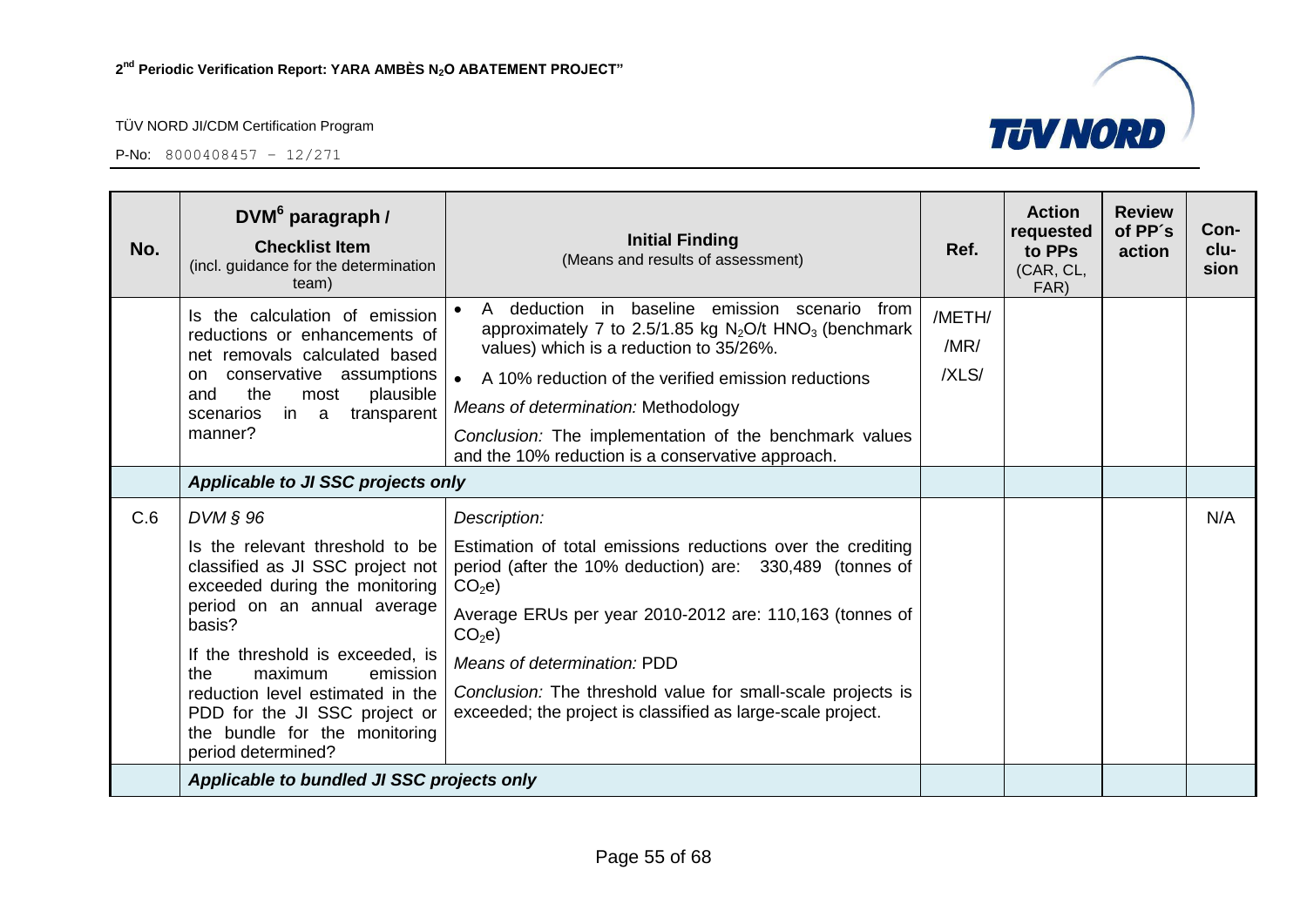

| No. | DVM <sup>6</sup> paragraph /<br><b>Checklist Item</b><br>(incl. guidance for the determination<br>team)                                                                 | <b>Initial Finding</b><br>(Means and results of assessment) | Ref. | <b>Action</b><br>requested<br>to PPs<br>(CAR, CL,<br>FAR) | <b>Review</b><br>of PP's<br>action | Con-<br>clu-<br>sion |
|-----|-------------------------------------------------------------------------------------------------------------------------------------------------------------------------|-------------------------------------------------------------|------|-----------------------------------------------------------|------------------------------------|----------------------|
| C.7 | $DVM \S 97a)$                                                                                                                                                           | Description: N/A                                            |      |                                                           |                                    |                      |
|     | Has the composition of the<br>bundle not changed from that is<br>stated in F-JI-SSCBUNDLE?                                                                              | Means of determination: N/A<br>Conclusion: N/A              |      |                                                           |                                    |                      |
| C.8 | DVM § 97b)                                                                                                                                                              | Description: N/A                                            |      |                                                           |                                    |                      |
|     | lf<br>determination<br>the<br>was<br>conducted on the basis of an<br>overall monitoring plan, have the<br>project participants submitted a<br>common monitoring report? | Means of determination: N/A<br>Conclusion: N/A              |      |                                                           |                                    |                      |
| C.9 | $DVM \S 98$                                                                                                                                                             | Description: N/A                                            |      |                                                           |                                    |                      |
|     | If the monitoring is based on a                                                                                                                                         | Means of determination: N/A                                 |      |                                                           |                                    |                      |
|     | monitoring plan that provides for<br>overlapping monitoring periods,                                                                                                    | Conclusion: N/A                                             |      |                                                           |                                    |                      |
|     | Are the monitoring periods per<br>component of the project clearly<br>specified in the monitoring<br>report?                                                            |                                                             |      |                                                           |                                    |                      |
|     | Do the monitoring periods not<br>overlap with those for which<br>verifications<br>already<br>were<br>deemed final in the past?                                          |                                                             |      |                                                           |                                    |                      |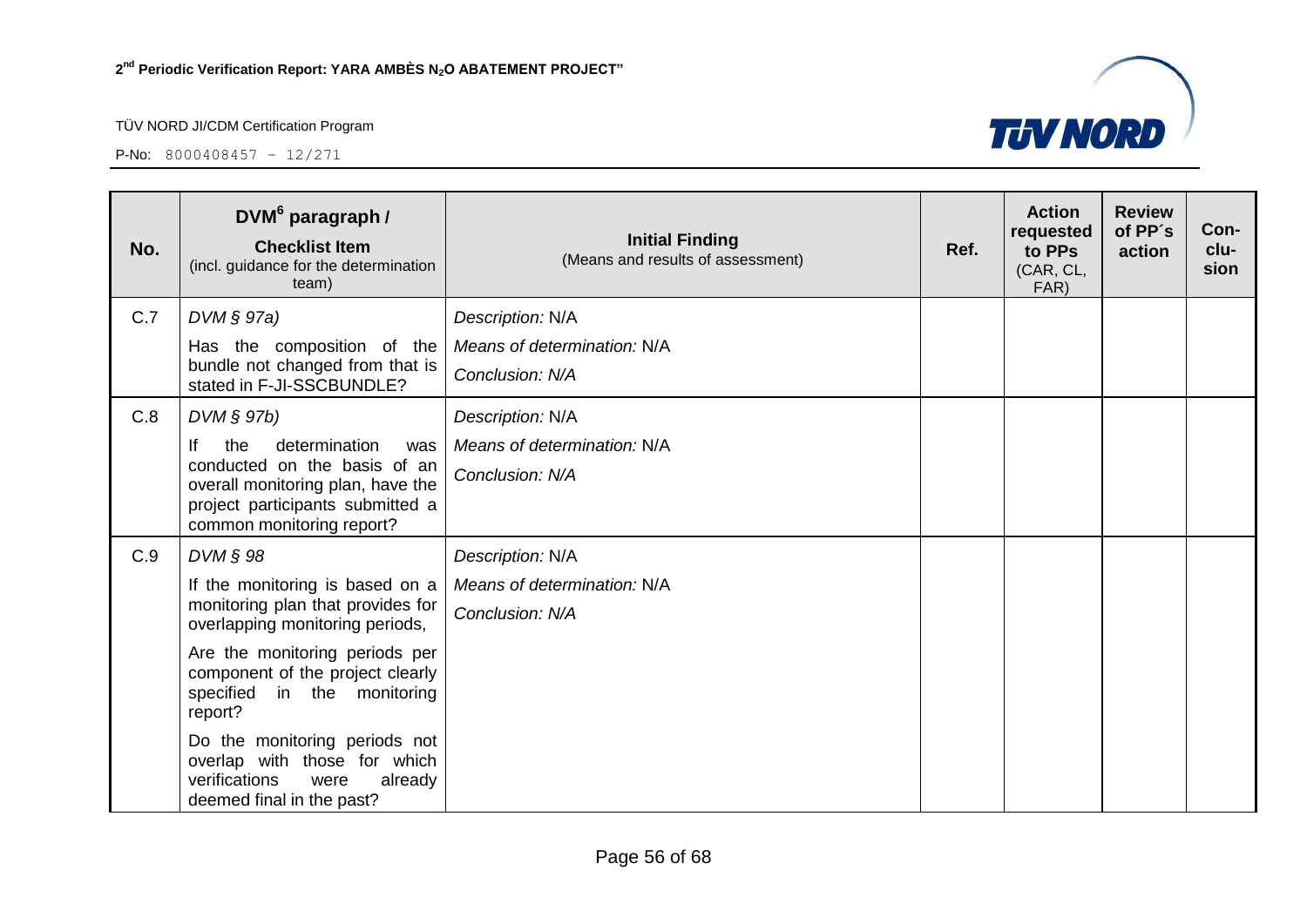

| No. | DVM <sup>6</sup> paragraph /<br><b>Checklist Item</b><br>(incl. guidance for the determination<br>team)                                                                                                                                                                                                      | <b>Initial Finding</b><br>(Means and results of assessment)                                                                                                                       | Ref.            | <b>Action</b><br>requested<br>to PPs<br>(CAR, CL,<br>FAR) | <b>Review</b><br>of PP's<br>action | Con-<br>clu-<br>sion |
|-----|--------------------------------------------------------------------------------------------------------------------------------------------------------------------------------------------------------------------------------------------------------------------------------------------------------------|-----------------------------------------------------------------------------------------------------------------------------------------------------------------------------------|-----------------|-----------------------------------------------------------|------------------------------------|----------------------|
| D   | <b>Revision of monitoring plan</b>                                                                                                                                                                                                                                                                           |                                                                                                                                                                                   |                 |                                                           |                                    |                      |
|     |                                                                                                                                                                                                                                                                                                              | Applicable only if monitoring plan is revised by project participants                                                                                                             |                 |                                                           |                                    |                      |
| D.1 | $DVM$ $\S$ 99a)                                                                                                                                                                                                                                                                                              | Description: N/A                                                                                                                                                                  |                 |                                                           |                                    |                      |
|     | the<br><b>Did</b><br>participants<br>project                                                                                                                                                                                                                                                                 | Means of determination: N/A                                                                                                                                                       |                 |                                                           |                                    |                      |
|     | provide<br>appropriate<br>an<br>justification for the proposed<br>revision?                                                                                                                                                                                                                                  | Conclusion: N/A                                                                                                                                                                   |                 |                                                           |                                    |                      |
| D.2 | $DVM$ $\S$ 99b)                                                                                                                                                                                                                                                                                              | Description: N/A                                                                                                                                                                  |                 |                                                           |                                    |                      |
|     | AIEs the<br>proposed revision<br>improve the accuracy and/or<br>information<br>applicability<br><b>of</b><br>collected compared<br>to<br>the<br>original monitoring plan without<br>changing conformity with the<br>relevant rules and regulations<br>the<br>establishment<br>0f<br>for<br>monitoring plans? | Means of determination: N/A<br>Conclusion: N/A                                                                                                                                    |                 |                                                           |                                    |                      |
| E   | <b>Data management</b>                                                                                                                                                                                                                                                                                       |                                                                                                                                                                                   |                 |                                                           |                                    |                      |
| E.1 | DVM § 101a)<br>Is the implementation of data<br>collection<br>procedures<br>in                                                                                                                                                                                                                               | Description: Data collection procedures, quality control and<br>quality assurance are implemented as follows:<br>Measured values were generated by local measurement<br>$\bullet$ | /PDD/<br>/METH/ |                                                           |                                    | <b>OK</b>            |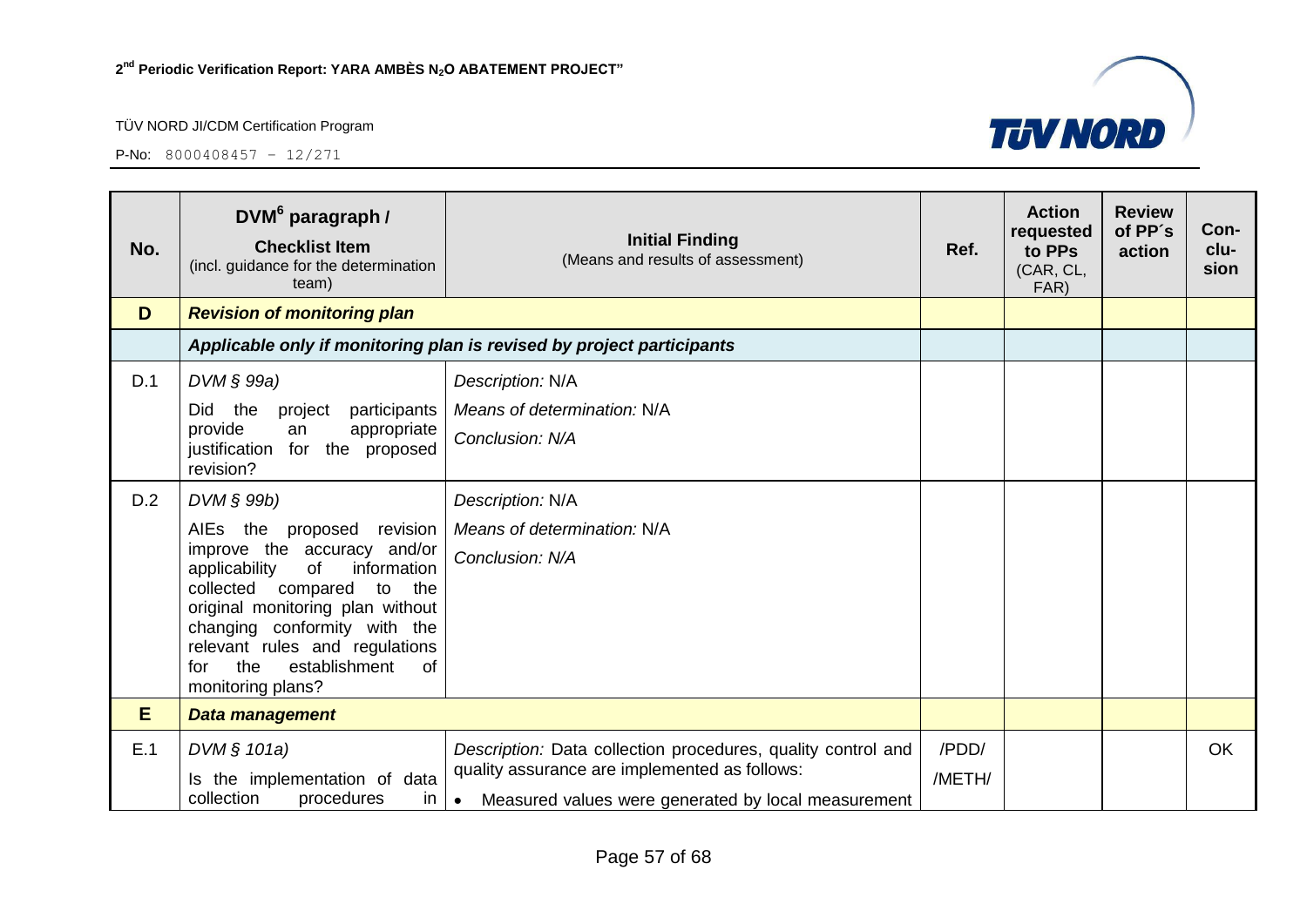

| No. | DVM <sup>6</sup> paragraph /<br><b>Checklist Item</b><br>(incl. guidance for the determination<br>team)             | <b>Initial Finding</b><br>(Means and results of assessment)                                                                                                                                                                                                                                                                                                                                                                                                                                                                                                                                                                                                                                                                                                                                                                                                                                                                                                                                                                                                                                                                                  | Ref.                                          | <b>Action</b><br>requested<br>to PPs<br>(CAR, CL,<br>FAR) | <b>Review</b><br>of PP's<br>action | Con-<br>clu-<br>sion |
|-----|---------------------------------------------------------------------------------------------------------------------|----------------------------------------------------------------------------------------------------------------------------------------------------------------------------------------------------------------------------------------------------------------------------------------------------------------------------------------------------------------------------------------------------------------------------------------------------------------------------------------------------------------------------------------------------------------------------------------------------------------------------------------------------------------------------------------------------------------------------------------------------------------------------------------------------------------------------------------------------------------------------------------------------------------------------------------------------------------------------------------------------------------------------------------------------------------------------------------------------------------------------------------------|-----------------------------------------------|-----------------------------------------------------------|------------------------------------|----------------------|
|     | accordance with the monitoring<br>plan, including the quality control<br>quality<br>and<br>assurance<br>procedures? | and monitoring devices, stored in plant PCS and<br>provided for calculation via EXAQUANTUM data<br>management server.<br>Default values were determinated and set before start of<br>$\bullet$<br>the projects and included in the PDD.<br>Calculations are described in the PDD.<br>$\bullet$<br>During data processing, measured values<br>were<br>evaluated according to statistical methods:<br>Application of instrument correction factors:<br>$\bullet$<br>The PP chooses a monitoring standard that requires the<br>establishment of a calibration curve (EN14181). The<br>correction factors derived from this calibration curve<br>during the QAL2 audit must be applied onto both VSG<br>and NCSG.<br>Downtimes:<br>Acc. to the methodology, downtimes of the AMS shall be<br>handled as following: The hourly average will be<br>calculated based on the remaining values for the rest of<br>the hour in question. If these remaining values account<br>for less than 50% of the hourly data for one or more<br>parameters, then this hour must be eliminated from the<br>calculation and substitute values will be used instead | /MR/<br>/PROCD<br>/ORGA<br>N/<br>/ORGA<br>NP/ |                                                           |                                    |                      |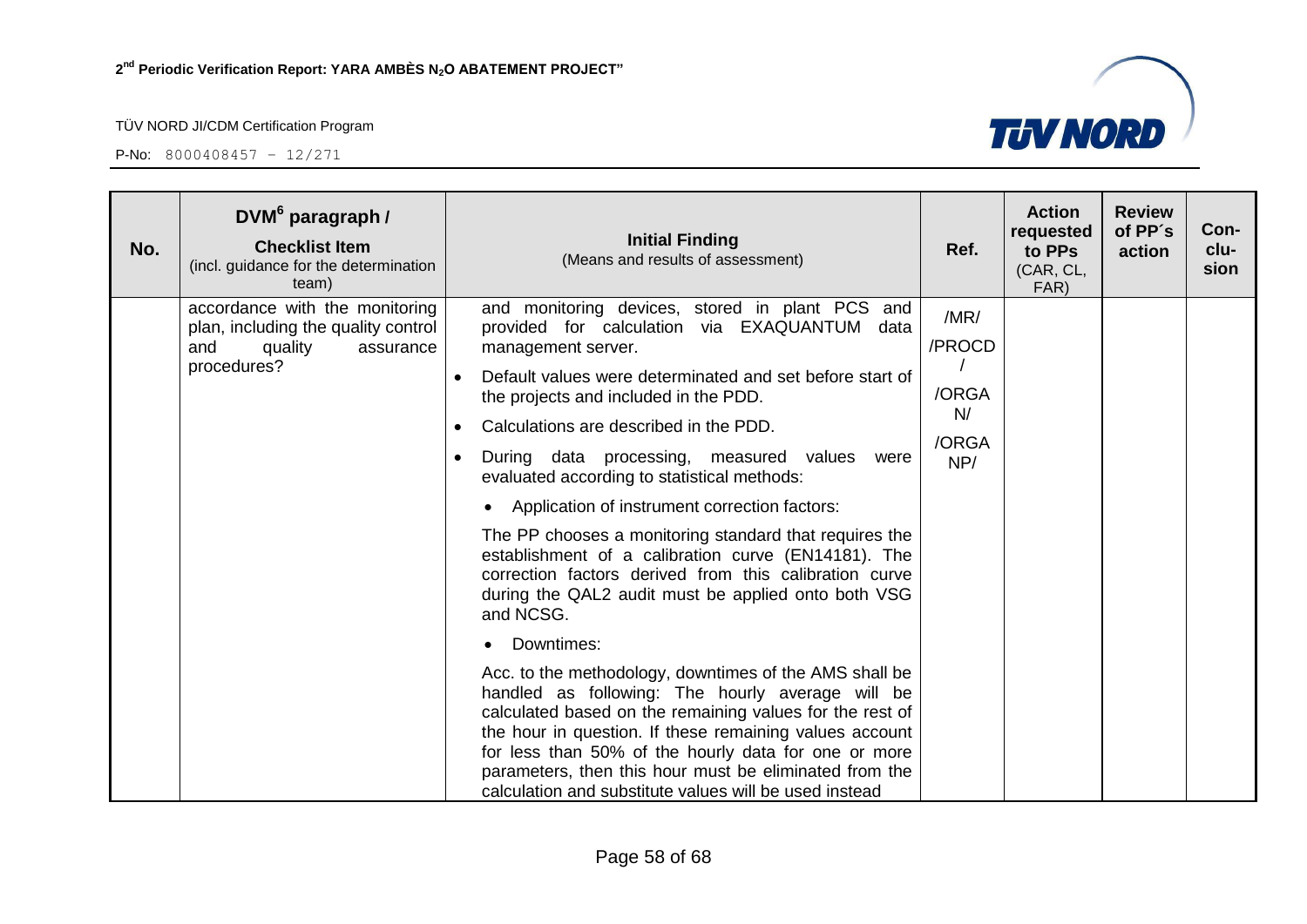

| No. | DVM <sup>6</sup> paragraph /<br><b>Checklist Item</b><br>(incl. guidance for the determination<br>team)                | <b>Initial Finding</b><br>(Means and results of assessment)                                                                                                                                  | Ref.                            | <b>Action</b><br>requested<br>to PPs<br>(CAR, CL,<br>FAR) | <b>Review</b><br>of PP's<br>action | Con-<br>clu-<br>sion |
|-----|------------------------------------------------------------------------------------------------------------------------|----------------------------------------------------------------------------------------------------------------------------------------------------------------------------------------------|---------------------------------|-----------------------------------------------------------|------------------------------------|----------------------|
|     |                                                                                                                        | Permitted overall uncertainty:<br>The methodology requires that the permitted overall<br>uncertainty of the average hourly annual emissions must<br>be less than 7.5% if technical possible. |                                 |                                                           |                                    |                      |
|     |                                                                                                                        | Means of determination: Methodology, Monitoring report,<br>on-.site visit of plant, control room with PCS, server room<br>with Exaguantum data server                                        |                                 |                                                           |                                    |                      |
|     |                                                                                                                        | Conclusion: All procedures related to fulfil the requirements<br><b>of</b><br>quality management of the plant                                                                                |                                 |                                                           |                                    |                      |
|     |                                                                                                                        | quality assurance standard of the AMS<br>$\bullet$                                                                                                                                           |                                 |                                                           |                                    |                      |
|     |                                                                                                                        | were implemented as in the methodology and related to the<br>implemented ISO 9001 quality management system.                                                                                 |                                 |                                                           |                                    |                      |
| E.2 | DVM § 101b)<br>Is the function of the monitoring<br>including<br>equipment,<br>its<br>calibration status, is in order? | Description: The AMS is included in the quality procedures<br>which are established for proper operation of the plant.                                                                       | /QAL1/<br>/FG/                  |                                                           |                                    | <b>OK</b>            |
|     |                                                                                                                        | Additional measures are related to the European Norm<br>EN14181 (2004) "Stationary source emissions - Quality<br>assurance of automated measuring systems".                                  | $\sqrt{\mathsf{QAL2}}$<br>INST/ |                                                           |                                    |                      |
|     |                                                                                                                        | Three quality assurance levels of EN 14181:<br>$\bullet$                                                                                                                                     | /QAL2<br>CALIB/                 |                                                           |                                    |                      |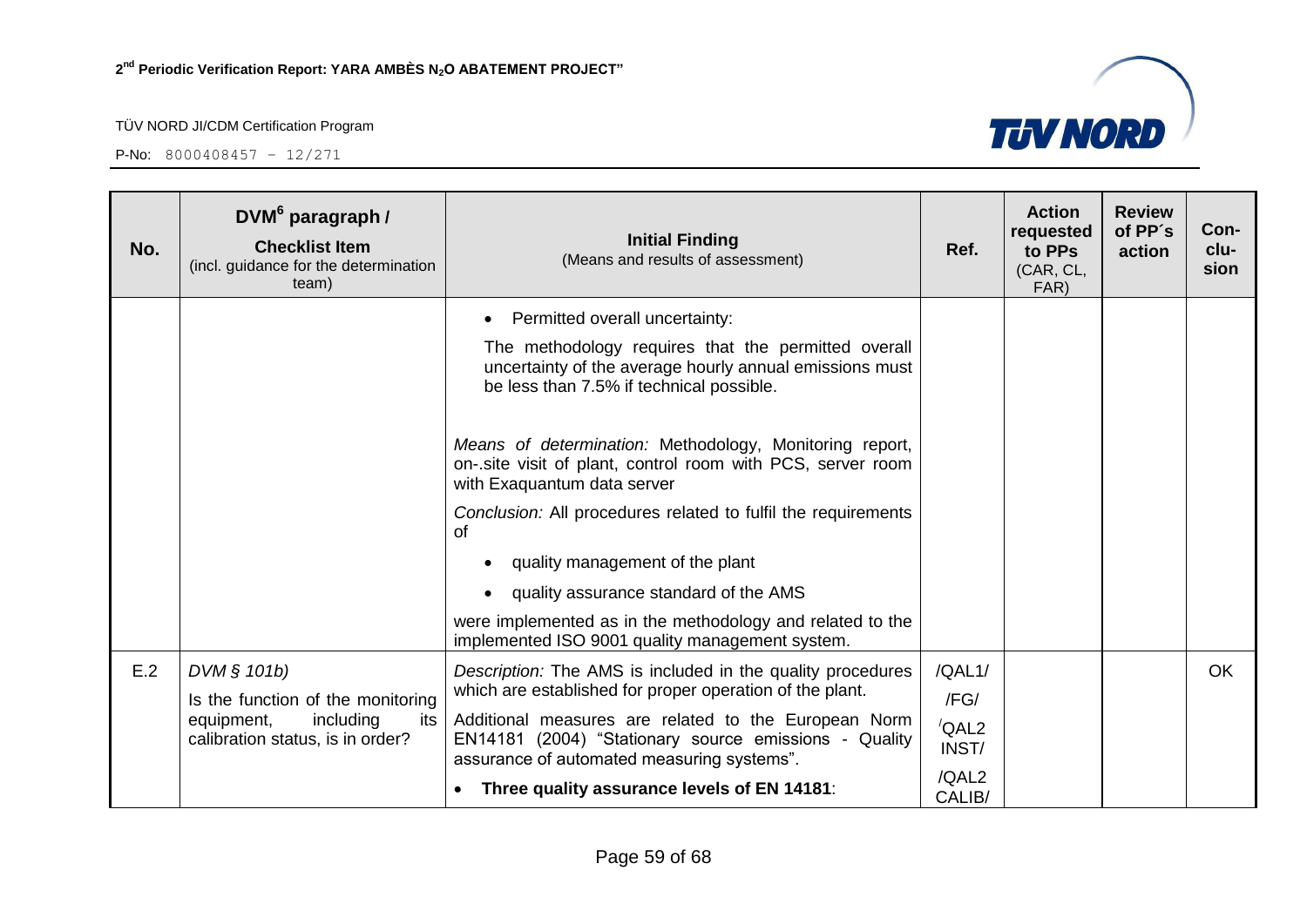

| No. | DVM <sup>6</sup> paragraph /<br><b>Checklist Item</b><br>(incl. guidance for the determination<br>team) | <b>Initial Finding</b><br>(Means and results of assessment)                                                                                                                                                                                                                                                                                                                                                                                                    | Ref.                                   | <b>Action</b><br>requested<br>to PPs<br>(CAR, CL,<br>FAR) | <b>Review</b><br>of PP's<br>action | Con-<br>clu-<br>sion |
|-----|---------------------------------------------------------------------------------------------------------|----------------------------------------------------------------------------------------------------------------------------------------------------------------------------------------------------------------------------------------------------------------------------------------------------------------------------------------------------------------------------------------------------------------------------------------------------------------|----------------------------------------|-----------------------------------------------------------|------------------------------------|----------------------|
|     |                                                                                                         | QAL 1: performance approval                                                                                                                                                                                                                                                                                                                                                                                                                                    | /FOE/                                  |                                                           |                                    |                      |
|     |                                                                                                         | To prove, that the AMS is suitable for purpose and in line<br>with the European norm.                                                                                                                                                                                                                                                                                                                                                                          | /CUSU<br>M/                            |                                                           |                                    |                      |
|     |                                                                                                         | QAL 2: commissioning and validation of an AMS                                                                                                                                                                                                                                                                                                                                                                                                                  | /PROCA                                 |                                                           |                                    |                      |
|     |                                                                                                         | An accredited laboratory (acc. ISO 17025) carries out<br>specific testing procedures to verify that the AMS<br>installation meets the accuracy requirements laid down<br>by EN 14181. The performance of the complete<br>installation was compared against a<br>series of<br>Standard<br>measurements<br>made<br>approved<br>with<br>Reference Methods.<br>QAL 3: ongoing operation and maintenance<br>To maintain and demonstrate the required quality of the | /PROCC<br>/PROC<br>M/<br>/AST201<br>1/ |                                                           |                                    |                      |
|     |                                                                                                         | measurement results during the normal operation of an<br>AMS, by checking that the zero and span characteristics<br>are consistent with those determined during QAL1.                                                                                                                                                                                                                                                                                          |                                        |                                                           |                                    |                      |
|     |                                                                                                         | <b>AST: Annual Surveillance Test</b>                                                                                                                                                                                                                                                                                                                                                                                                                           |                                        |                                                           |                                    |                      |
|     |                                                                                                         | To evaluate whether the measured values obtained from<br>the AMS still meet the required uncertainty criteria $-$ as<br>demonstrated in the previous QAL2 test.                                                                                                                                                                                                                                                                                                |                                        |                                                           |                                    |                      |
|     |                                                                                                         | Means of determination: Methodology, EN14181, QAL1                                                                                                                                                                                                                                                                                                                                                                                                             |                                        |                                                           |                                    |                      |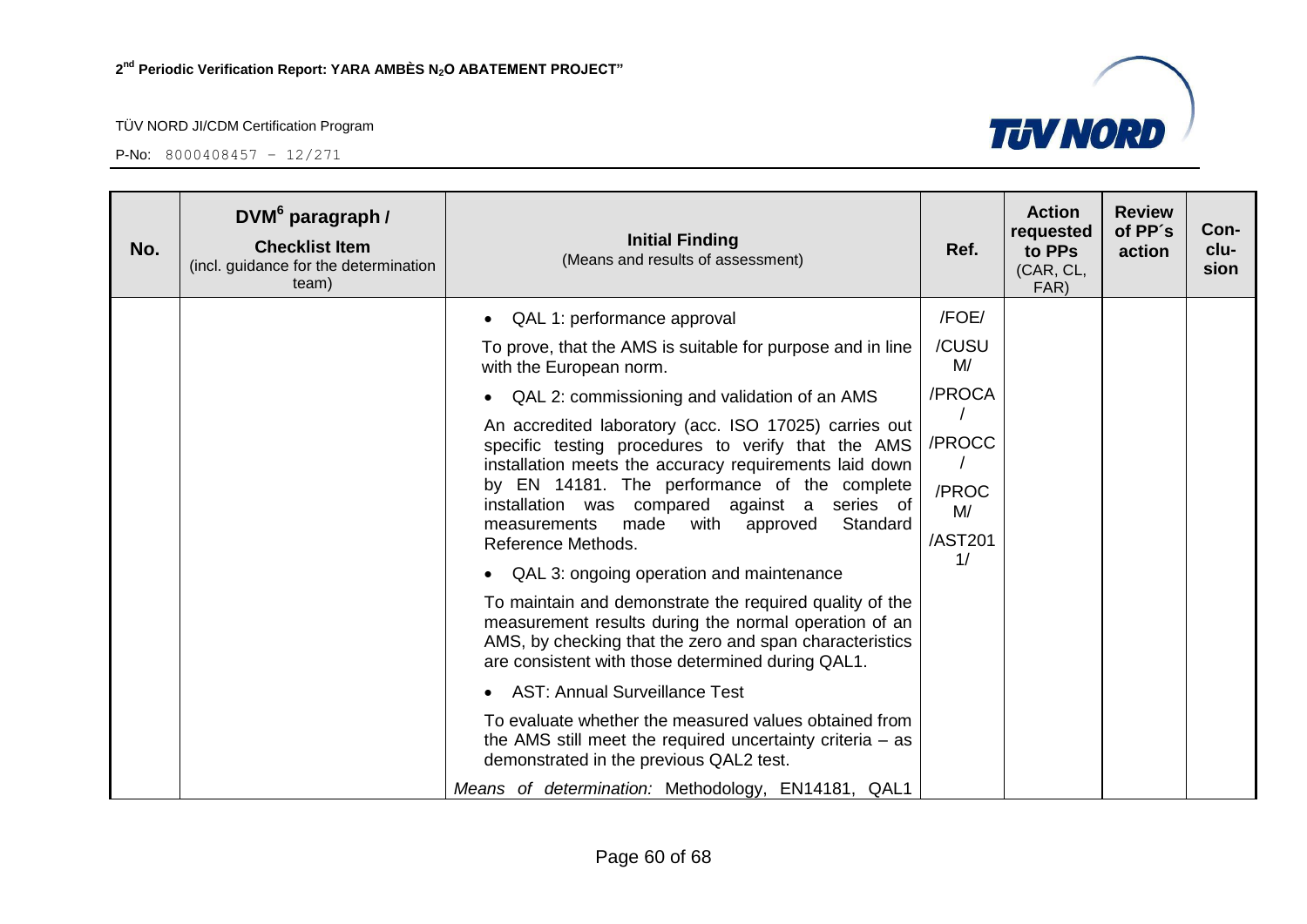

| No. | $DWM6$ paragraph /<br><b>Checklist Item</b><br>(incl. guidance for the determination<br>team) | <b>Initial Finding</b><br>(Means and results of assessment)                                                                                                                                                                                                                                                              | Ref. | <b>Action</b><br>requested<br>to PPs<br>(CAR, CL,<br>FAR) | <b>Review</b><br>of PP's<br>action | Con-<br>clu-<br>sion |
|-----|-----------------------------------------------------------------------------------------------|--------------------------------------------------------------------------------------------------------------------------------------------------------------------------------------------------------------------------------------------------------------------------------------------------------------------------|------|-----------------------------------------------------------|------------------------------------|----------------------|
|     |                                                                                               | database of the Federal Environmental Agency, interview<br>with monitoring manager of the plant, check of relevant<br>documents and records                                                                                                                                                                              |      |                                                           |                                    |                      |
|     |                                                                                               | Conclusion: The AMS is included in the quality procedures<br>which are established for proper operation of the plant.<br>Procedures, which have been revised in the verification<br>period were identified and checked.                                                                                                  |      |                                                           |                                    |                      |
|     |                                                                                               | Additional measures are related to the European Norm<br>EN14181 (2004) "Stationary source emissions - Quality<br>assurance of automated measuring systems".                                                                                                                                                              |      |                                                           |                                    |                      |
|     |                                                                                               | Three quality assurance levels of EN 14181:<br>$\bullet$                                                                                                                                                                                                                                                                 |      |                                                           |                                    |                      |
|     |                                                                                               | • QAL 1: performance approval                                                                                                                                                                                                                                                                                            |      |                                                           |                                    |                      |
|     |                                                                                               | The PP provides a QAL1 Certificate 0000025929 dated<br>2010-03-10 according to DIN EN 14181:2004 issued by<br><b>TÜV Rheinland</b>                                                                                                                                                                                       |      |                                                           |                                    |                      |
|     |                                                                                               | • QAL 2: commissioning and validation of an AMS                                                                                                                                                                                                                                                                          |      |                                                           |                                    |                      |
|     |                                                                                               | An accredited laboratory (acc. ISO 17025) carries out<br>specific testing procedures to verify that the AMS<br>installation meets the accuracy requirements laid down<br>by EN 14181. The performance of the complete<br>installation was compared against a series of<br>made with approved<br>Standard<br>measurements |      |                                                           |                                    |                      |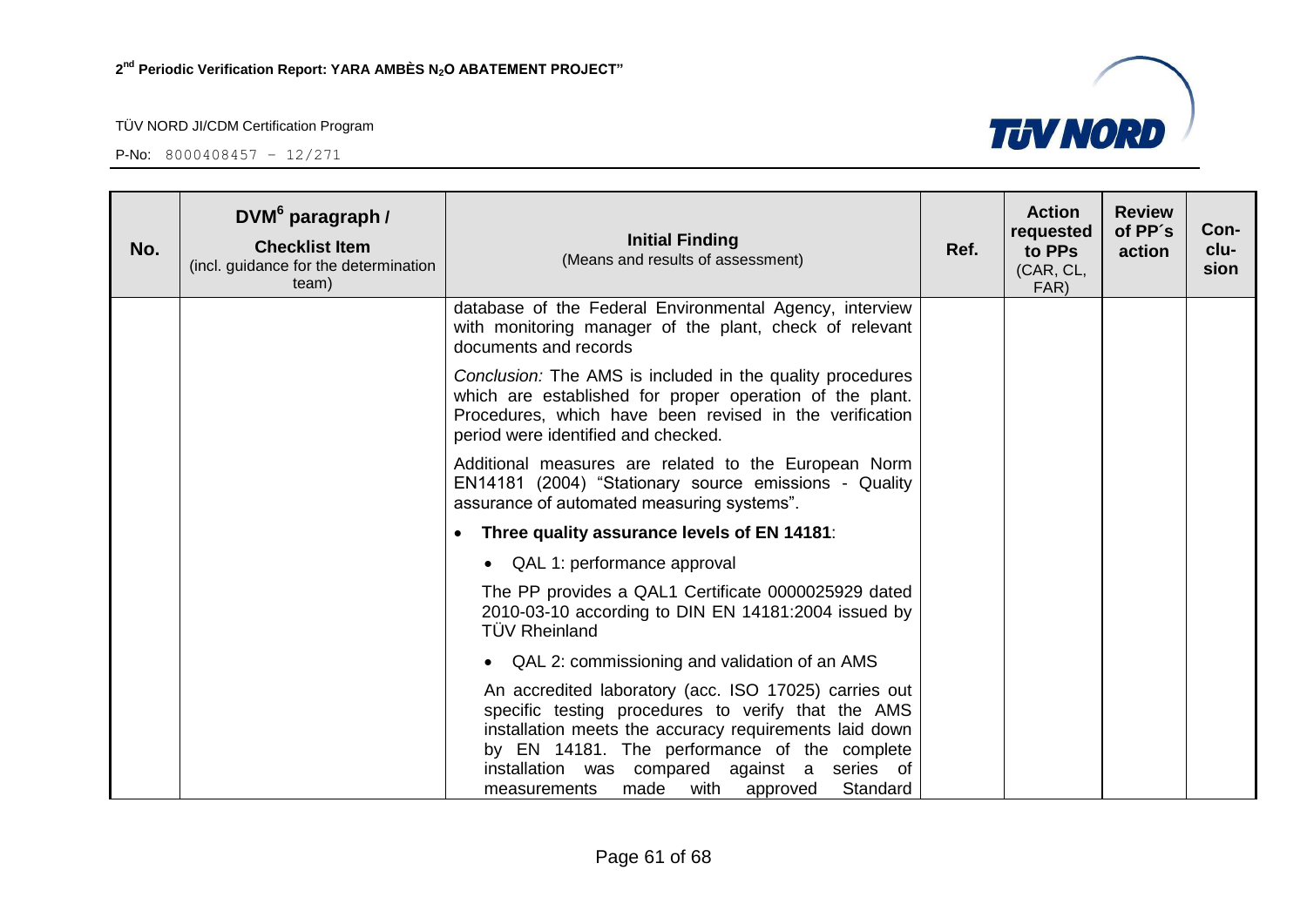P-No: 8000408457 – 12/271



| No. | DVM <sup>6</sup> paragraph /<br><b>Checklist Item</b><br>(incl. guidance for the determination<br>team)            | <b>Initial Finding</b><br>(Means and results of assessment)                                                                                                                                                                                                                                                                                                                                                                                                                | Ref.  | <b>Action</b><br>requested<br>to PPs<br>(CAR, CL,<br>FAR) | <b>Review</b><br>of PP's<br>action | Con-<br>clu-<br>sion |
|-----|--------------------------------------------------------------------------------------------------------------------|----------------------------------------------------------------------------------------------------------------------------------------------------------------------------------------------------------------------------------------------------------------------------------------------------------------------------------------------------------------------------------------------------------------------------------------------------------------------------|-------|-----------------------------------------------------------|------------------------------------|----------------------|
|     |                                                                                                                    | Reference Methods. The QAL2 test was carried out in<br>2009. The next QAL2 test is scheduled in June 2012.                                                                                                                                                                                                                                                                                                                                                                 |       |                                                           |                                    |                      |
|     |                                                                                                                    | • QAL 3: ongoing operation and maintenance                                                                                                                                                                                                                                                                                                                                                                                                                                 |       |                                                           |                                    |                      |
|     |                                                                                                                    | The PP implemented a quality assurance system to<br>prove the ongoing compliance of the AMS with the norm<br>including the use of a CUSUM chart. The maintenance<br>activities are monitored and controlled as part of an<br>overall quality assurance programme.                                                                                                                                                                                                          |       |                                                           |                                    |                      |
|     |                                                                                                                    | <b>AST: Annual Surveillance Test</b>                                                                                                                                                                                                                                                                                                                                                                                                                                       |       |                                                           |                                    |                      |
|     |                                                                                                                    | The PP verifies the continuing validity of the calibration<br>function on yearly basis. The requirements and<br>responsibilities for carrying out the AST tests are the<br>same as for QAL 2. Since QAL2 was carried out in<br>2009, the AST in 2010 and 2011. AST in 2012 has not<br>been carried out which does not violate the norm since<br>the requirement is to carry out the AST during the year<br>which has not been finished at date of verification<br>process. |       |                                                           |                                    |                      |
| E.3 | DVM § 101c)<br>Are the evidence and records<br>for<br>the<br>monitoring<br>used<br>maintained<br>traceable<br>in a | Description: All monitoring data are collected from plant via<br>PCS and data server (Yokogawa Exaquantum) on 10<br>second basis. A data extract of hourly mean values is<br>reported for further assessment (at N.serve).                                                                                                                                                                                                                                                 | /XLS/ |                                                           |                                    | <b>OK</b>            |
|     | manner?                                                                                                            | Means of determination: Excel-datasheet for ER-calculation,                                                                                                                                                                                                                                                                                                                                                                                                                |       |                                                           |                                    |                      |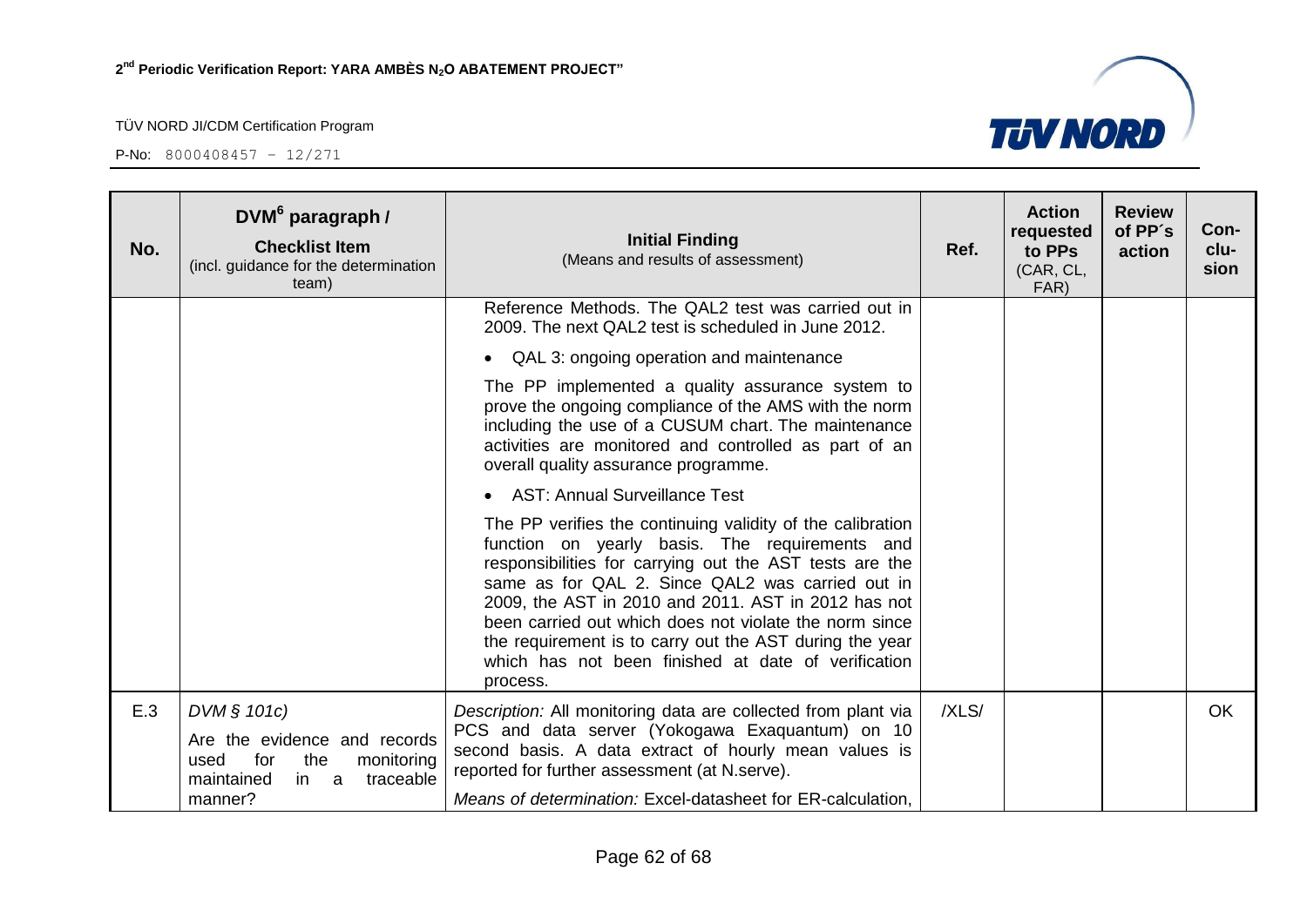

| No. | DVM <sup>6</sup> paragraph /<br><b>Checklist Item</b><br>(incl. guidance for the determination<br>team)                                | <b>Initial Finding</b><br>(Means and results of assessment)                                                                                                                                                                                                                                                                                                                                                                                                                                                                         | Ref.                            | <b>Action</b><br>requested<br>to PPs<br>(CAR, CL,<br>FAR) | <b>Review</b><br>of PP's<br>action | Con-<br>clu-<br>sion |
|-----|----------------------------------------------------------------------------------------------------------------------------------------|-------------------------------------------------------------------------------------------------------------------------------------------------------------------------------------------------------------------------------------------------------------------------------------------------------------------------------------------------------------------------------------------------------------------------------------------------------------------------------------------------------------------------------------|---------------------------------|-----------------------------------------------------------|------------------------------------|----------------------|
|     |                                                                                                                                        | 10-seconds data collections provided by the plant operator<br>during on-site visit (spot-check of single periods)                                                                                                                                                                                                                                                                                                                                                                                                                   |                                 |                                                           |                                    |                      |
|     |                                                                                                                                        | Conclusion: The verifier can confirm that data acquisition<br>and recording is traceable and implemented as described in<br>the project documentation.                                                                                                                                                                                                                                                                                                                                                                              |                                 |                                                           |                                    |                      |
| E.4 | DVM § 101d)<br>collection<br>and<br>the data<br>Is.<br>management system for the<br>project in accordance with the<br>monitoring plan? | Description: The PP could provide a tag-number-sheet and<br>handed over actual screenshots from PSC to identify all<br>process data relevant to the project activity and prove the<br>proper processing and storage in the PCS. Relevant data<br>were extracted from an Exaquantum data server and stored<br>in a project database file. Hourly mean values were<br>automatically calculated. Operating hours of the plant and<br>AMS where generated and stored (value 0-1) to give the<br>status information for data assessment. | /TAG/<br>/PDD/<br>/MR/<br>/XLS/ |                                                           |                                    | <b>OK</b>            |
|     |                                                                                                                                        | Means of determination: Records of the PCS, the<br>Exaquantum-data server (hourly values and extractions from<br>10 second values) compared with raw data file in ER-<br>calculation and requirements of methodology and monitoring<br>plan of PDD.                                                                                                                                                                                                                                                                                 |                                 |                                                           |                                    |                      |
|     |                                                                                                                                        | Conclusion:<br>The verification team can confirm that the data collection<br>and management system is fully in compliance with the<br>monitoring plan                                                                                                                                                                                                                                                                                                                                                                               |                                 |                                                           |                                    |                      |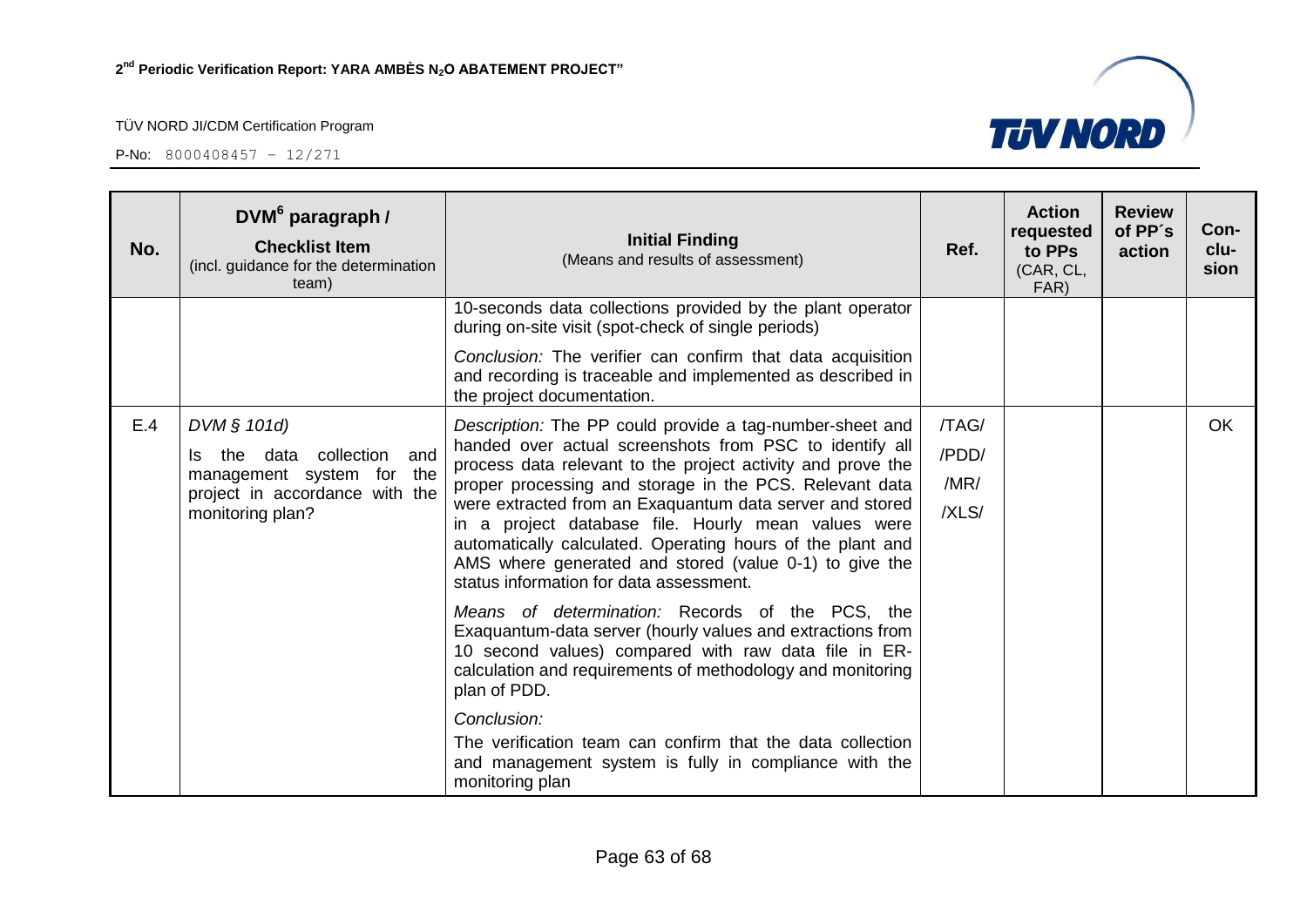P-No: 8000408457 – 12/271



| No. | DVM <sup>6</sup> paragraph /<br><b>Checklist Item</b><br>(incl. guidance for the determination<br>team) | <b>Initial Finding</b><br>(Means and results of assessment)                          | Ref. | <b>Action</b><br>requested<br>to PPs<br>(CAR, CL,<br>FAR) | <b>Review</b><br>of PP's<br>action | Con-<br>clu-<br>sion |
|-----|---------------------------------------------------------------------------------------------------------|--------------------------------------------------------------------------------------|------|-----------------------------------------------------------|------------------------------------|----------------------|
|     |                                                                                                         |                                                                                      |      |                                                           |                                    |                      |
| F   |                                                                                                         | Verification regarding programmes of activities (additional elements for assessment) |      |                                                           |                                    |                      |
| F.1 | DVM § 102                                                                                               | Description: N/A                                                                     |      |                                                           |                                    |                      |
|     | Is any JPA that has not been                                                                            | Means of determination: N/A                                                          |      |                                                           |                                    |                      |
|     | added to the JI PoA not verified?                                                                       | Conclusion: N/A                                                                      |      |                                                           |                                    |                      |
| F.2 | DVM § 103                                                                                               | Description: N/A                                                                     |      |                                                           |                                    |                      |
|     | Is the verification based on the                                                                        | Means of determination: N/A                                                          |      |                                                           |                                    |                      |
|     | monitoring reports of all JPAs to<br>be verified?                                                       | Conclusion: N/A                                                                      |      |                                                           |                                    |                      |
| F.3 | DVM § 103                                                                                               | Description: N/A                                                                     |      |                                                           |                                    |                      |
|     | AIEs the verification ensure the                                                                        | Means of determination: N/A                                                          |      |                                                           |                                    |                      |
|     | accuracy and conservativeness<br>of the emission reductions or                                          | Conclusion: N/A                                                                      |      |                                                           |                                    |                      |
|     | of<br>enhancements<br>removals<br>generated by each JPA?                                                |                                                                                      |      |                                                           |                                    |                      |
| F.4 | DVM § 104                                                                                               | Description: N/A                                                                     |      |                                                           |                                    |                      |
|     | AIEs the monitoring period not                                                                          | Means of determination: N/A                                                          |      |                                                           |                                    |                      |
|     | overlap with previous monitoring<br>periods?                                                            | Conclusion: N/A                                                                      |      |                                                           |                                    |                      |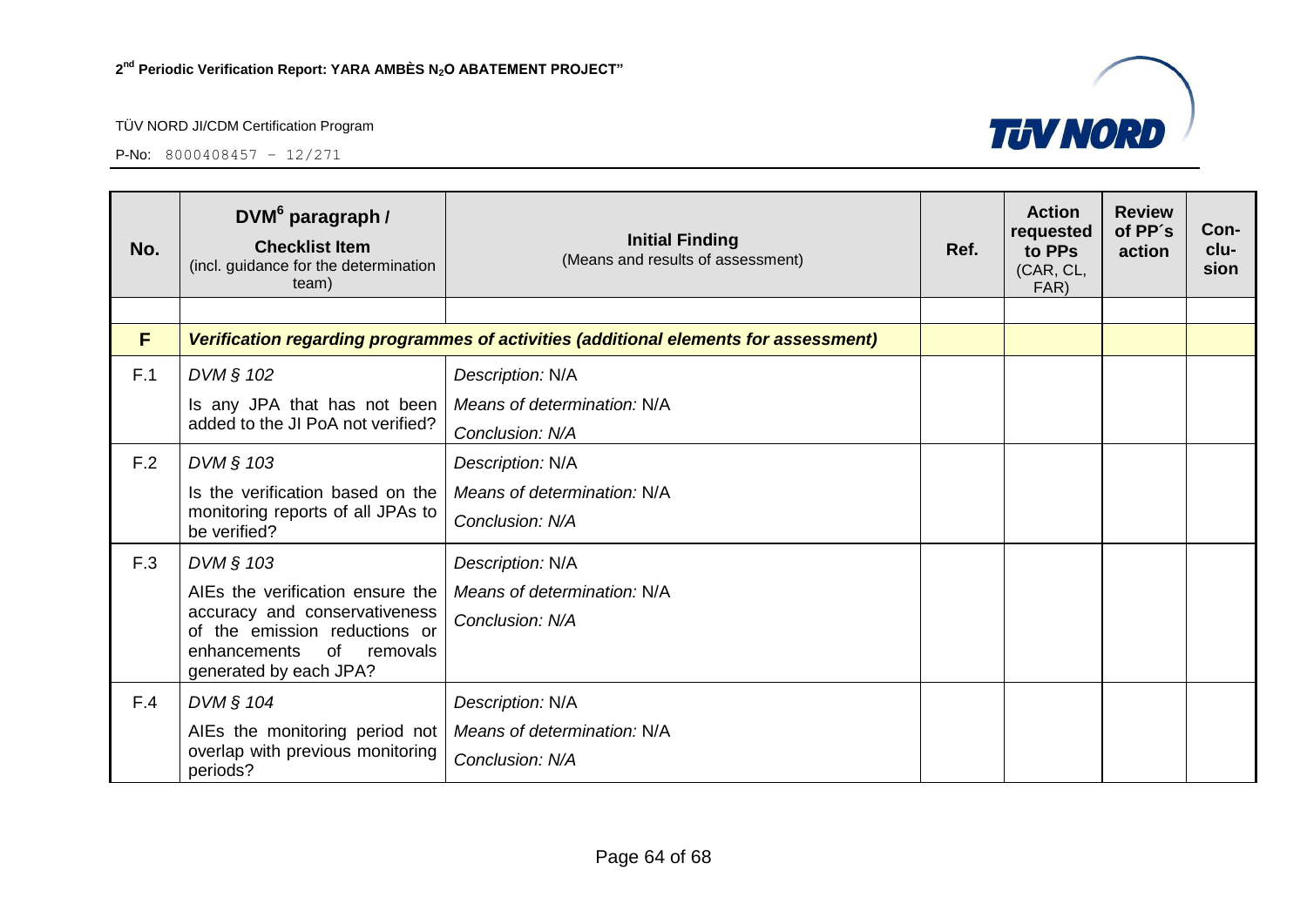

| No. | DVM <sup>6</sup> paragraph /<br><b>Checklist Item</b><br>(incl. guidance for the determination<br>team)                                                                                                                                                                                                                                                                                                                                                                                                       | <b>Initial Finding</b><br>(Means and results of assessment)        | Ref. | <b>Action</b><br>requested<br>to PPs<br>(CAR, CL,<br>FAR) | <b>Review</b><br>of PP's<br>action | Con-<br>clu-<br>sion |
|-----|---------------------------------------------------------------------------------------------------------------------------------------------------------------------------------------------------------------------------------------------------------------------------------------------------------------------------------------------------------------------------------------------------------------------------------------------------------------------------------------------------------------|--------------------------------------------------------------------|------|-----------------------------------------------------------|------------------------------------|----------------------|
| F.5 | DVM § 105<br>lf<br>the AIE<br>learns of an<br>erroneously included JPA, has<br>the AIE informed the JISC of its<br>findings in writing?                                                                                                                                                                                                                                                                                                                                                                       | Description: N/A<br>Means of determination: N/A<br>Conclusion: N/A |      |                                                           |                                    |                      |
|     | Applicable to sample-based approach only                                                                                                                                                                                                                                                                                                                                                                                                                                                                      |                                                                    |      |                                                           |                                    |                      |
| F.6 | DVM § 106<br>AIEs the sampling plan prepared<br>by the AIE:<br>(a)<br>Describe<br>its sample<br>selection, taking into account<br>that:<br>For each verification that<br>(i)<br>uses a sample-based approach,<br>the sample selection shall be<br>sufficiently representative of the<br>JPAs in the JI PoA<br>such<br>all<br>extrapolation<br><b>JPAs</b><br>to<br>identified for that verification is<br>reasonable, taking into account<br>differences<br>the<br>among<br>characteristics of JPAs, such as: | Description: N/A<br>Means of determination: N/A<br>Conclusion: N/A |      |                                                           |                                    |                      |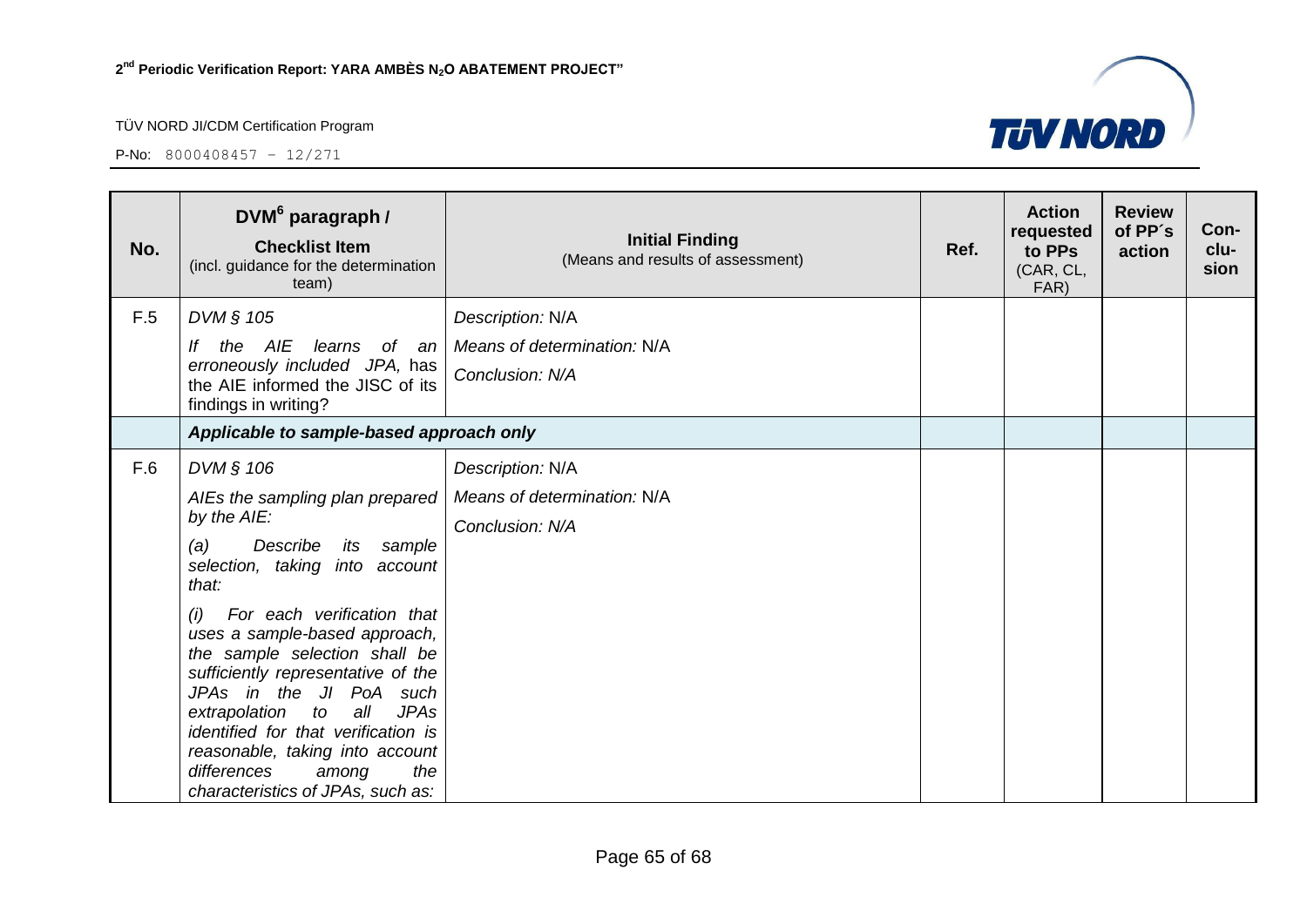

| No. | DVM <sup>6</sup> paragraph /<br><b>Checklist Item</b><br>(incl. guidance for the determination<br>team)                                | <b>Initial Finding</b><br>(Means and results of assessment) | Ref. | <b>Action</b><br>requested<br>to PPs<br>(CAR, CL,<br>FAR) | <b>Review</b><br>of PP's<br>action | Con-<br>clu-<br>sion |
|-----|----------------------------------------------------------------------------------------------------------------------------------------|-------------------------------------------------------------|------|-----------------------------------------------------------|------------------------------------|----------------------|
|     | - The types of JPAs;                                                                                                                   |                                                             |      |                                                           |                                    |                      |
|     | The complexity of the<br>applicable technologies and/or<br>measures used;                                                              |                                                             |      |                                                           |                                    |                      |
|     | - The geographical location of<br>each JPA;                                                                                            |                                                             |      |                                                           |                                    |                      |
|     | The amounts of expected<br>Ξ.<br>emission reductions of the JPAs<br>being verified;                                                    |                                                             |      |                                                           |                                    |                      |
|     | - The number of JPAs for which<br>emission reductions are being<br>verified;                                                           |                                                             |      |                                                           |                                    |                      |
|     | The length of monitoring<br>periods of the JPAs being<br>verified; and                                                                 |                                                             |      |                                                           |                                    |                      |
|     | The samples selected for<br>-<br>prior verifications, if any?                                                                          |                                                             |      |                                                           |                                    |                      |
|     | (ii) If, in its sample selection, the<br>AIE AIEs not identify and take<br>into account such differences<br>among JPAs, then (AIEs the |                                                             |      |                                                           |                                    |                      |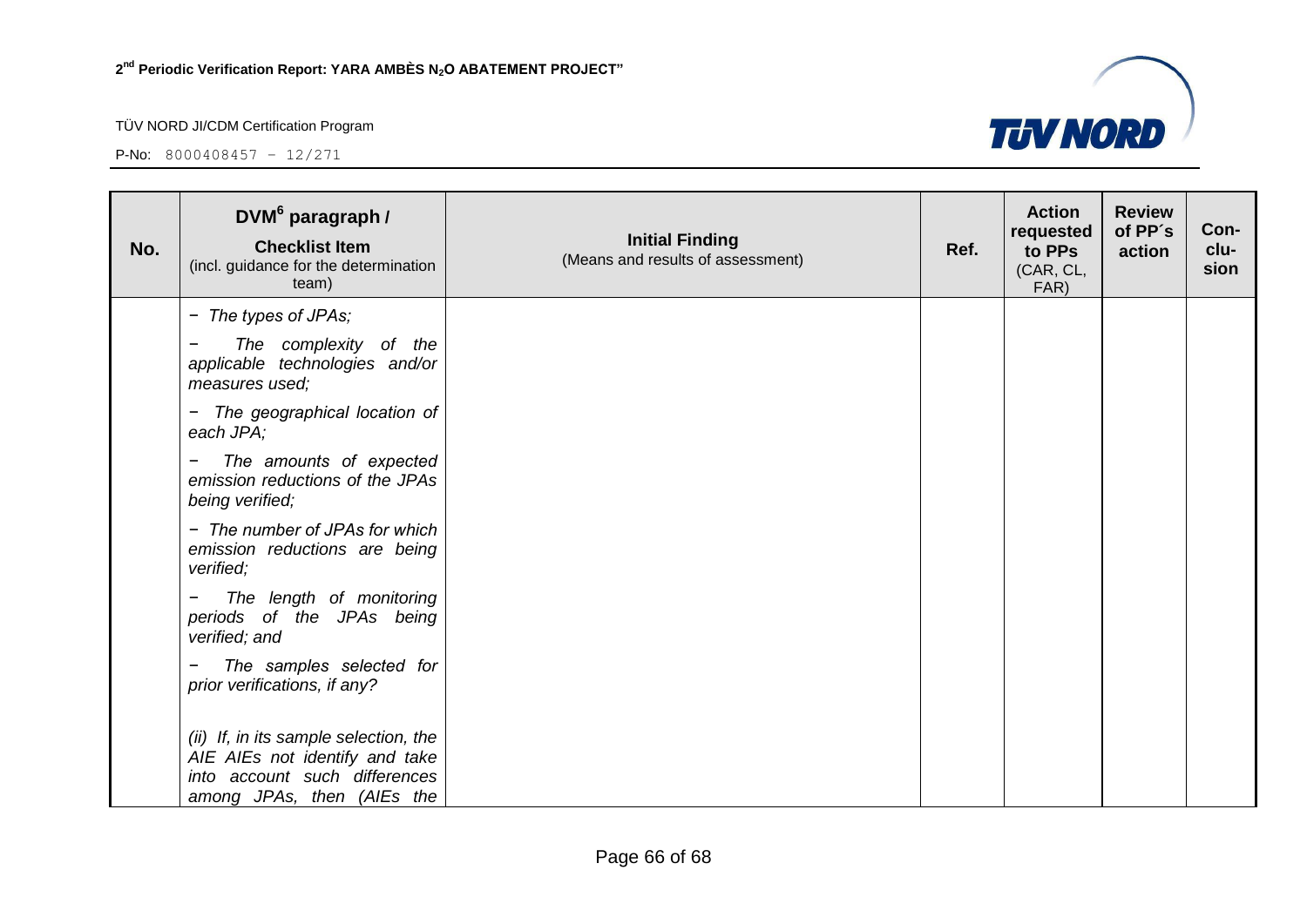

| No. | DVM <sup>6</sup> paragraph /<br><b>Checklist Item</b><br>(incl. guidance for the determination<br>team)                                                                                                        | <b>Initial Finding</b><br>(Means and results of assessment) | Ref. | <b>Action</b><br>requested<br>to PPs<br>(CAR, CL,<br>FAR) | <b>Review</b><br>of PP's<br>action | Con-<br>clu-<br>sion |
|-----|----------------------------------------------------------------------------------------------------------------------------------------------------------------------------------------------------------------|-------------------------------------------------------------|------|-----------------------------------------------------------|------------------------------------|----------------------|
|     | provide<br>plan)<br>sampling<br>$\partial$<br>reasonable explanation<br>and<br>justification for not doing so?                                                                                                 |                                                             |      |                                                           |                                    |                      |
|     | (b) Provide a list of JPAs<br>selected for site inspections,<br>based on a statistically sound<br>selection of sites for inspection<br>in accordance with the criteria<br>listed in (a) (i) above?             |                                                             |      |                                                           |                                    |                      |
| F.7 | DVM § 107                                                                                                                                                                                                      | Description: N/A                                            |      |                                                           |                                    |                      |
|     | Is the sampling plan ready for                                                                                                                                                                                 | Means of determination: N/A                                 |      |                                                           |                                    |                      |
|     | through<br>publication<br>the<br>the<br>along with<br>secretariat<br>verification<br>and<br>report<br>supporting documentation?                                                                                | Conclusion: N/A                                             |      |                                                           |                                    |                      |
| F.8 | DVM § 108                                                                                                                                                                                                      | Description: N/A                                            |      |                                                           |                                    |                      |
|     | AIE<br>Has<br>the<br>made<br>site<br>of at least the<br>inspections<br>square root of the number of<br>total JPAs, rounded to the upper<br>whole number? If the AIE makes<br>no site inspections or fewer site | Means of determination: N/A<br>Conclusion: N/A              |      |                                                           |                                    |                      |